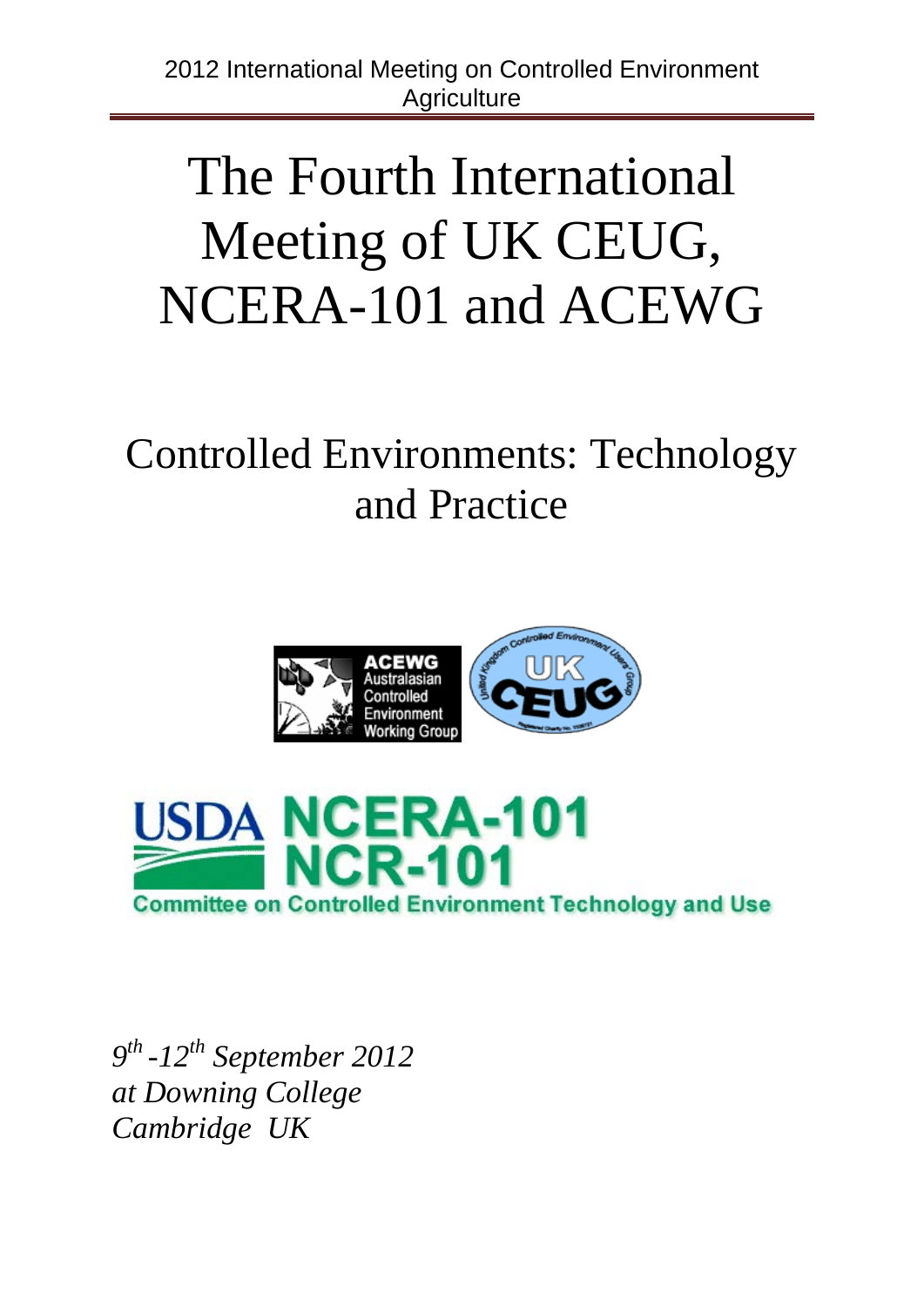# **SCIENTIFIC PROGRAMME**

|             | SUNDAY 9 SEPTEMBER 2012: EVENING                |
|-------------|-------------------------------------------------|
| 13.00-19.00 | Registration at the Howard Room Downing College |
| 19:00       | Cafeteria style meal in Dining Room.            |
| 20.00       | Welcome Reception at the Howard Room            |

|                  | MONDAY 10 SEPTEMBER 2012: MORNING                                                                                                                      |
|------------------|--------------------------------------------------------------------------------------------------------------------------------------------------------|
| 08.30-08.45      | Opening of Conference: Prof. David Baulcombe                                                                                                           |
| <b>SESSION 1</b> | <b>LIGHT IN CONTROLLED ENVIRONMENTS (Chair: B.Bugbee)</b>                                                                                              |
| 08.45-09-15      | C. Humphreys (University of Cambridge, UK)<br>The Science of LEDs                                                                                      |
| 09.15-09.45      | E. van Echtelt (Philips Lighting, Eindhoven, The Netherlands)<br>Growing Value With Application of LED Technology In Horticulture                      |
| 09.45-10.15      | C. A. Mitchell (Horticulture, Purdue University, USA)<br>LEDs from a Plant Scientist's Point of View                                                   |
| 10.15-10.45      | <b>Morning Coffee</b>                                                                                                                                  |
| <b>SESSION 2</b> | <b>LIGHT IN CONTROLLED ENVIRONMENTS (Chair: B.Bugbee)</b>                                                                                              |
| 10.45-11.15      | J. Sager (Kennedy Space Center, Florida, USA)<br>R. Wheeler (Kennedy Space Center, Florida, USA)<br>Plasma Lighting For Crop Production                |
| 11.15-11.45      | J. Bijl (Vitroplus, The Netherlands)<br><b>Commercial Application of Lighting</b>                                                                      |
| 11.45-12.15      | F. van der Meij (SpectraPartners, The Netherlands)<br>Challenges of Comparative Light Measurement with New Technology                                  |
| 12.15-12.45      | Panel-led Discussion on Sessions 1 & 2<br>Above seven speakers                                                                                         |
| 12.45-13.45      | Lunch                                                                                                                                                  |
|                  | MONDAY 10 SEPTEMBER 2012: AFTERNOON and EVENING                                                                                                        |
| 13.45-17.00      | Tour of University of Cambridge & Sainsbury Laboratory Plant Growth Facilities,<br><b>Cambridge Botanic Gardens, Poster Session and Trade Displays</b> |
| 18.30            | <b>Dinner</b>                                                                                                                                          |
| 21.00            | <b>Business Meetings</b>                                                                                                                               |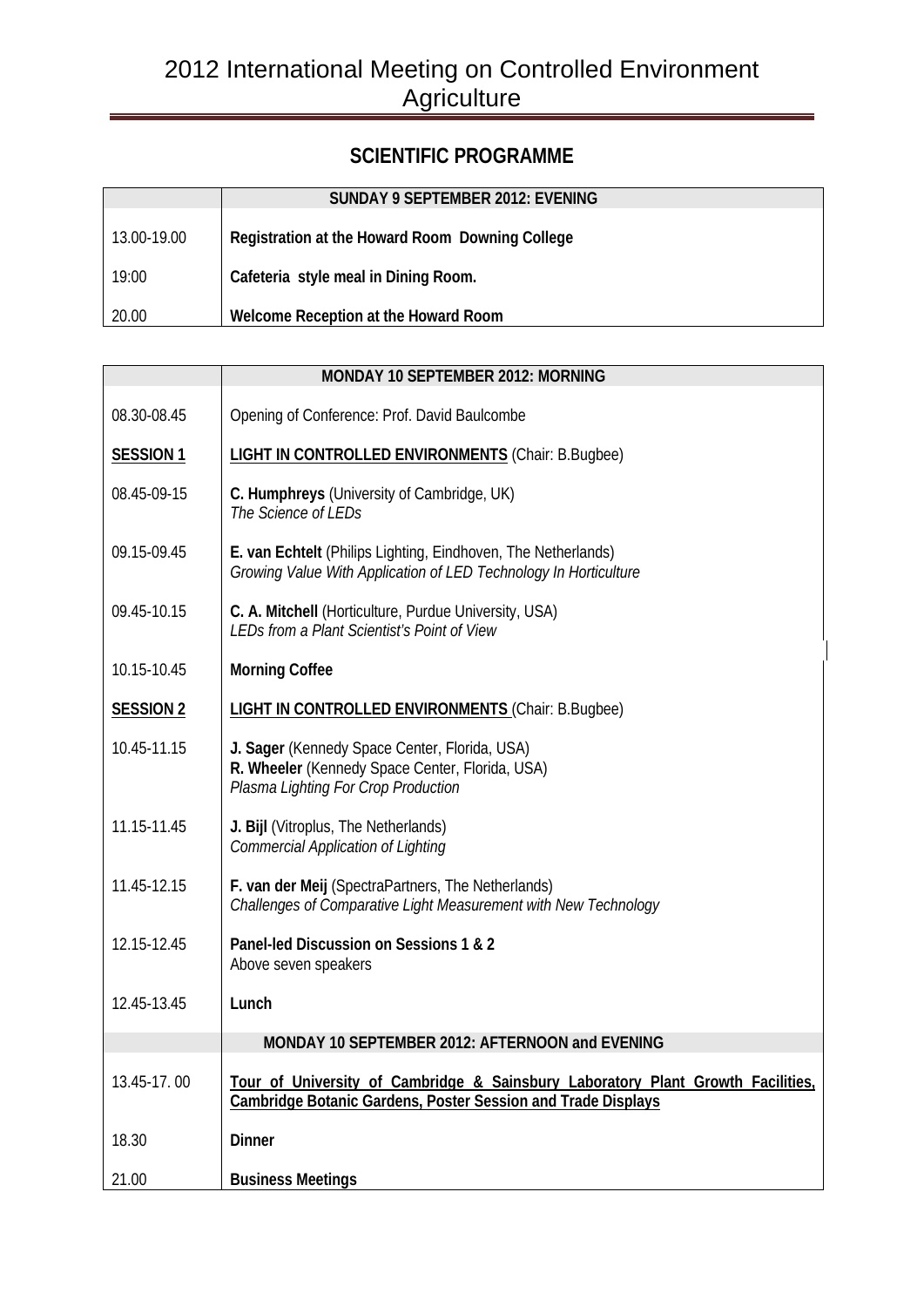|                  | UK CEUG in Howard Lecture Theatre                                                                                                   |
|------------------|-------------------------------------------------------------------------------------------------------------------------------------|
|                  | NCERA-101 Music room and concurrent Bar                                                                                             |
|                  |                                                                                                                                     |
|                  | TUESDAY 11 SEPTEMBER 2012: MORNING                                                                                                  |
| <b>SESSION 3</b> | <b>SUSTAINABILITY OF CONTROLLED ENVIRONMENTS</b> (Chair: T.Agostino)                                                                |
| 08.45-09.15      | A. Padfield (Unigro, UK))<br>The Concept of Free Cooling and Coolth and use in energy conservation                                  |
| 09.15-09.45      | M. Bucholz (Watergy, Berlin, Germany)<br>Innovative Structures and methods for operating closed system at high ambient temperatures |
| 09.45-10.15      | C. Procter (ADAS, UK)<br>Application of Alternative Energy sources in CEs                                                           |
| 10.15-10.45      | <b>Morning Coffee</b>                                                                                                               |
| <b>SESSION 4</b> | <b>SUSTAINABILITY OF CONTROLLED ENVIRONMENTS</b> (Chair: T.Agostino)                                                                |
| 10.45-11.15      | S. Goodhew (University of Plymouth, UK)<br>Environmental Impacts 1 : Sustainable Building Materials                                 |
| 11.15-11.45      | L. Marcelis (Wageningen, The Netherlands)<br>Environmental Impacts 2 : The road to environment friendly production in greenhouses   |
| 11.45-12.15      | J. Franklin (Rothamsted Research, UK)<br>Legislative Impacts on Agrochemical Use in Controlled Environments                         |
| 12.15-12.45      | Panel-led Discussion on Sessions 3 & 4<br>Above six speakers                                                                        |
| 12.45-13.45      | Lunch                                                                                                                               |

|                  | TUESDAY 11 SEPTEMBER 2012: AFTERNOON and EVENING                                                                                                       |
|------------------|--------------------------------------------------------------------------------------------------------------------------------------------------------|
| <b>SESSION 5</b> | TECHNOLOGY AND PRACTICE (Chair: G.Taylor)                                                                                                              |
| 13.45-14.15      | L. Albright (Cornell University, USA)<br>Vertical Farming                                                                                              |
| 14.15-14.45      | G. Giacomelli (University of Arizona, USA)<br><b>Novel Application of Controlled Environments</b>                                                      |
| 14.45-15.15      | T. Agostino (CSIRO, Australia)<br>The Australian Plant Phenomics Facility: Application of Modern Digital Imaging Technologies<br>in the Plant Sciences |
| 15.15-15.45      | <b>Afternoon Tea</b>                                                                                                                                   |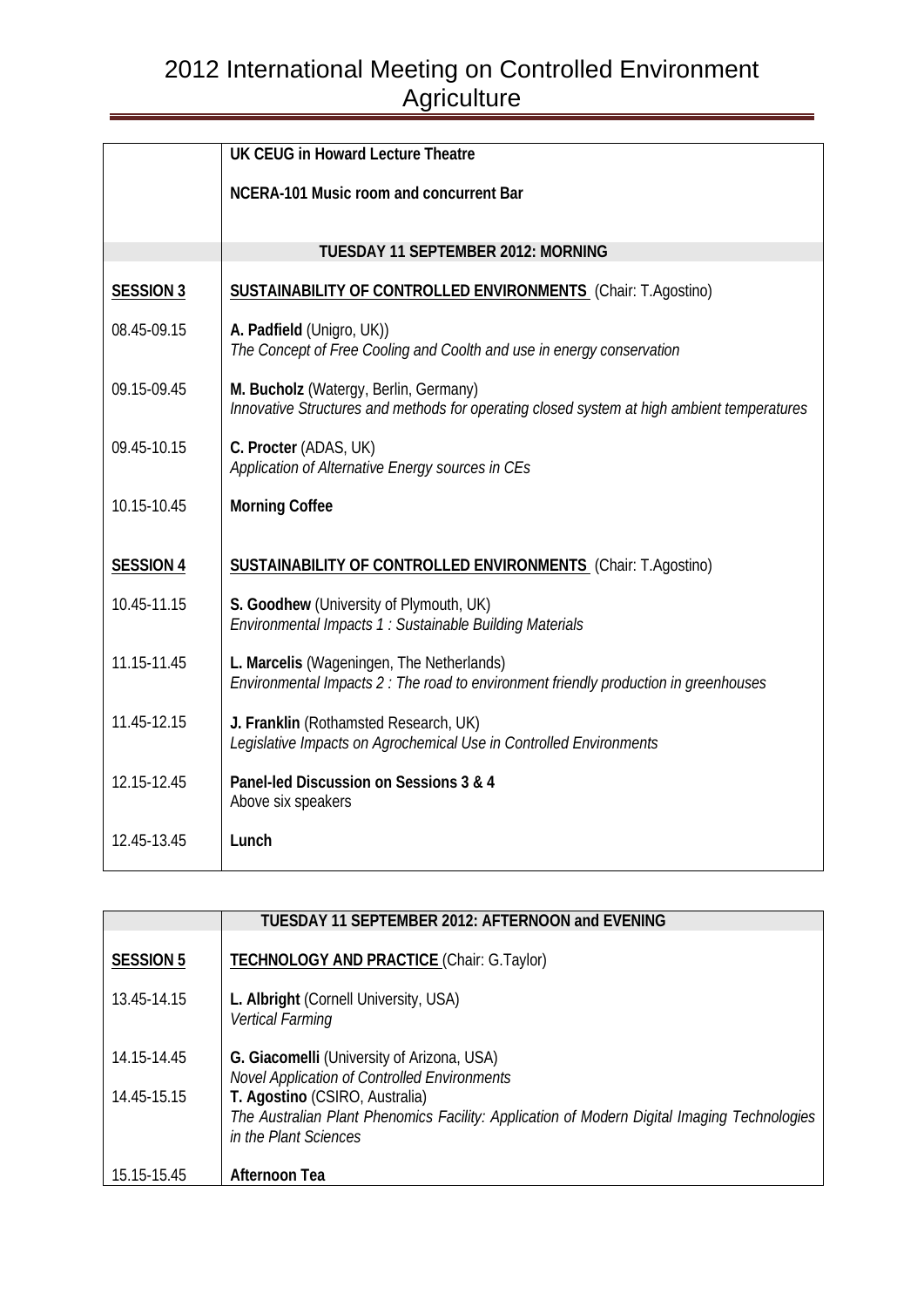| <b>SESSION 6</b> | <b>TECHNOLOGY &amp; PRACTISE (Chair: G.Taylor)</b>                                           |
|------------------|----------------------------------------------------------------------------------------------|
| 15.45-16.15      | G. Holroyd (University of Lancaster, UK)<br>Defence Priming & Integrated Management Practice |
| 16.15-16.45      | N. Bragg (Horticultural development Company, UK)<br>The Science of Growing Media             |
| 16.45-17.15      | Panel-Led Discussion on Sessions 5 & 6<br>Above five speakers                                |
| 19.00            | <b>Conference Dinner</b>                                                                     |

|                  | <b>WEDNESDAY 12 SEPTEMBER 2001: MORNING</b>                                                                                                     |  |  |
|------------------|-------------------------------------------------------------------------------------------------------------------------------------------------|--|--|
| <b>SESSION 7</b> | <b>CONSERVATION &amp; CLIMATE CHANGE</b> (Chair: J. Franklin)                                                                                   |  |  |
| 08.45-09.15      | S. Redstone (Royal Botanic Garden Kew, UK)<br>Controlled Environment Ouarantine Facilities For The Conservation Of Plant Genetic<br>Resources   |  |  |
| 09.15-09.45      |                                                                                                                                                 |  |  |
| 09-45-10.15      | C. Elliott-Kingston (University of Dublin, Eire)<br>Climate Change Research In The Programme For Experimental Atmospheres And Climate<br>(PÉAC) |  |  |
| 10.15-10.45      | A. Milcu (CNRS Ecotron, France)<br>Controlled Environments in Ecosystem Research                                                                |  |  |
|                  | Panel-Led Discussion on Session 7<br>Above three speakers                                                                                       |  |  |
| 10.45-11.00      | <b>Morning Coffee</b>                                                                                                                           |  |  |
| <b>SESSION 8</b> |                                                                                                                                                 |  |  |
| 11.00-11.30      | A. J. Both (Rutgers University, USA)<br><b>Greenhouse Guidelines</b>                                                                            |  |  |
| 11.30-12.00      | <b>B.Bugbee (Utah State University, USA)</b><br>Theory & Observation in CE Research: the Zig-Zag path to knowledge                              |  |  |
| 12.00-14.00      | Lunch before departure. Start of Post-Conference Tour                                                                                           |  |  |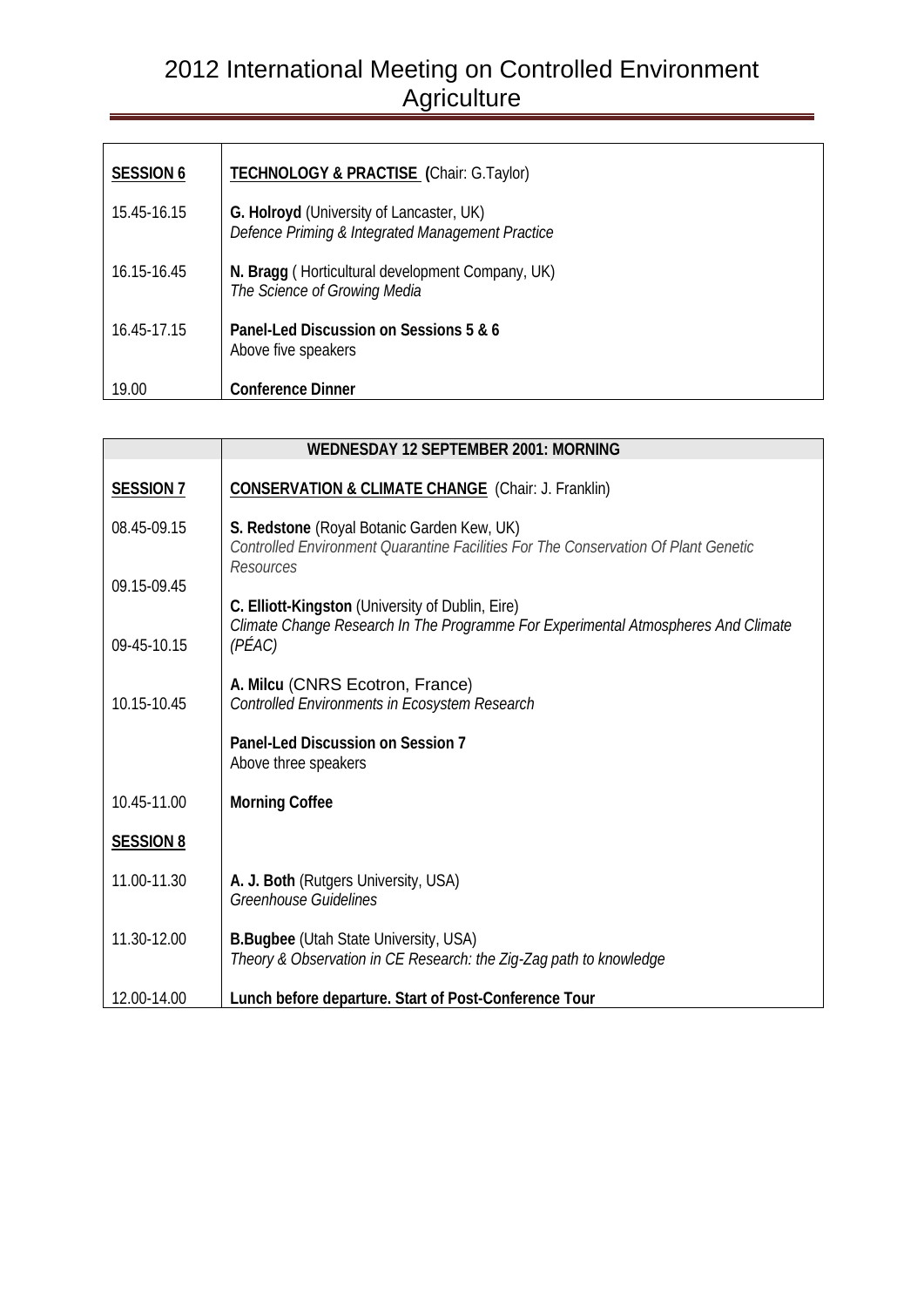## **Sessions 1 and 2**

## **LIGHT IN CONTROLLED ENVIRONMENTS** (Chair: B.Bugbee)

#### **Session 1**

## **The Science Of LEDs**

## **C.J. Humphreys**

Department of Materials Science and Metallurgy, University of Cambridge, Pembroke Street, Cambridge CB2 3QZ, UK [\(colin.humphreys@msm.cam.ac.uk\)](mailto:colin.humphreys@msm.cam.ac.uk)

In the world of lighting, the past 130 years have been the age of the incandescent light bulb. However, major changes in the world of lighting are occurring. Fluorescent tubes and compact fluorescent lamps are rapidly replacing incandescent light bulbs in order to save energy. But these are likely to be only a stop-gap measure until light-emitting diode (LED) lighting becomes available at a reasonable cost. LED lighting is, of course, already starting to be used in a wide range of applications. There are good reasons to believe that LED lighting will dominate the future of lighting.

This talk will describe the science of LEDs, which can, in principle, be 100% efficient in converting electricity into light. We will describe how LEDs work, the importance of gallium nitride (GaN), the efficiency of LEDs, the production of white light using LED chips plus phosphors, the production of white light using red plus yellow plus green plus blue LEDs, high power LED packages, thermal management, lifetime and cost. The talk will also discuss limitations of LEDs, for example "efficiency droop" and the "green gap" problem. Finally, we will discuss some applications of LEDs.

#### *References*

Humphreys, C.J. (2008). Solid-State Lighting. MRS Bulletin. 33:459-470.

Zhu, D. & Humphreys, C.J. (2012). Lighting. In Fundamentals of Materials for Energy and Environmental Sustainability (Eds. D.S. Ginley and D. Cahen). Cambridge University Press, 474-490.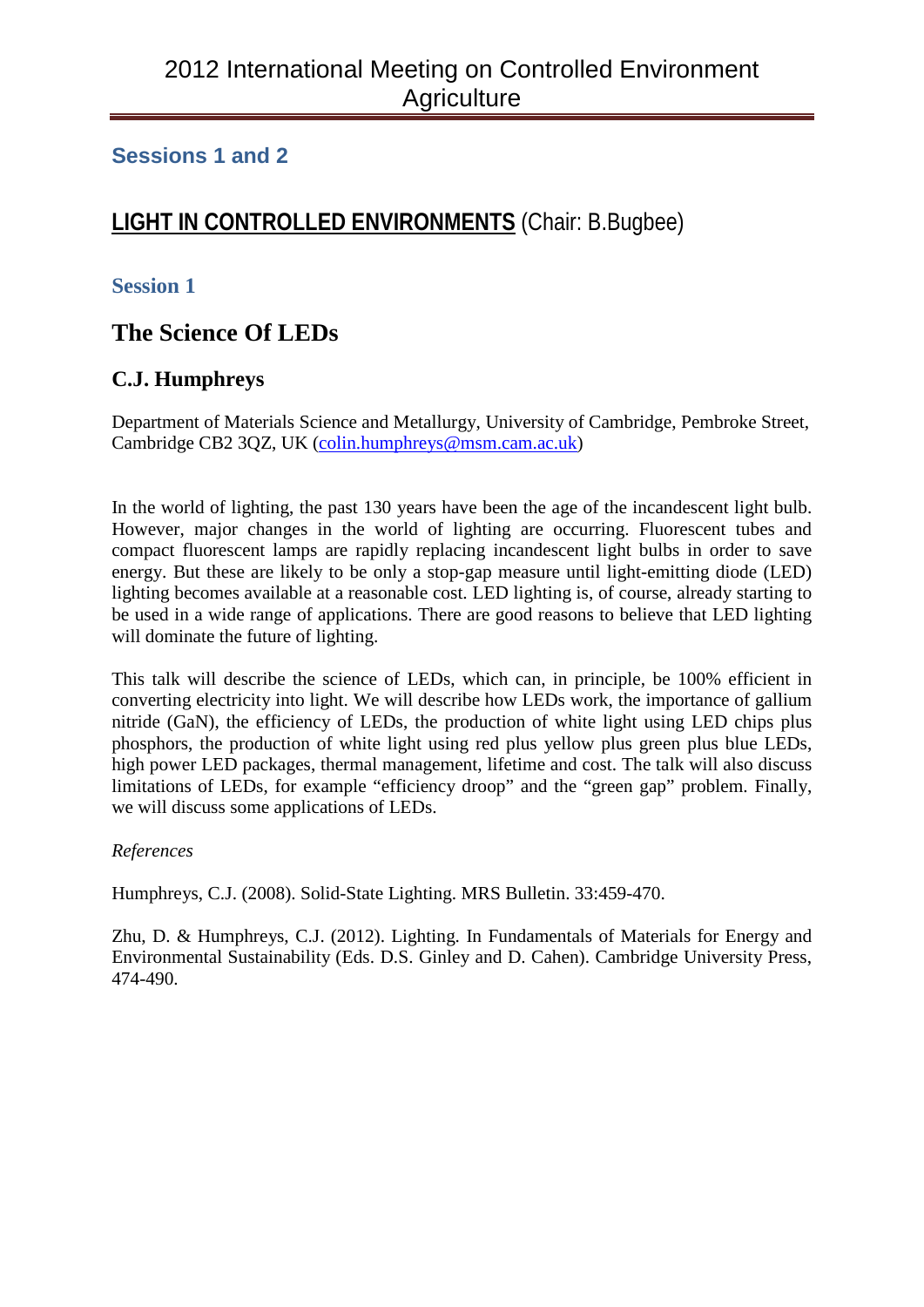# **Growing Value With Application Of LED Technology In Horticulture**

## **E.m. Hogeveen – Van Echtelt**

Philips Lighting Boschdijk 525, 5621 JG, Eindhoven, The Netherlands P.O. Box 90500, 5600 PB, Eindhoven, The Netherlands [Email: [esther.van.echtelt@philips.com\]](mailto:esther.van.echtelt@philips.com)

LED technology is one of the technologies that can help in producing crops and flowers in a more effective and sustainable way around the world. The benefits of LEDs are clear: you can choose and/or adjust spectrum and intensity, the energy efficiency is higher than most conventional light sources, there is freedom of product design because of the small size of separate LEDs, there is lack of infra red radiation, and they have a long lifetime. With these characteristics they offer loads of (new) opportunities to use them in horticultural applications.

Key in the successful and sustainable use of LEDs in horticulture is combining the knowledge of the technology with knowledge about plant and crop physiology and being able to apply this knowledge to local circumstances and needs from growers in usable light recipes. This leads to value for the user. The following examples indicate achievements of LED- recipes that have been developed by Philips with growers and researchers and which are currently operational around the world.

- Increased production capacities of growers by 40% without building new greenhouses via multilayer cultivation (tulips, ferns);
- Savings up to 90% of energy in control of flowering with photoperiodic lighting in crops like strawberry, dahlia, chrysanthemum;
- Production of young lettuce plants with a constant production period and quality (21) days instead of 25-90 days) in a controlled multilayer cultivation system;
- Increasing production (efficiency) of tomatoes and cut roses via use of LED interlighting in the crop together with energy savings compared to conventional lighting.
- Shortening of production cycle up to 4 days of kalanchoe because of less use of growth regulator by lighting with LEDs during internal transport and shortening of cycle by 20% because of growing young plants in multilayer.
- Increased survival rate of rooted cuttings in the greenhouse
- Performing good research on heat tolerance of tomatoes in climate cabinets with perfectly controlled climate conditions.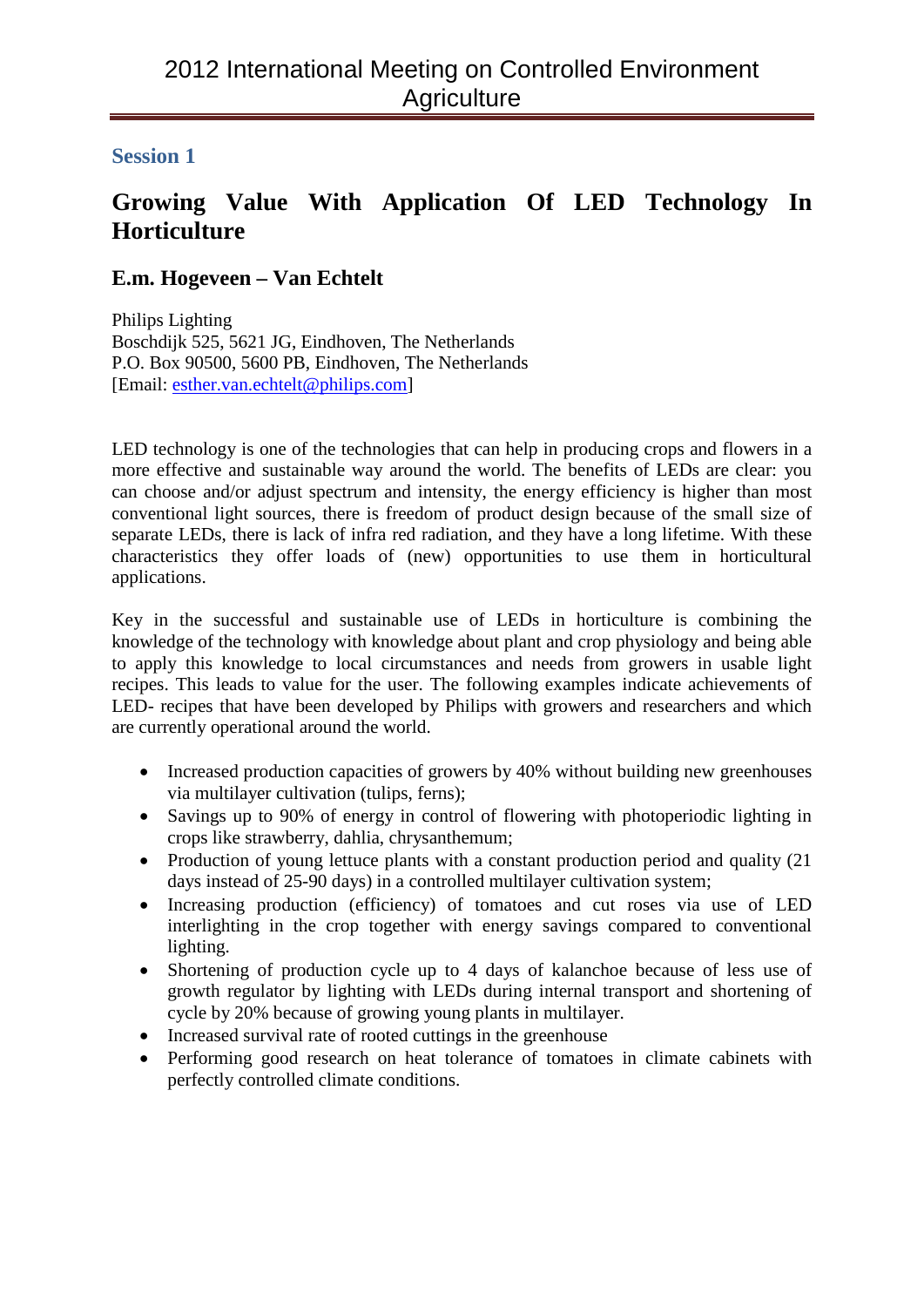# **LEDs From A Plant Scientist's Point Of View**

## **C. A. Mitchell**

Department of Horticulture and Landscape Architecture Purdue University, 625 Agriculture Mall Drive, West Lafayette, Indiana 47907-2010 USA [Email: [cmitchel@purdue.edu\]](mailto:cmitchel@purdue.edu)

Light-emitting diodes (LEDs) can provide waveband-selectable, monochromatic light to elicit photosynthetic, photomorphogenic, phototropic, and/or photonastic plant responses free of cumbersome technology that has complicated studies of plant photoresponses to broad-band radiation requiring cutoff filters. Thus, plants may display higher quantum efficiencies and "cleaner" photo-responses to actinic light generated by LEDs than by "less pure" light sources. The relative ease of working with LEDs will promote future discovery and characterization of plant physiological and developmental responses to light. Because waste heat from LEDs is removed remotely from photon-emitting surfaces, such emitters can be placed much closer to plant tissues than can other light sources, without need for water barriers to remove long-wave radiation. Use of LEDs for sole-source plant lighting will help reveal the nature of interacting photosystems in complex photoresponses such as growth and flowering. Ability to blend output from different color LEDs and to control irradiance independently allows precise control of wavelength ratios. Development of high-intensity LEDs allows plants to be grown for entire life cycles at tunable light qualities and at high irradiances not previously possible using low-output LEDs. Growing plants under narrowspectrum light will reveal precisely which wavelengths are required for a given photoresponse and which are not. As LEDs emitting far-red and ultraviolet radiation improve in luminous efficacy, it will become clear which and how much of such wavelengths are needed to prevent physiological disorders such as intumescence from forming on shoots of certain species growing under narrow-spectrum light. Roles of red, blue, and green light in stem elongation, leaf expansion, and canopy photosynthetic productivity will be elucidated for many different species using emergent LED tools! Plant scientists likely will develop new appreciation for the broad-band "white light" that plants evolved under using narrowspectrum LEDS as research tools for sole-source lighting. The relative "coolness" of LED photon-emitting surfaces allows novel placement of LED light emitters within crop foliar canopies in controlled environments, thereby enhancing capability for enhancement of crop quantum efficiency and crop-stand productivity. The unique properties of LEDs also allow them to be to be used for photoperiodic control of flowering in greenhouses, to promote propagation and production of transplants, and for supplemental greenhouse crop-production lighting during times of the year when solar light is limiting.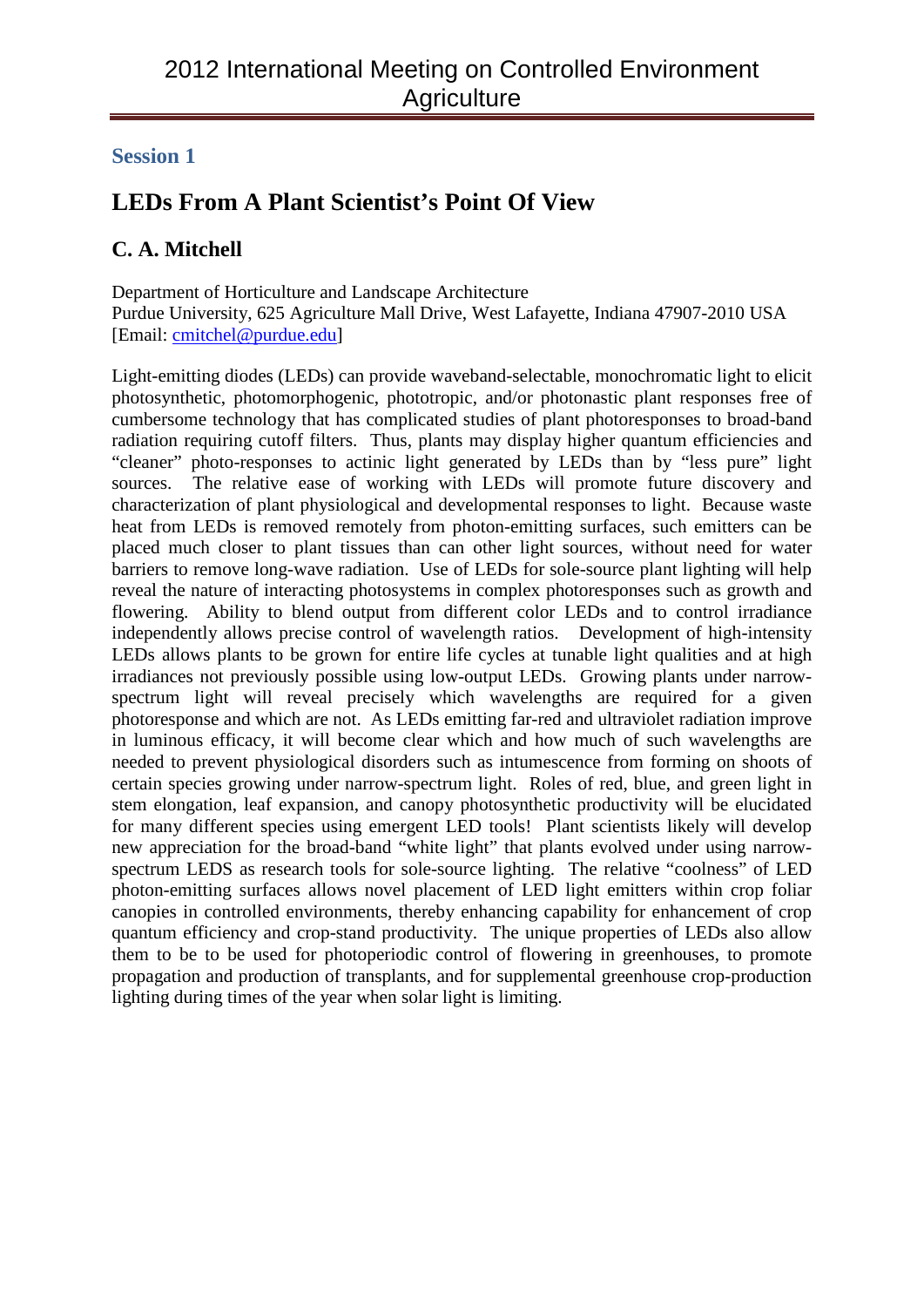# **Plasma Lighting For Crop Production**

## **J.C. Sager and R.M. Wheeler**

NASA (retired), Exploration Life Support Project, Kennedy Space Center, Florida 32899 USA (Email: [sager1590@aol.com](mailto:sager1590@aol.com) ) NASA, Surface Systems Office (NE-S1), Kennedy Space Center, Florida 32899 USA (Email: [raymond.m.wheeler@nasa.gov](mailto:raymond.m.wheeler@nasa.gov) )

Plasma lamps are part of the family of electrodeless lamps first demonstrated by Nicola Tesla ca 1894. A plasma lamp system contains an electrodeless design and an excitation source such as a magnetron (microwave generator  $-2.45$  GHz) or other radio frequency (RF) generator. Unlike another member of this family, fluorescent induction lamps with mercury (Hg) and a phosphor coating, a plasma lamp generates a continuous spectrum by exciting the sulfur or halide molecules in the lamp. The radiative efficiency is high, up to 70% of power coupled into the plasma is emitted as visible light, resulting in efficacy from 50 to 100 lm/W.

The sulfur plasma lamp was developed by Michael Ury and Chuck Wood of Fusion Lighting Systems, Inc. in 1980 and they commercialized several versions from 1995 to 1999. The application of the sulfur plasma lamp to crop production was investigated around the world. In the United States, development of the lamp was supported by a NASA Small Business Innovative Research (SBIR) Phase 1 and Phase 2 contracts from 1992 to 1995. In 1997 Fusion Lighting was awarded a NASA SBIR Phase 1 contract for development of an RF excited plasma lamp, but the company went bankrupt due to failure of the magnetron circuitry in the sulfur plasma lamps before completion of the contract. Sulfur plasma lamps are usually in the range of 700 to 3000 W and have a photon efficacy of  $\sim$ 1.3 µmol/J or  $\sim$ 100 lm/W. The RF excited plasma lamps containing halides are in the 250 to 500 W range and have a photon efficacy of  $\sim$ 1.0 µmol/J or  $\sim$ 55 lm/W. The latest ceramic metal halide lamps yield  $\sim$ 1.9 µmol/J and LEDs have reached 2.0 µmol/J. Currently there are at least three manufacturers of sulfur plasma lamps (magnetron-based) and at least the same number of RF excited plasma lamp manufacturers in the world.

Crop production research under the sulfur plasma lamps was initiated as soon as the lamps were available and included testing with cucumber, lettuce, radish, and rice. For example, cucumber growth showed the most dramatic increase, 30% at 500  $\mu$ mol/(m<sup>2</sup> s), and increased to 64% at 100  $\mu$ mol/(m<sup>2</sup> s) with the addition of a green filter and added far red. There is much less data on crop production under the RF excited plasma lamps. Visual comparisons with a like number of crops as above have shown a petiole elongation similar to that seen with a green weighted spectrum or a high far red spectral component. Both plasma lamps are extremely high irradiance sources that require very sophisticated reflector/luminaires, and are very hot (~900 C) requiring cooling and separation from the crop canopy.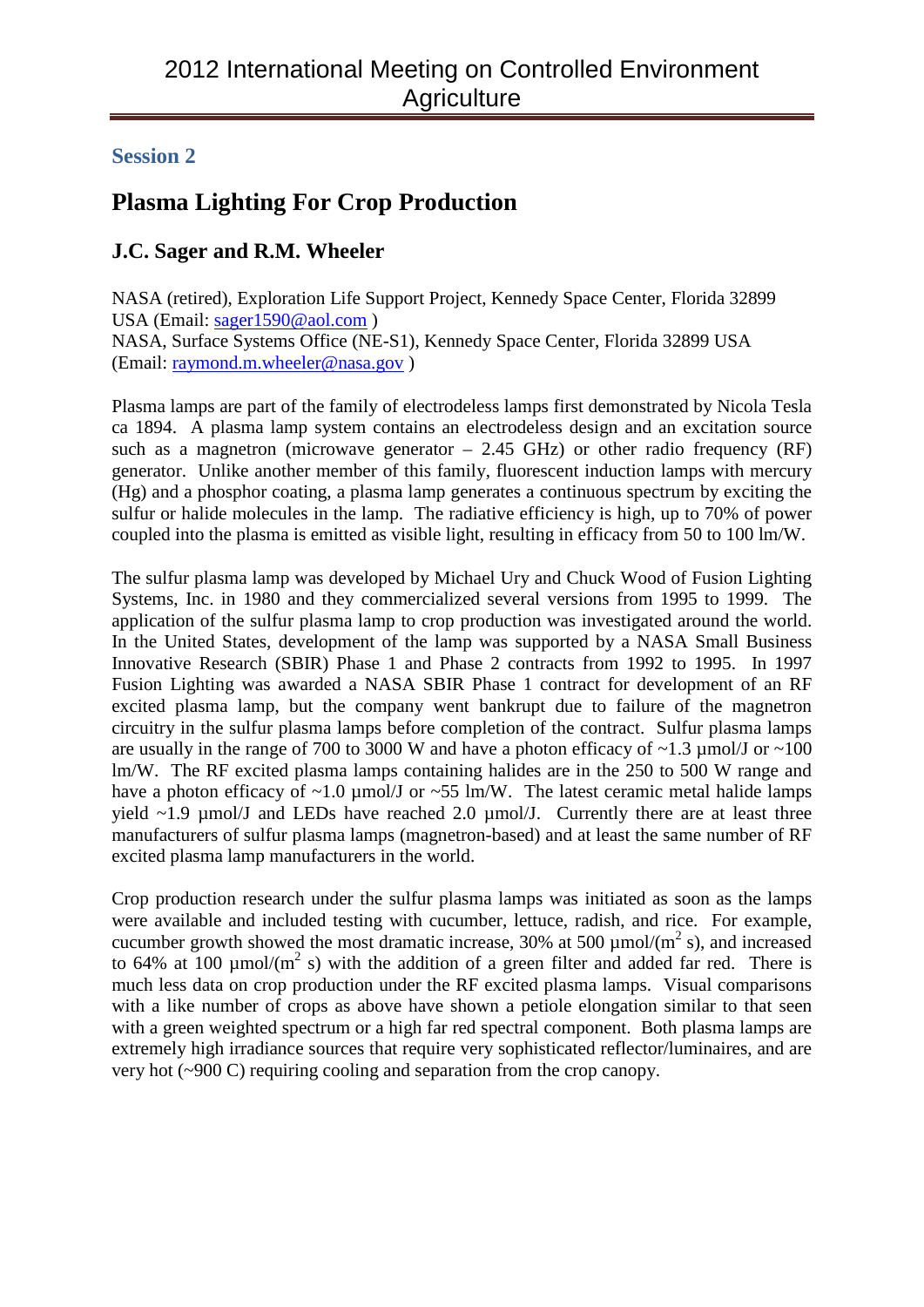# **A New Business Model For Producing Plants Arose From The New Way Of Growing Ferns Under Led In Innovative Packaging**

## **J.J. Bijl & C.F.T. Visser**

ViVi B.V. Head Office: Mijlweg 18, 3295 KH 's-Gravendeel The Netherlands[Email:info@vivi.nu] Laboratory & Supplies: De Roterij 26, 4328 BA Burgh-Haamstede The Netherlands [E-mail: supplies@vivi.nu]

#### Introduction

The production of young plant starter material for the production of ornamentals and vegetables normally takes place in greenhouses. The source of this material can be tissue culture, seeds or cuttings. This material is planted or seeded on trays. In the case of seeds this process is frequently automated, but in the case of tissue culture and cuttings it still contains mainly hand labour. After the plants are fully grown and rooted, they are potted at the same location or they are packed and shipped by truck or plane to the final customer. This illustrates the existing business model.

#### The practice

Vitro Plus is a fern company specialized in the micro-propagation and hardening of fern starter material. Vitro Plus has automated the complete process of fern tissue culture production and the way in offering her products to the customers. The growth of Vitro Plus tissue culture products take place in multi-layer growth chambers under LED in such innovative way that fern growers are able to plant their starter material direct from the growth chambers instead of using rooted liners from the greenhouse. This has changed the business model for fern sales world-wide in the last 6 years, 80% of the clientele of Vitro Plus are now end customers.

The automation in the Vitro Plus laboratory was built by Visser International Trade & Engineering, a company specialized in the development and production of horticulture automation solutions.

#### The future

Since now it has been proved that besides ferns a wide range of tissue culture and seed products can be processed with the same technology as ferns. A lot of businesses showed interest to purchase the technology. Through this a new company was born named 'ViVi', a joint venture between Visser International Trade & Engineering and Vitro Plus. ViVi offers plant growers the possibility to use the technology that has proven to save costs, improve plant quality and creates a complete new business model.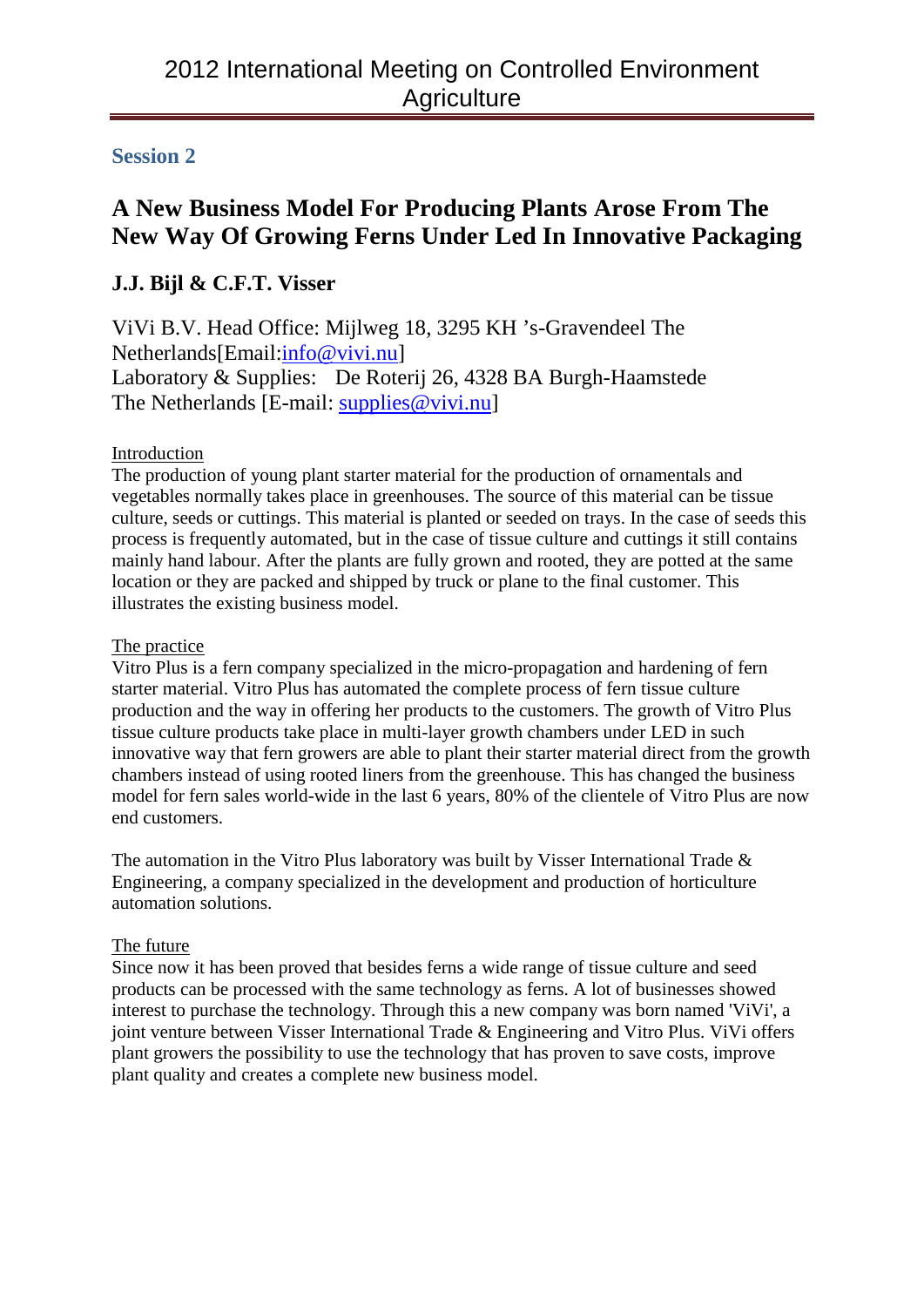# **Challenges of Comparative Light Measurement with New Technology**

**F Van de Mei**

Spectra Partners The Netherlands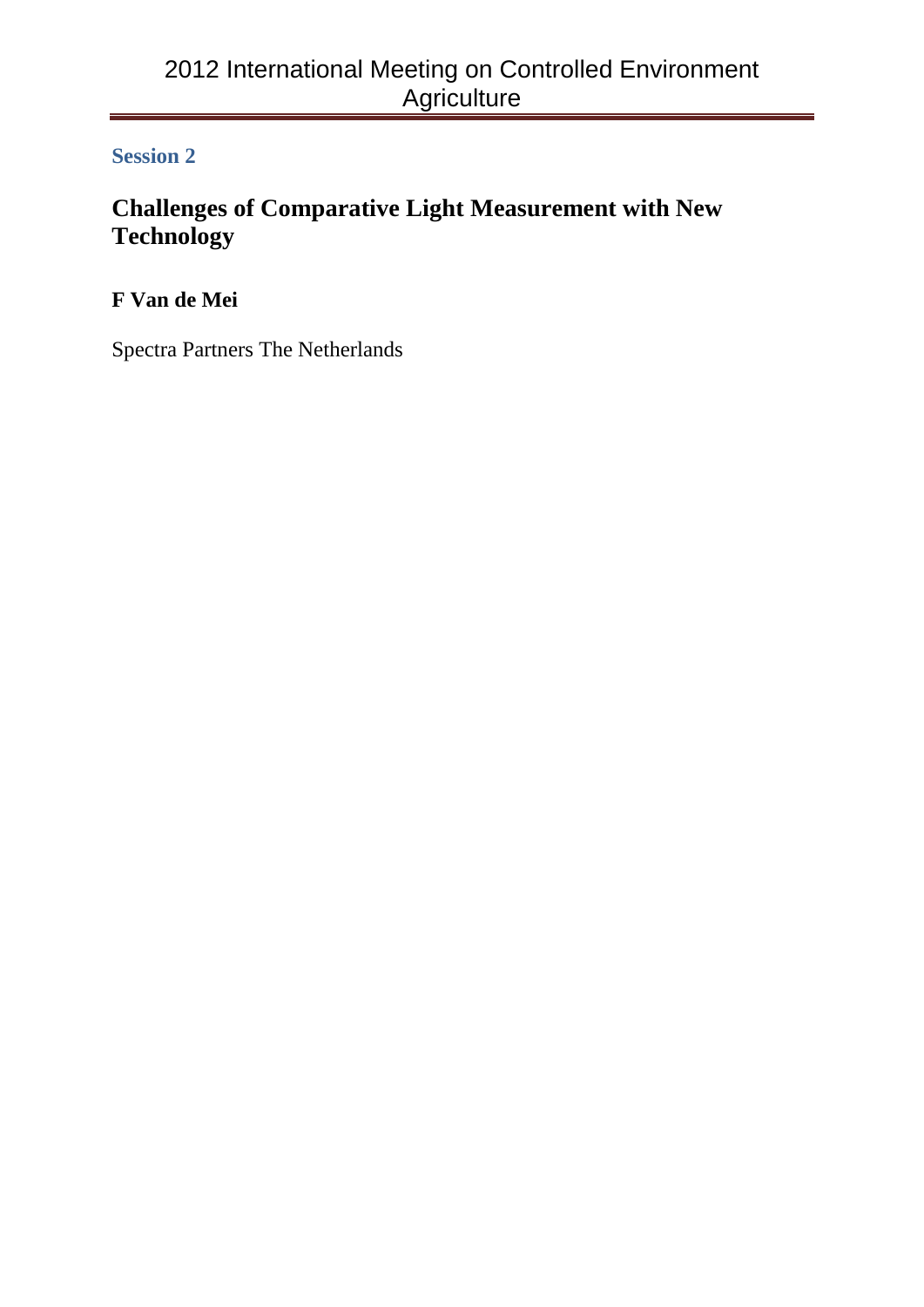## **Sessions 3 and 4**

**Sustainability of Controlled Environments** (Chair:T. Agostino)

# **Session 3**

# **The Concept Of Free Cooling And Coolth And Use In Energy Conservation**

A. Padfield (Unigro UK)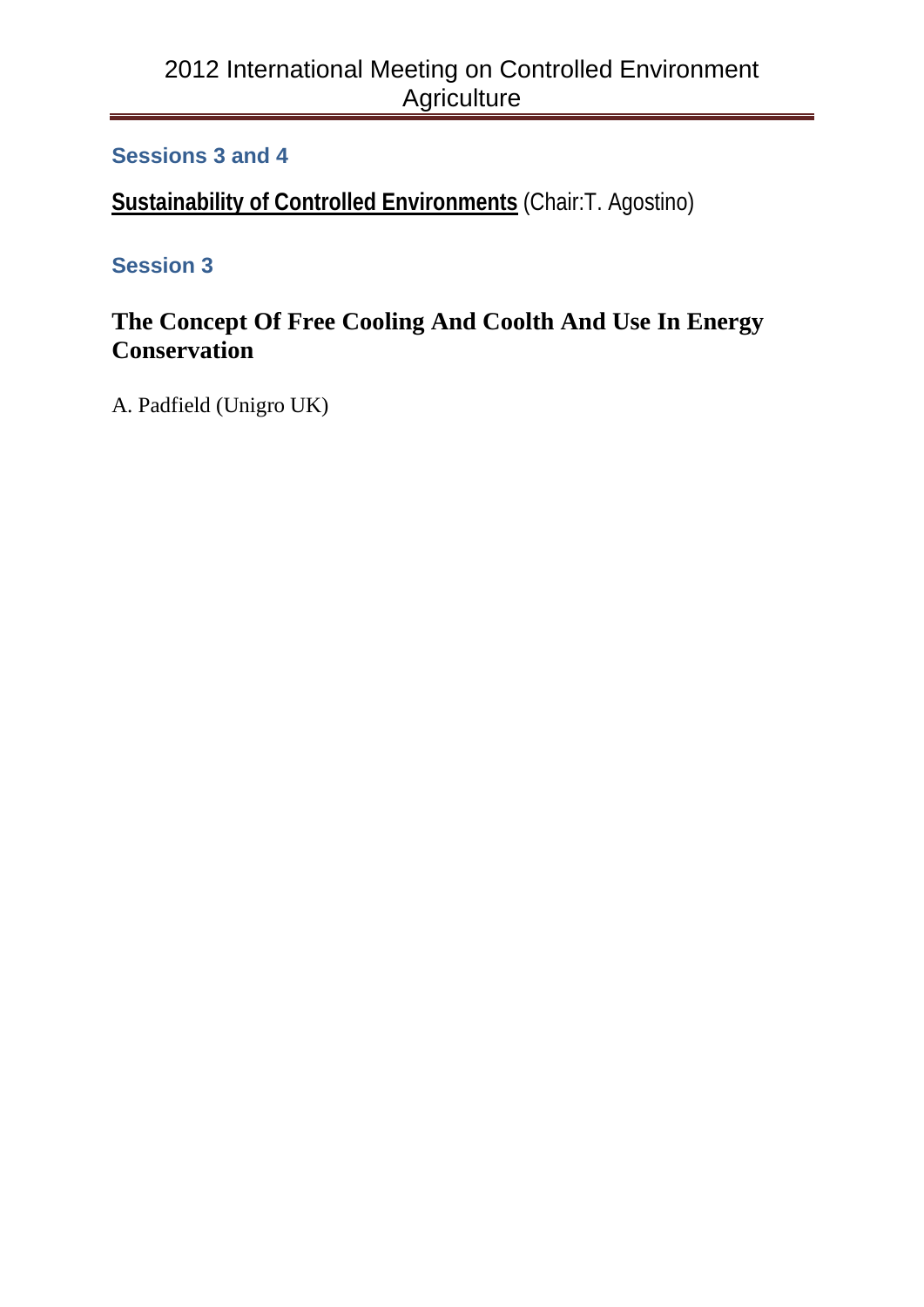# **Innovative Structures And Methods For Operating Closed Systems At High Ambient Temperatures**

## Martin Buchholz, Watergy GmbH, Berlin, Germany

Hygroscopic salt solutions (desiccants) can be used for climate control in closed greenhouse environments. The whole daily load of vapour evaporated by plants can be absorbed by a liquid desiccant. The thermal energy, released by the phase change to water can be used in two directions: A first part, removed by the desiccant solution is accumulated in a thermal storage. A second part is removed by the dried greenhouse air, which allows thermal conduction through the greenhouse roof cover, as being shifted to above ambient temperatures. For desiccant regeneration, thermal energy from the storage is used during night for evaporation of water to the greenhouse air with condensation of water on the cold greenhouse cover. Air with low vapour content can be provided due to cold night temperatures. For areas with low day/night temperature amplitude, an additional heat source (e.g. waste heat from solar power generation) has to be used to create sufficient temperature amplitudes.

Closed ecosystems may consist of a combination of producer and consumer organisms to reach a balanced exchange of  $CO<sub>2</sub>$  and Oxygen. In some cases additional synergism can be generated by the humid air provided by the vegetation, especially for a combination with fungus / solid state fermentation cultures. For higher organisms (animals, humans), a further zone with lower temperature and humidity has to be created. For this case, a secondary evaporator is introduced, that uses exhaust air from the colder/dryer cabinet for production of additional cool. This is used to cool down the greenhouse air after being dried in the absorber and cooled down near to ambient temperatures by passing the greenhouse cover. In this way, a cascade between the two zones with different temperatures is created. For regeneration, absorbed water vapour from vegetation and secondary evaporator has to be removed and condensed at the greenhouse cover. In this way, evaporative cooling can be used, while through a day/night period, water is captured within a closed cycle in the enclosure.

Two projects, for a horticultural greenhouse in Cairo, Egypt and a greenhouse/building module in Berlin, Germany ( both in state of planning) will be presented.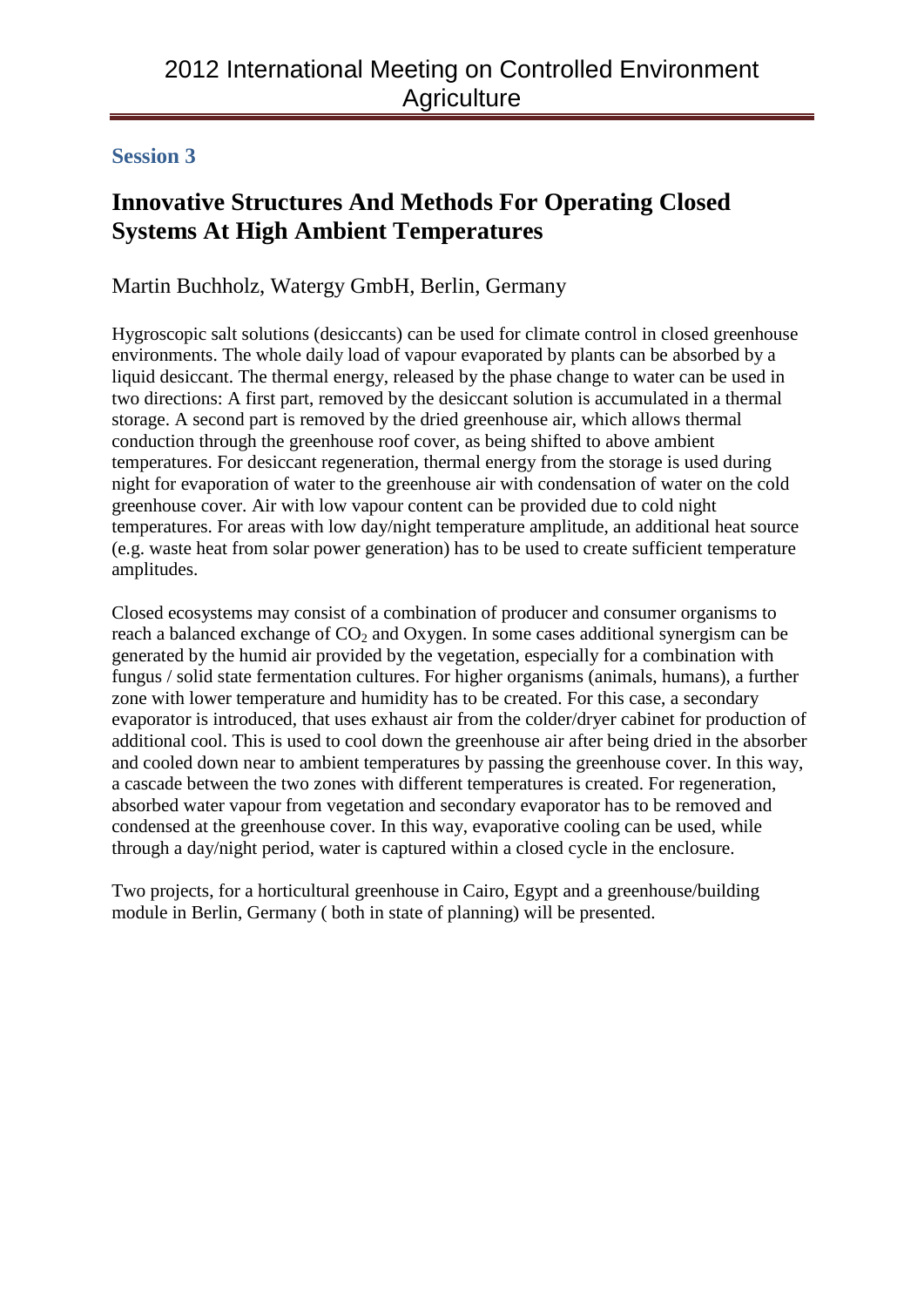# **Application Of Alternative Energy Sources in CEs**

C. Procter (ADAS UK)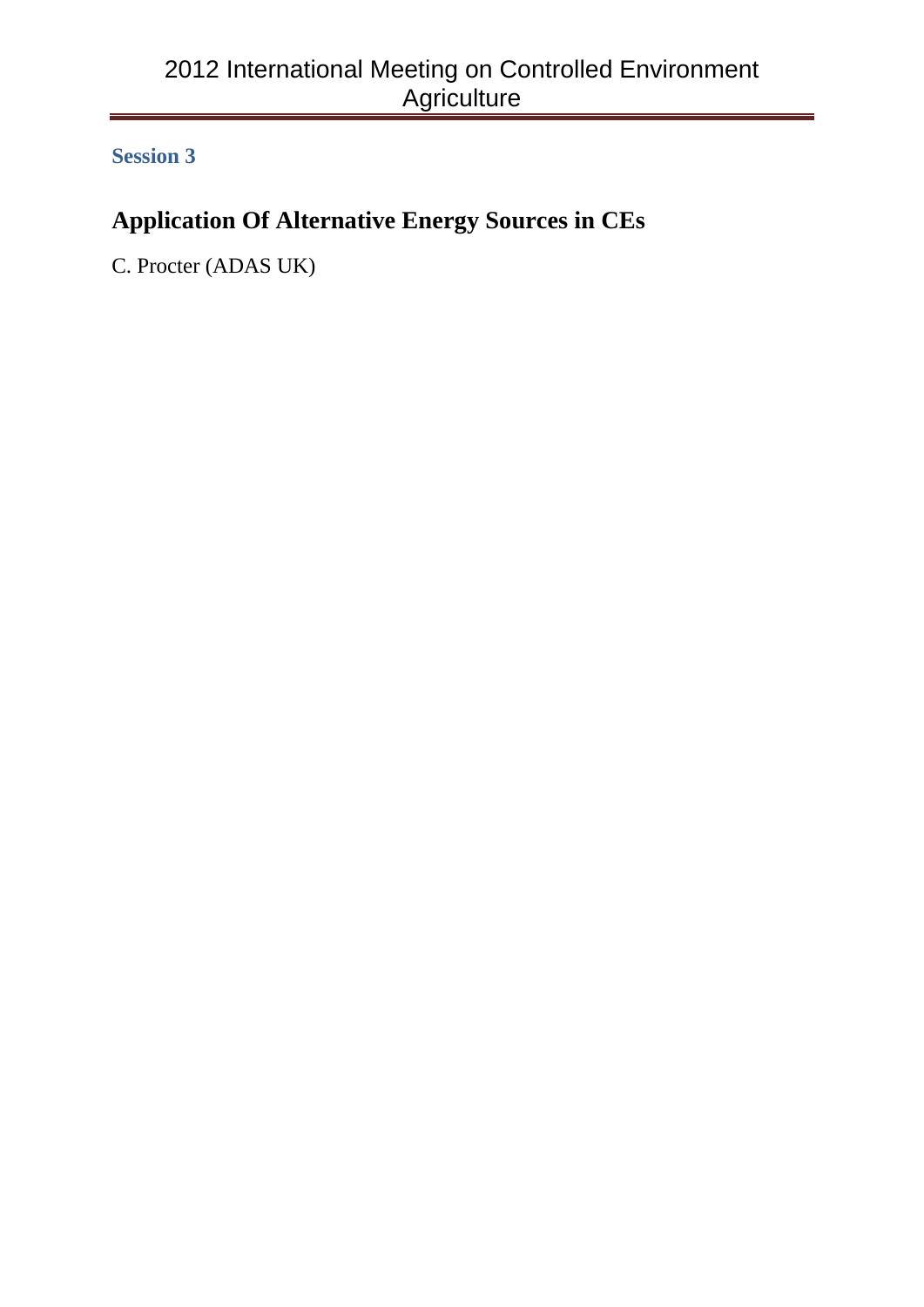#### **Session 4**

# **Environmental Impacts 1 : Sustainable Building Materials**

Steve Goodhew, Environmental Building Group University Of Plymouth

Buildings that provide plants with an appropriate environment in which they can thrive require the building's façade to be able to perform the task of separating the internal and external spaces whilst still providing other expected functional requirements. The list of those functional requirements has lengthened with the inclusion of sustainability related obligations leading to the possible choice of a number of organic based construction materials. This presentation focuses upon the moisture related performance of straw based materials and the range of methodologies that can be used to judge the condition of organic materials used in the walls of buildings. Different building technologies, locations and environments are related to the moisture performance of a number of straw bale walls.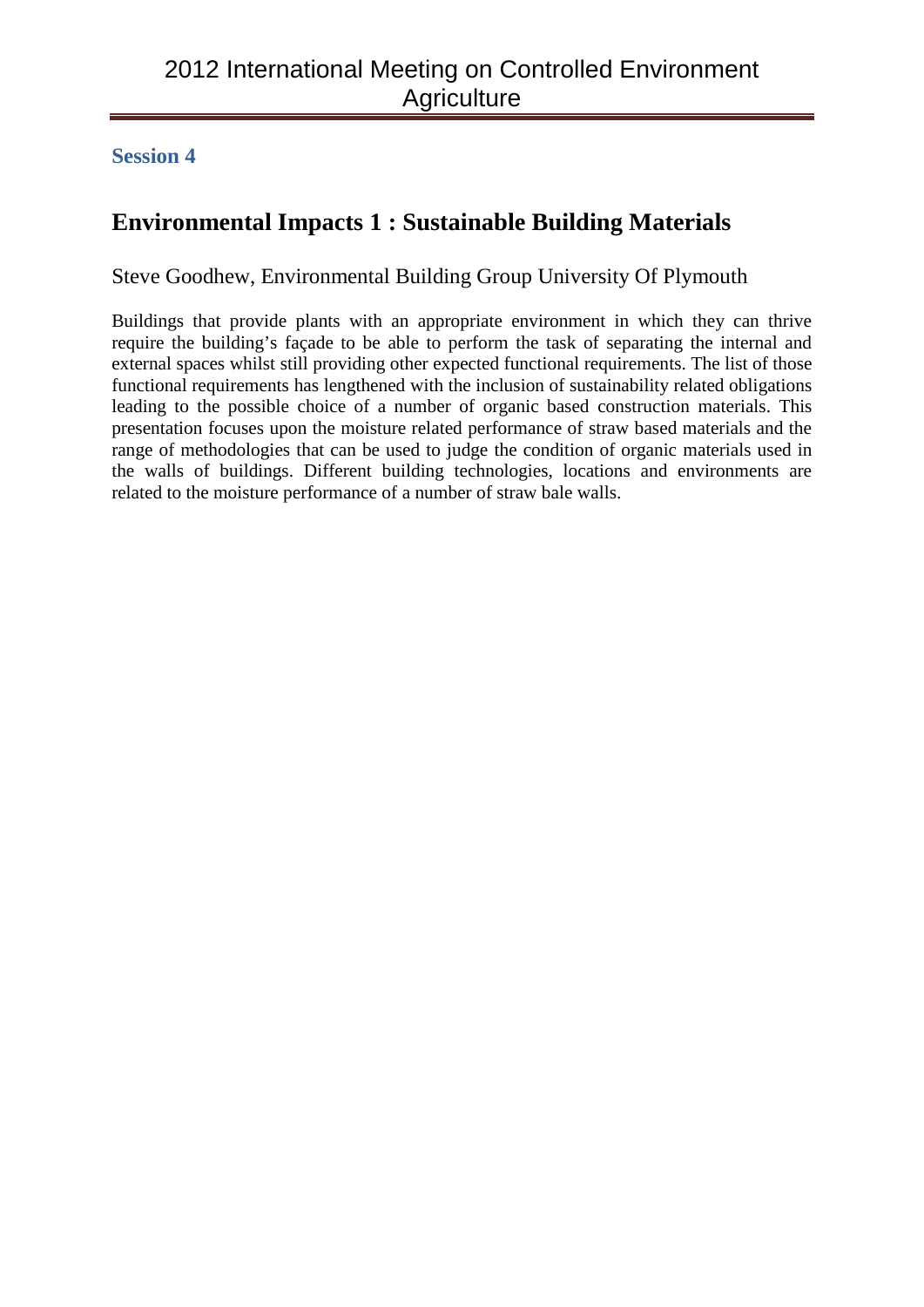# **Environmental Impacts 2: The Road To Environmental Friendly Production In Greenhouses**

L.F.M. Marcelis

Wageningen UR, P.O. Box 644, 6700 AP Wageningen, The Netherlands (Email: Leo.Marcelis@wur.nl)

Greenhouse production systems are characterised by high production levels as well as high levels of inputs such as energy and nutrients on a small area of land. In the Netherlands the annual production per  $m^2$  has doubled the last 25 years. The horticultural sector and government have set targets for energy use, emissions of N and P, use and emission of pesticides, light emission. Besides, limiting water use and waste are important when minimizing environmental impact.

The energy use efficiency (production per unit of energy) increased by about 70% between 1980 and 2008. In particular the widespread introduction of cogeneration of heat and power has contributed to these savings. However, the greenhouse industry still has a large demand for fossil fuel. Geothermal heat is one of the options to save energy. Next generation cultivation systems have been developed to save 30-50% energy, while maintaining the same yield and product quality. The Next Generation Greenhouse Cultivation is based on the intensified use of thermal screens combined with control of humidity, maximizing the use of the integration capacity of the crop, growing with high humidity, improved efficiency of  $CO<sub>2</sub>$ dosing. In the near future LED lamps, insulating greenhouse covers with high light transmittance may lead to substantial energy saving. In the long term electricity producing greenhouses may open new ways of saving energy.

In greenhouses water use efficiency (unit product per  $m<sup>3</sup>$  of water) is much higher than in the open field. In particular when crops are grown on substrate with recirculating the irrigation water. For instance tomato production in the Mediterranean requires about 60 litre water per kg tomato when grown in the open field, while about 30 litre in greenhouses. In the Netherlands with recirculating systems this is only 15 litre. Even with recirculating systems there is some discharge of water with N, P and pesticides, polluting ground and surface water. Methods are being developed to have no discharge at all. Most of the pests and diseases are nowadays controlled by biological control. To further minimize the use of pesticides, research is focusing on improving the resilience of the production system.

If a grower wants to use assimilation light at night, he needs blackout screens to prevent environmental pollution. It is challenging for researchers to close these screens without creating unfavourable conditions for the plants.

It is expected that greenhouse production systems will continue to reduce their environmental impact. This requires precise control and monitoring of all processes in the crop production system.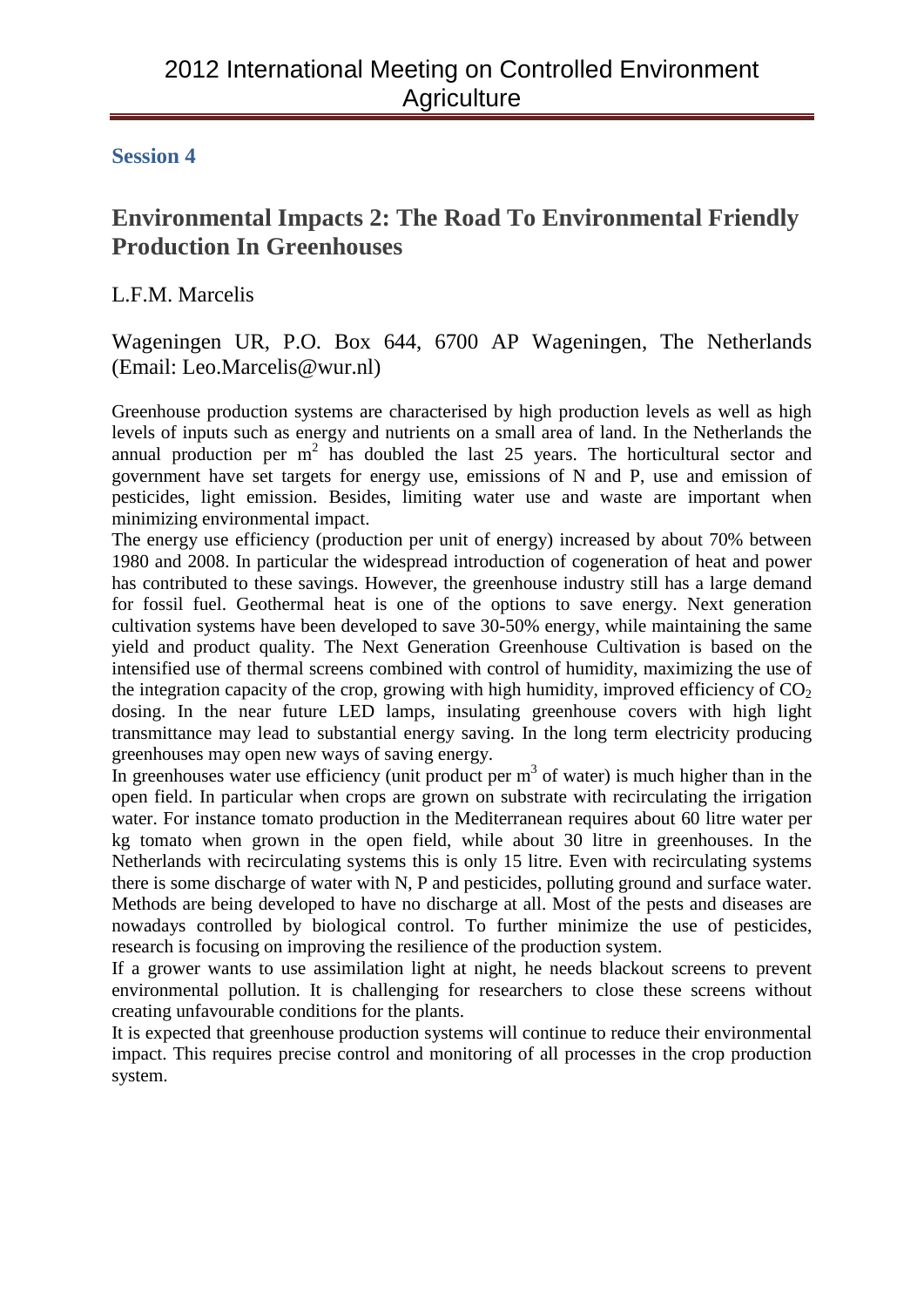# **Legislative Impacts On Agrochemical Use In Controlled Environments**

## **Julian Franklin**

Horticulture and Controlled Environments Rothamsted Research West Common, Harpenden, Herts. UK. AL5 2JQ [Email: [julian.franklin@rothamsted.ac.uk\]](mailto:julian.franklin@rothamsted.ac.uk)

Pest and disease problems occur within Controlled Environments and often may need to be managed with the use of Agrochemicals. Increasingly uses of such chemicals, including biocides, are being controlled by legislation imposed by governments. Legislators wish to improve the Health and Safety of operators and the general public, as well as ensuring no environmental damage is caused by such chemicals.

Legislation increasingly is limiting the availability of agrochemicals/biocides, as well as how they are used and require operator training or certification. Some of the impacts of recent European and UK legislation are discussed as well as possible future impacts on Controlled Environment usage.

An unintended consequence of the introduction of new legislation includes the nonavailability of suitable agrochemicals for the control of certain pests and diseases following the decision to ban certain products due to safety or environmental concerns.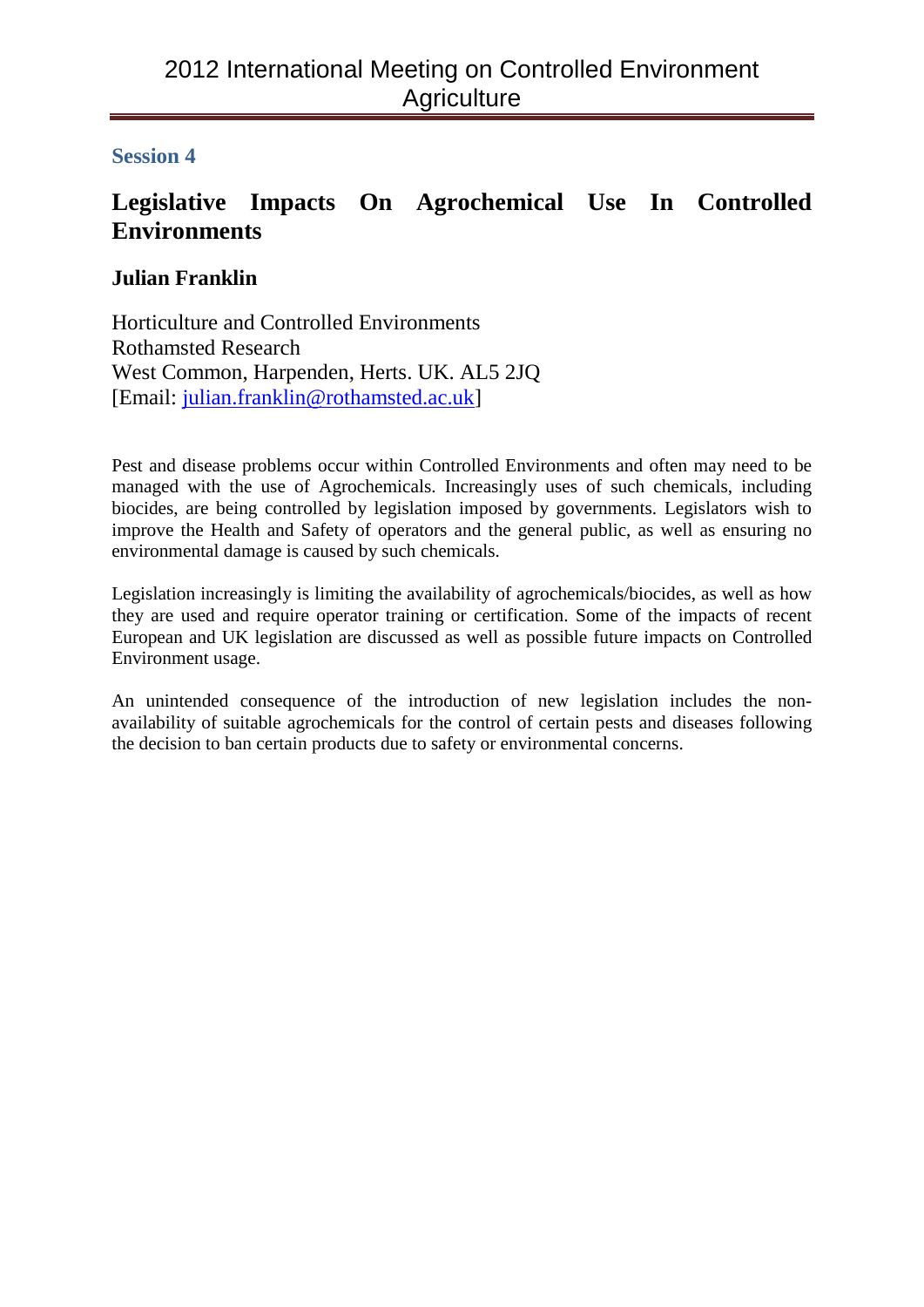## **SESSIONS 5 AND 6**

# **TECHNOLOGY AND PRACTICE** (Chair: G. Taylor)

#### **Session 5**

## **Vertical Farming**

## **L. D. Albright**

Department of Biological and Environmental Engineering, Cornell University, Ithaca, NY, 14853, United States (Email: [albright@cornell.edu](mailto:albright@cornell.edu) )

Urban (local) food production is a concept that has generated a great deal of public and commercial interest. Two of the more controversial methods proposed to grow food within the urban environment are vertical greenhouses and plant factories. In both cases, food crops are grown indoors, with little or no access to natural (sun) light. Instead, all or nearly all of the photosynthetic lighting is provided electrically. Moreover, the more enthusiastic proponents have suggested that nearly all agronomic crops can be grown in vertical greenhouses in quantities sufficient to feed the surrounding metropolis, including commodity crops such as wheat, soybeans, and corn. If this were achievable, the claim is made that much of today's farmland could be returned to its primordial state, whether forest or grassland. These claims are often challenged based on the large amount of supplemental lighting that would be needed, and its cost. The challenges are refuted by claiming that mirrors, renewable energy sources, and much more efficient plant lighting can be invented for specific use in vertical greenhouses. This presentation explores and quantifies several of the claims supporting vertical greenhouses and plant factories, covering productivity and the possible income from commodity crops, the amount of electricity used for food crop production, and the (rather large) carbon footprint arising from using only electrically-generated light in closed systems. Additionally, issues are discussed related to transport difficulties within a city, possible use of mirrors, incorporating renewable technologies (primarily photovoltaic), and possible LED applications. An alternative, termed "peri-urban" farming, is suggested as an alternative.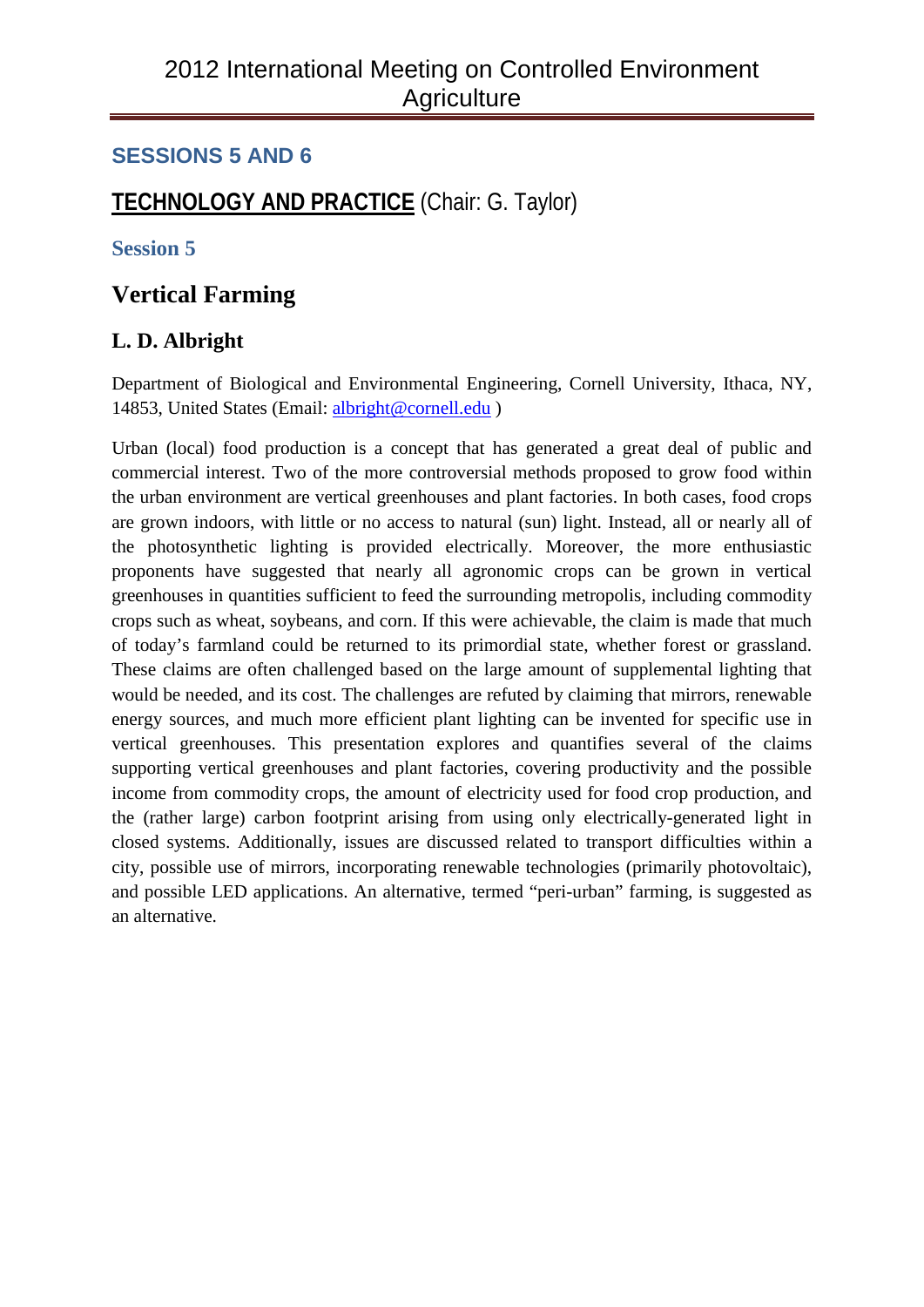# **Novel Application of Controlled Environments**

**G. Giacomelli (University of Arizona USA)**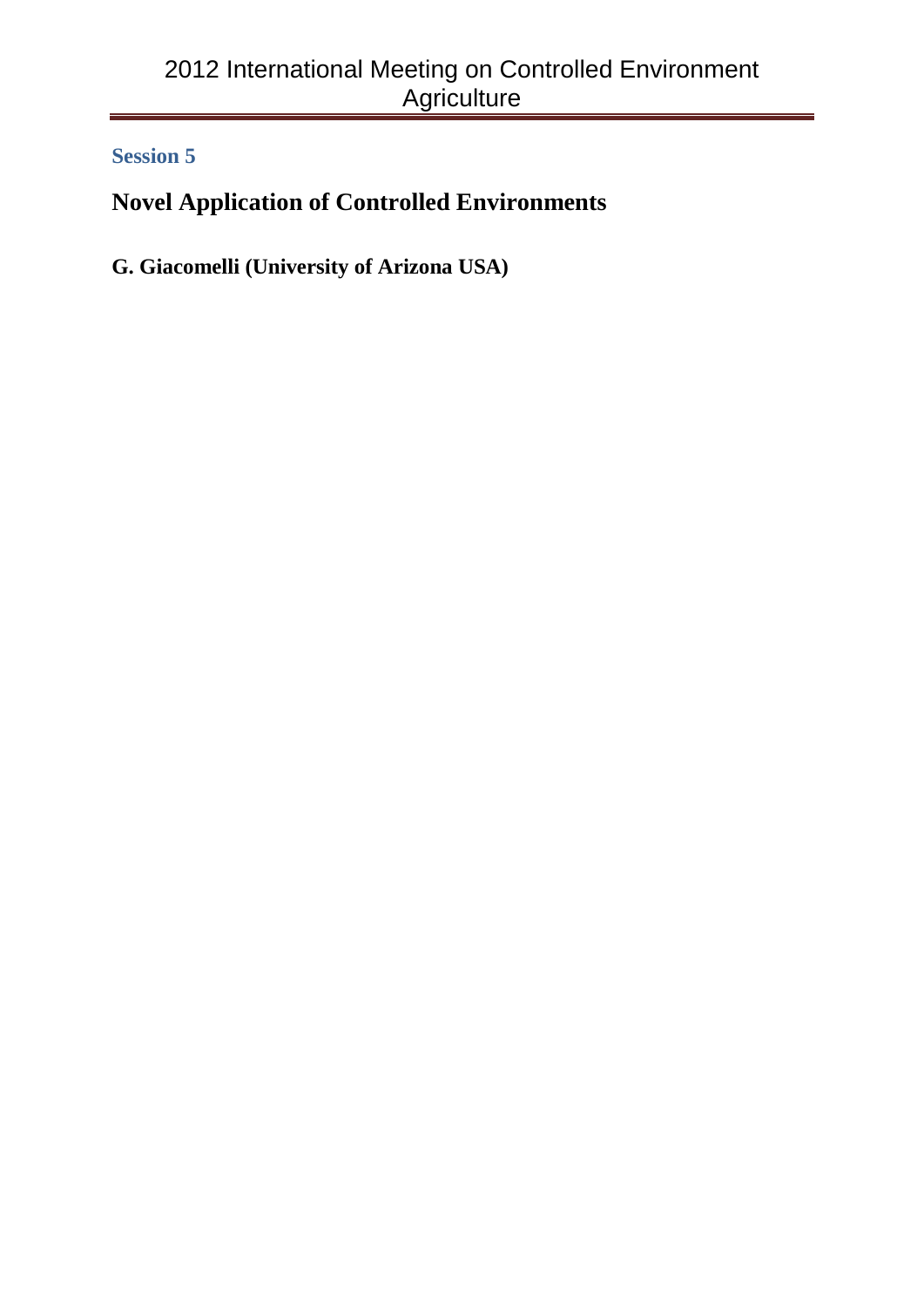# **The Australian Plant Phenomics Facility: Application of Modern Digital Imaging Technologies in the Plant Sciences.**

**Tony Agostino<sup>1</sup> , Mark Tester<sup>2</sup> and Robert T. Furbank1**

**1 CSIRO Division of Plant Industry Black Mountain Laboratories PO Box 1600 Canberra, Australian Capital Territory, 2601 AUSTRALIA (email: [tony.agostin@csiro.au,](mailto:tony.agostin@csiro.au) [robert.furbank@csiro.au\)](mailto:robert.furbank@csiro.au)**

#### **<sup>2</sup> University of Adelaide, School of Agriculture, Food & Wine PMB1, Glen Osmond Adelaide, South Australia AUSTRALIA (email: mark.tester@acpfg.com.au)**

The Australian Plant Phenomics Facility (APPF) is a two-node publicly funded research facility that has realised the incorporation of new digital imaging technologies into modern high throughput plant controlled environment facilities.

The *Plant Accelerator*, located at the Waite Campus in Adelaide, provides over 2300m2 of glasshouse facilities incorporating four specialised "Smarthouses". These have the capability to grow plants on an automated, high-throughput, platform linked to imaging stations for the non-destructive measurement of plant growth, development and physiology. The facility is capable of processing over 100,000 plants annually and is tailored for the rapid selection and analysis of plant traits that are of interest in basic plant research and plant breeding programs. The *High Resolution Plant Phenomics Centre* (HRPPC), based at CSIRO's Black Mountain Laboratories in Canberra, has focused on the development and application of new sensor tools based on chlorophyll fluorescence, Lidar, thermal and RGB imaging - capable of providing full 3-D reconstruction of plants on a continuous, non-destructive, platform. Tools have been developed to study a range of plant growth parameters and responses in controlled environment cabinets, glasshouses and in field environments.

This talk will provide an overview of the two nodes of the APPF, their structure, capabilities and achievements.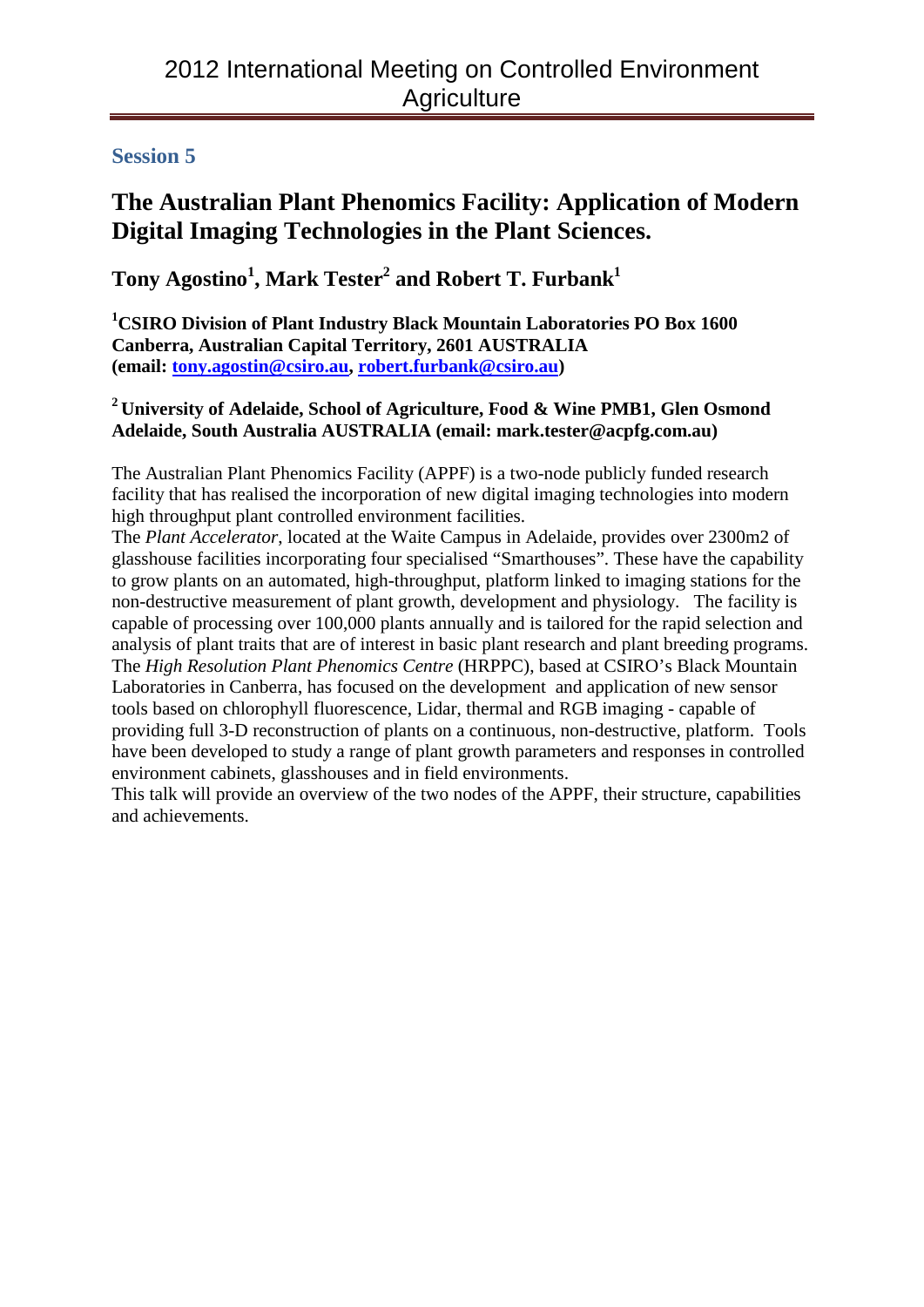# **Defence Priming And Integrated Management Practice**

## **G. Holroyd, D. Worrall, M. Roberts**

#### **Lancaster Environment Centre, Lancaster University, Lancaster LA1 4YQ, UK**

Technology and practice in commercial horticulture has developed rapidly in recent years with ever increasing levels of sophistication. Effective integration of procedures employed must be achieved to produce reliable, workable management plans aimed at maximising yield, quality, efficiency and productivity. Driving these improvements are social, economic and political pressures. Consumers demand quality, healthy produce at a low price, whilst producers look to improve resource use efficiency and productivity at reduced labour costs. Politic pressure is also driving improvements on energy use and agrochemical reduction whilst aiming to maintain food security for an ever increasing global population.

The spiralling costs of agrochemicals, the ever increasing loss of long standing proprietary pesticides through legislation and the growing consumer lead pressure to minimise their use is a significant area impacting on the challenges in developing crop management approaches.

It is now common practice to deploy biological controls in protected crop environments. These have the advantage of reducing the high cost of chemicals and minimise risk of residues in the product. However, biological controls of all types, whether sterile insect, parasite, predator or pathogen carry inherent problems in that the problem must be present before they are effective. The balance between cost, to monitor the crop, and the economic losses from allowing a level of damage to occur is a difficult call and one which comes with significant potential impact.

We have developed a seed treatment technology (Worrall *et al* 2012) which allows plants derived from them to respond more rapidly and more effectively when a pest or pathogen is subsequently encountered. This has comparisons with immunisation in mammalian biology since plant endogenous defence systems are targeted and enhanced rather than directly induced. The methodology, effectiveness and current and potential application of this technology as a component of crop management practice will be presented.

#### *Reference*

Worrall D, Holroyd GH, Moore JP, Glowacz M, Croft P, Taylor JE, Paul ND, Roberts MR (2012). Treating seeds with activators of plant defence generates long lasting priming of resistance to pests and pathogens. *New Phytologist* 193:770-778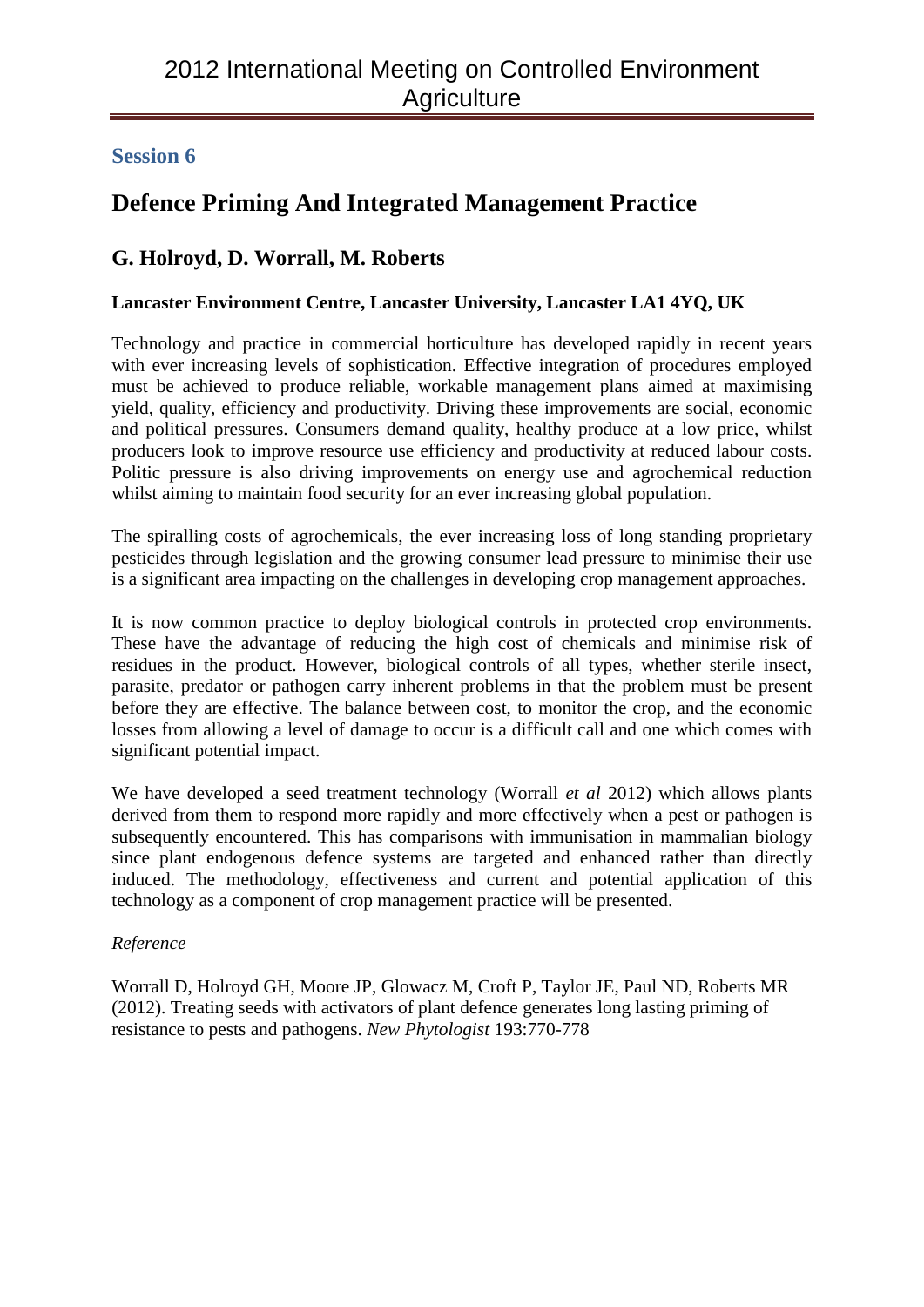# **The Science of Growing Media**

## **N. C. Bragg,**

Chairman, Horticultural Development Company, Stoneleigh Park, Kenilworth, Warwickshire, Cv8 2TL [\(neilbragg@btinternet.com\)](mailto:neilbragg@btinternet.com)

The challenge faced by the plant breeders at the John Innes Institute in the 1930's (1) is the same one facing all users of substrates for research purposes now- an array of non-uniform mixes made from a whole series of materials which are in no way standardised.

In 1990 when the HDC reviewed the use of 'Peat and its alternatives' (2) there were at least 30 potential ingredients identified as possible physical additives to mixes. Peats alone might easily produce at least ten different materials having been formed under varying conditions in different locations- sedges to young sphagnum mixes are all 'peats' but are all different in their physical, chemical and biological properties. (3)

Therefore in using substrates in the CE the problem the researcher is trying to understand or elucidate may easily be confounded by the fact the Growing media used in the experiment was poorly defined or of such a variable nature that it introduced a separate set of conditions.

In 2011 the UK Government produced a white paper on the natural environment, with ambitious target for the replacement of the horticultural use of 'peats' in England. One of the outputs of the 'Task Force' set up to examine the ways of moving towards the governments aims clearly recognises that at present performance standards for substrates have been lacking. There is now a move towards the establishment of a basic performance standard for Multi-Purpose composts, but I would suggest that all those responsible for work in CE units should actually adopt a simple and straight forward mix standard that they all work with and hence reduce the risks of confounding their experiments.

#### References

Lawrence W.J.C and Newell J, 1939, Seed and Potting Composts, G Allen and Unwin Ltd

- 1) Bragg N,C, 1990, Peat and its alternatives, Horticultural Development Council Contract no C900419
- 2) Bunt A,C, 1976 Modern Potting Composts, G Allen and Unwin Ltd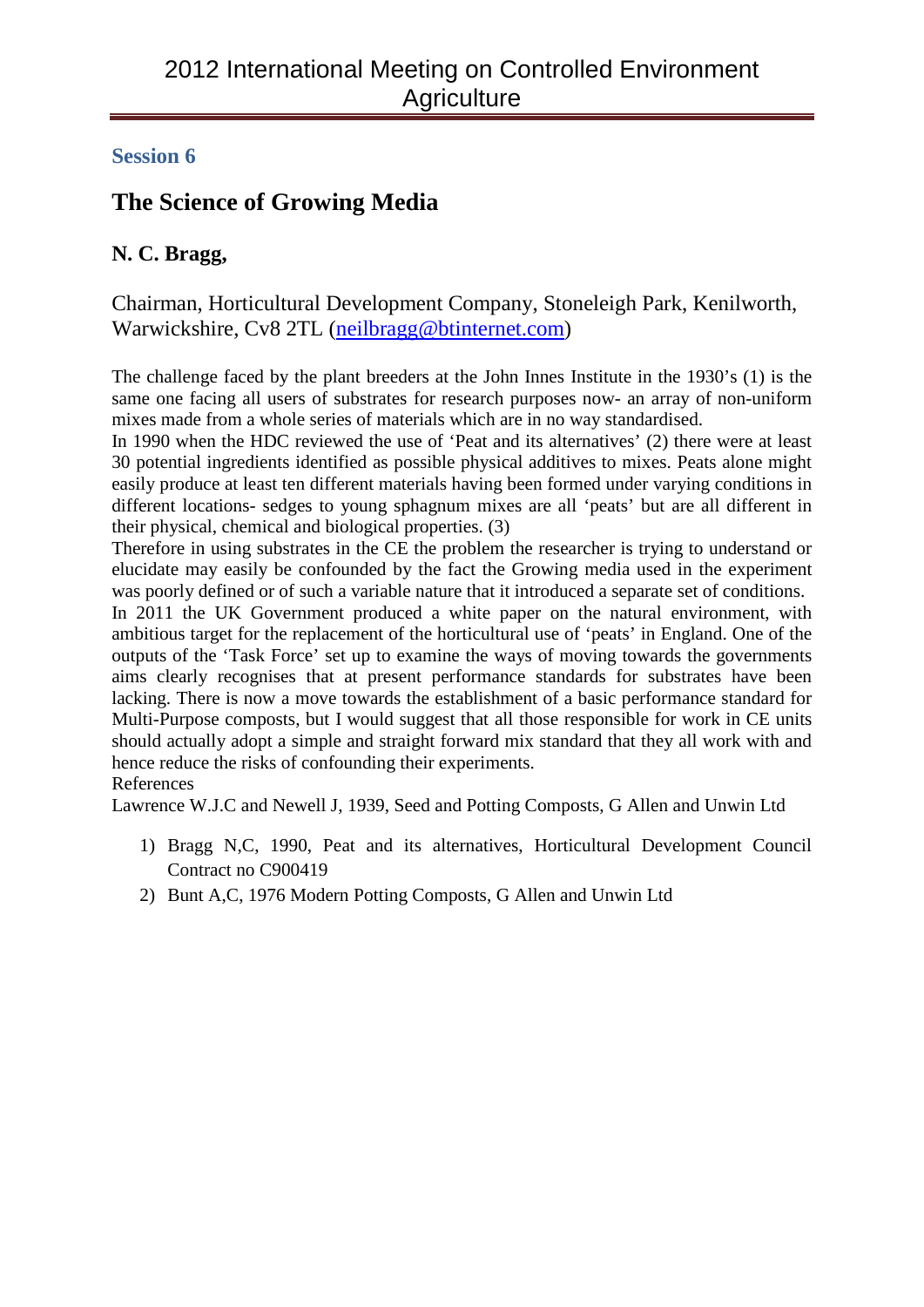## **Sessions 7 and 8**

## **CONSERVATION AND CLIMATE CHANGE** (Chair: J. Franklin)

#### **Session 7**

## **Controlled Environment Quarantine Facilities For The Conservation Of Plant Genetic Resources**

#### **Sara Redstone**

Plant Health & Quarantine Officer, Plant Reception & Quarantine Unit, Royal Botanic Gardens Kew, Kew, Richmond, Surrey, TW9 3AF (Email: [s.redstone@kew.org](mailto:s.redstone@kew.org) )

The Royal Botanic Gardens Kew (RBG Kew), a UNESCO World Heritage site, has been involved in the propagation, cultivation and movement of plant material around the globe for more than 250 years. For at least half of that time it has operated a variety of quarantine facilities, often on behalf of government and linked to the UK's changing priorities, so that plant material could be moved safely between countries.

In more recent times, whilst still delivering many services to government, RBG Kew has become a non-departmental public body, working to support and facilitate global plant conservation, taxonomy and research. This work is underpinned by a number of critical controlled environments – most notably the new plant reception and quarantine unit, the Millennium Seed Bank and the Jodrell laboratories insectary. These three facilities include quarantine areas that are licensed by FERA (Food and Environment Research Agency) and the Forestry Commission to handle a range of controlled and prohibited biological materials.

The IUCN (I**nternational Union for Conservation of Nature) has determined that the impact of both climate change and** invasive **n**on-native species are major factors leading to biodiversity loss and habitat destruction. The economic and environmental costs associated with outbreaks of new pests and diseases or with the effects of other types of invasive organisms can be substantial – to individuals, businesses and even nations. In 2010, in a report for Defra (Department of Environment Food and Rural Affairs), CABI estimated the cost of invasive non-native species to the UK economy to be in the region of £1.7 billion per annum.

As a leading plant conservation organisation, and in line with its statutory obligations under the Heritage Act 1983 – Kew Trustees have a duty to maintain and develop the living collections in line with scientific and research needs and to provide a quarantine service. Whilst training, risk assessment, safe practises and procedures can mitigate risks, a system of inspection and quarantine is required to ensure material entering Kew's collections is safe. RBG Kew have developed a new plant reception and quarantine unit, opened in 2011, to replace the former quarantine house which was becoming uneconomic to operate and maintain. The new unit acts as a single point of entry for live plant material and an overview of the development, features and various roles of the new facility in support of Kew's work in plant conservation, research and education.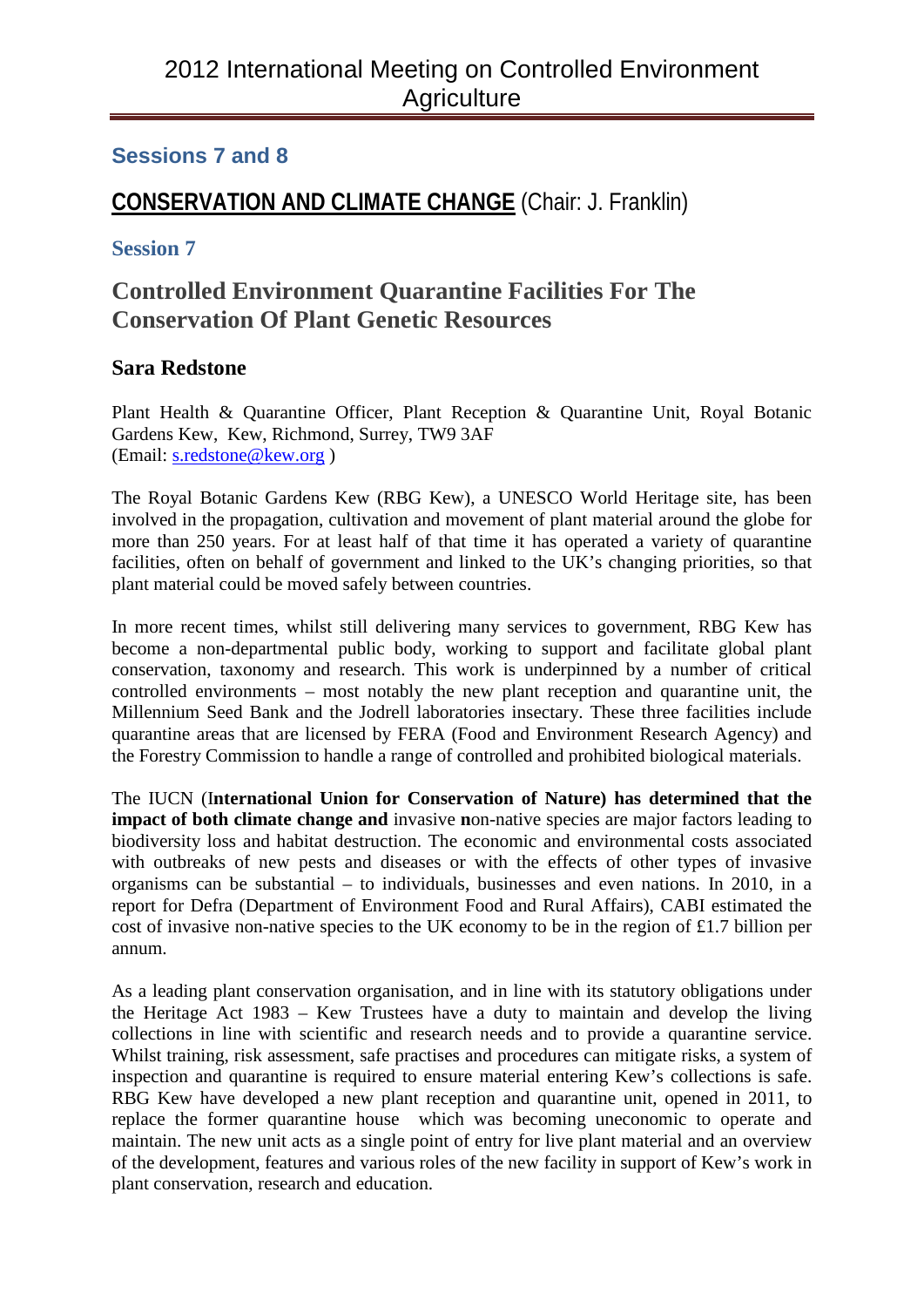# **Climate Change Research In The Programme For Experimental Atmospheres And Climate (PÉAC)**

## **C. Elliott-Kingston, A. Holohan and J.C. McElwain**

School of Biology and Environmental Science, Science Centre West, University College Dublin, Belfield, Dublin 4, Ireland. [\(caroline.elliottkingston@ucd.ie\)](mailto:caroline.elliottkingston@ucd.ie) [\(aidan.holohan@ucd.ie\)](mailto:aidan.holohan@ucd.ie) [\(jennifer.mcelwain@ucd.ie\)](mailto:jennifer.mcelwain@ucd.ie)

The Programme for Experimental Atmospheres and Climate (PÉAC) at University College Dublin was established in 2007. It is a unique facility, consisting of 8 CONVIRON BDW40 walk-in growth rooms with capacity to simultaneously monitor and control sulphur dioxide (SO2), carbon dioxide (CO2), and atmospheric O2. Research to date has focused primarily on three major avenues: (a) improving understanding of atmospheric evolution over the past 400 million years through plant-atmosphere and combustion experiments, (2) investigating the evolution of stomatal function in land plants and (3) interpreting fossil plant biodiversity responses to past climate change through controlled environment experiments with modern taxa. The challenges associated with past and ongoing experiments include (a) high running costs, (b) development of an appropriate costing structure for internal and external users, (c) maintaining lamp loft temperature within a reasonable range when working at high light intensities  $(>1000\mu m)$ , (d) minimizing damage and precipitation of sulphate salts while working with elevated SO2 (up to 2000ppb), (e) development of appropriate safety protocols for sub-ambient O2 research (in the range of 7 to 15% O2). Perhaps the greatest challenge associated with growth chamber research is the perception amongst some members of the plant sciences community that pot-based experiments in artificial conditions are a poor representation of nature. Our wish list for future development in growth chamber technology includes individual within-chamber plant sensors for light, temperature and humidity; an ability to programme stochasticity in controlled variables at a temporal resolution of minutes; large volume soil modules with in-built sensor technology and in-built thermal imaging and chlorophyll fluorescent imaging. The research focus, challenges and aspirations of PÉAC will be discussed.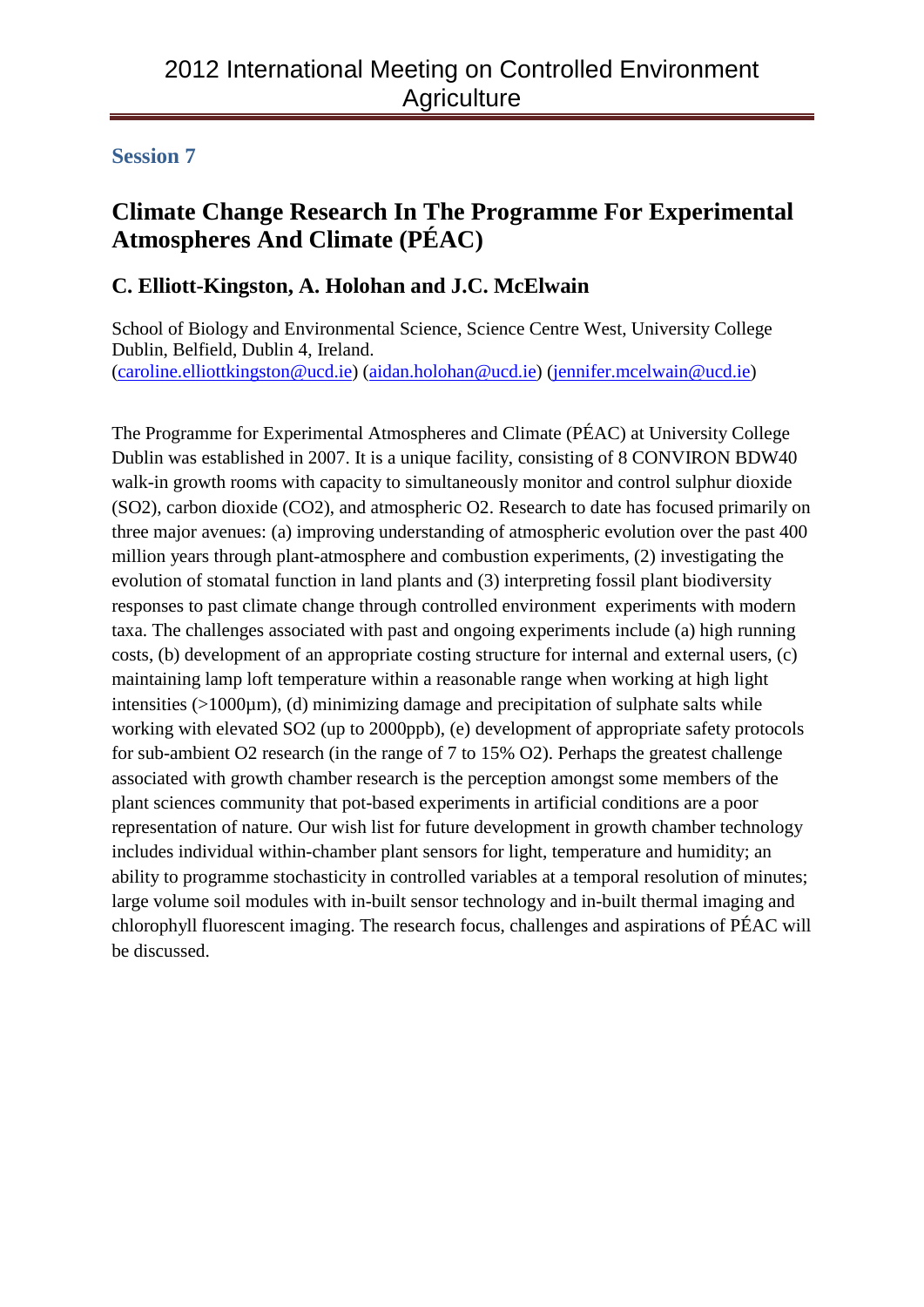# **Controlled Environments in Ecosystem Research**

## A. Milcu.

CNRS Ecotron,1 Chemin du Rioux, Campus Baillarguet, 34980, Montferrier sur-Lez

Controlled environment facilities for ecosystem research (Ecotrons) are unique tools in ecology particularly well suited for understanding the functioning of ecosystems. Here I present two innovative experimental approaches involving the CNRS Ecotron (Montpellier, France) and Imperial College Ecotron (Silwood Park, UK).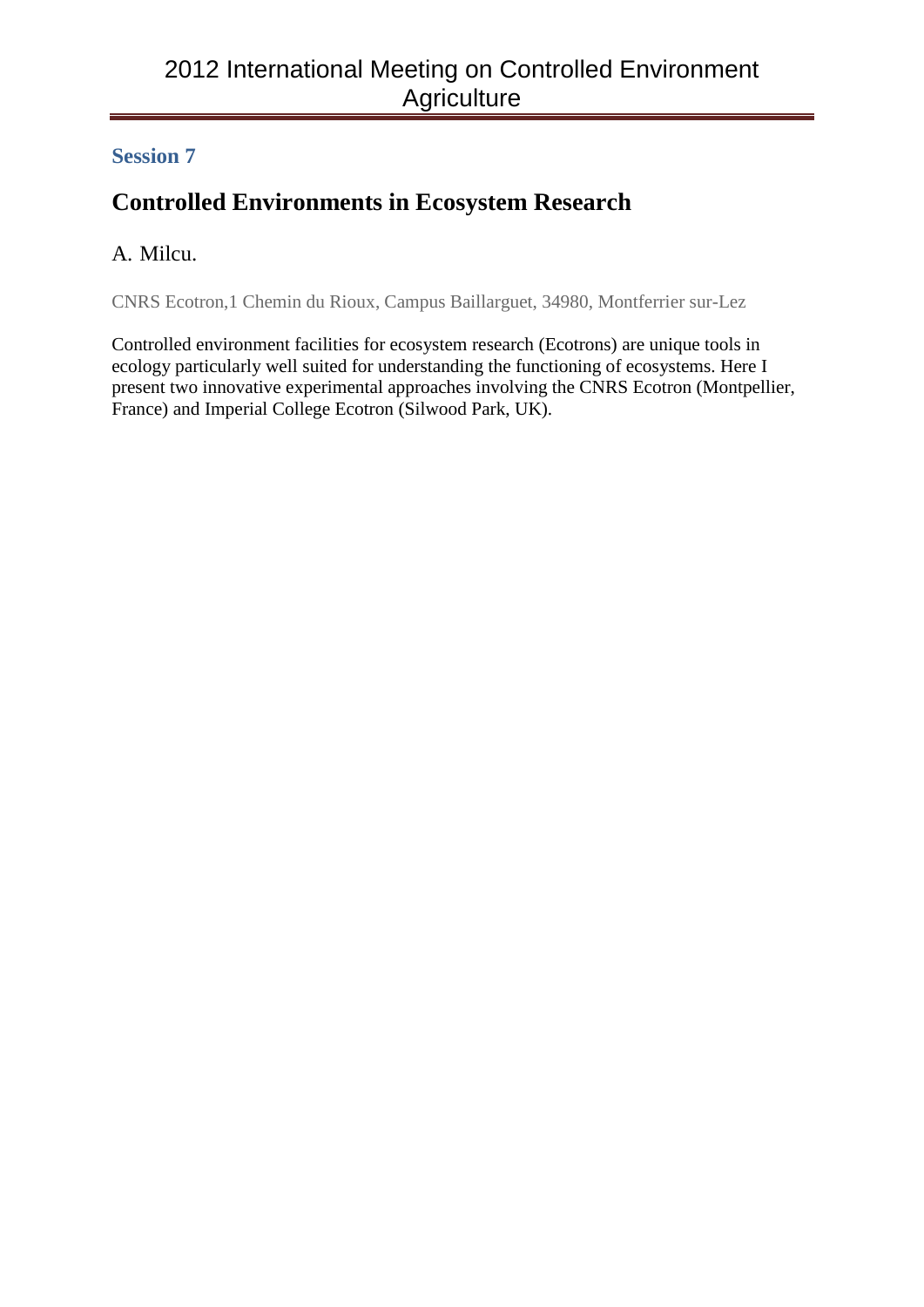# **Greenhouse Guidelines**

A.J. Both (Rutgers University USA)

The latest pre-publication version of the guidelines will be presented and discussed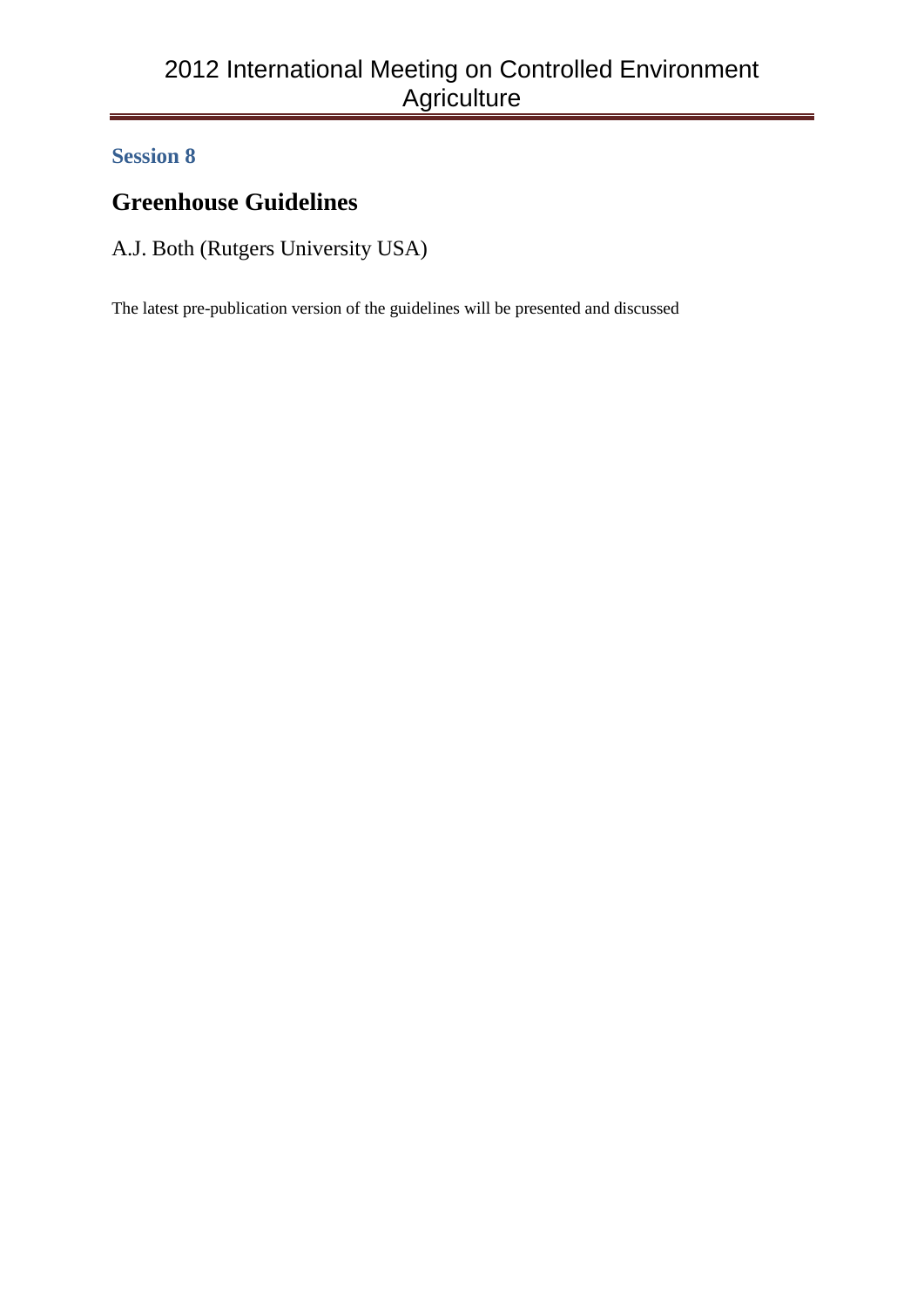## **Theory and Observation in Controlled Environment Research: The Zig-Zag Path to Knowledge**

Bruce Bugbee Crop Physiology Laboratory Utah State University [bruce.bugbee@usu.edu](mailto:bruce.bugbee@usu.edu)

Theory: Fundamental principles that form the basis for interpreting new observations. Observations: Measurements of plant response to environment from individual studies.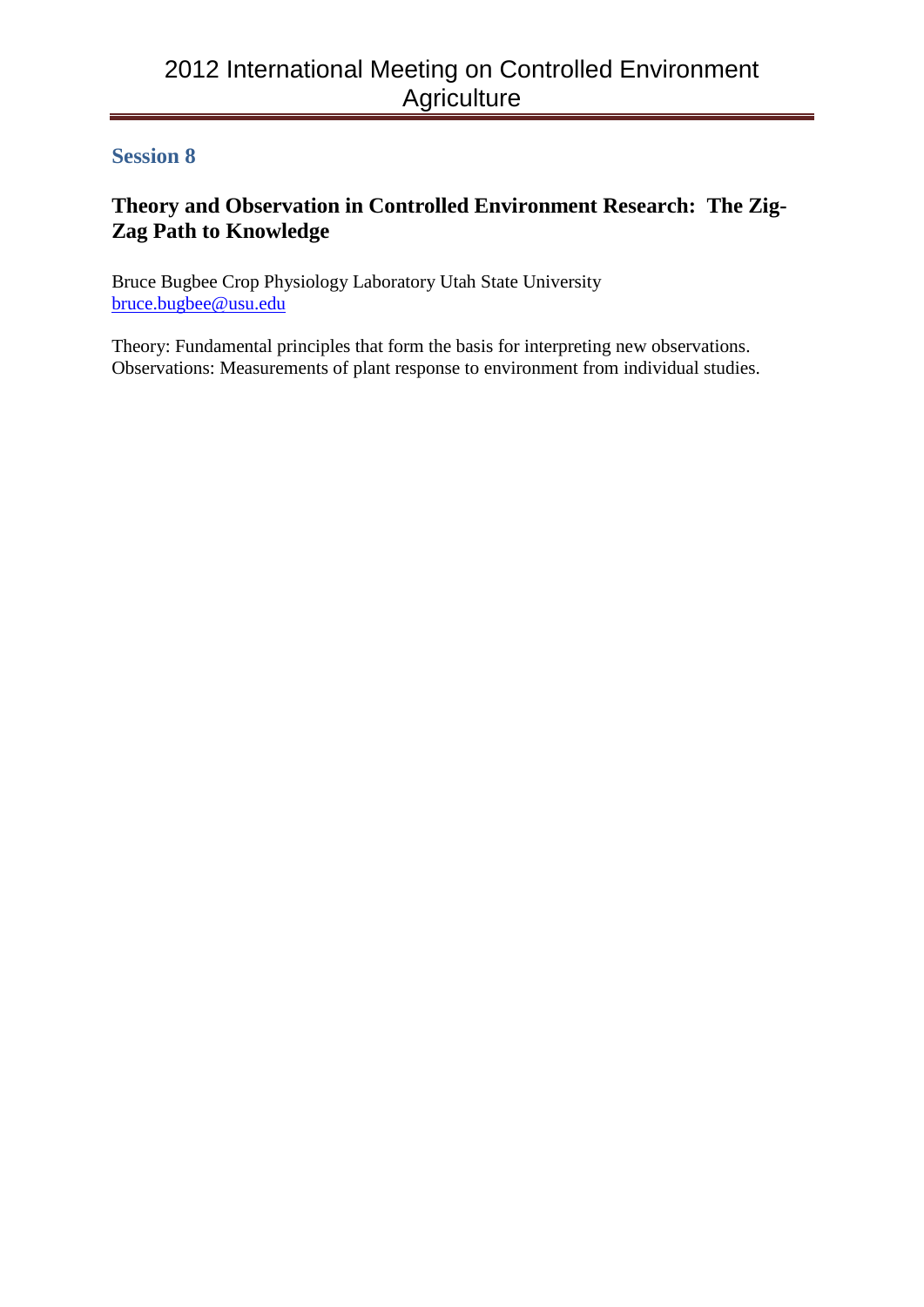#### **Abstracts: Poster Presentations**

## **Poster 1**

## **An Introduction to the Facilities and Research at the Limerick Institute of Technology**

C. O'Keeffe<sup>1</sup>, G.W. Stutte<sup>2</sup> and M. Bennett<sup>1</sup>

<sup>1</sup>CELLS Research Group, Shannon Applied Biotechnology Centre, Limerick Institute of Technology, Limerick, Ireland. (Email: [Catherina.okeeffe@lit.](mailto:Catherina.okeeffe@lit)ie ) <sup>2</sup>QinetiQ, Space Life Sciences Laboratory, Kennedy Space Center, Florida 32899, U.S.A.

The Controlled Environment Laboratory for Life Sciences (CELLS) Research Group was established in 2010 as a dedicated research group within the Department of Applied Sciences at the Limerick Institute of Technology. CELLS builds upon a previously established link with the Space Life Science Laboratory at NASA's Kennedy Space Centre, Florida, with its research efforts focus on utilising state-of-the-art environmental growth chambers for plant growth and development with potential applications in the food and nutraceutical industries. CELLS aims to utilise the skills the graduates developed to establish a Centre of Excellence for the enhancement of bioactive compounds in plants using controlled environments, with outcome pertinent to both terrestrial and extraterrestrial applications. The group focuses primarily on the generation of high-end bioactive molecules from plant sources through forced adaptation under controlled environmental conditions with applications to nutraceutical and functional food industries, and herbal supplement development. However, research within the group also makes use of hydroponic techniques, originating from previous space research, for investigation into areas such as agricultural crop growth, bio-fuel enhancement, and bioflavonoid enhancement, all through non-genetic manipulation, for added nutraceutical value in every day salad crops.

CELLS is one research group within Shannon Applied Biotechnology Centre. Shannon ABC is a commercially focussed, state of the art, research centre. It evolved from a merger between the Natural Products Research Centre (NPRC) based at the Institute of Technology, Tralee and the Nutraceuticals Research Centre (NRC) at the Limerick Institute of Technology. The merger between these two centres was facilitated through the development of the Applied Research Enhancement (ARE) Centre Program, established by Enterprise Ireland and supported by EU structural funds. Shannon ABC focuses on developing, enhancing and commercialising biotechnology in the Shannon region, and beyond, by confidentially collaborating with industry to promote product diversification and enhancement, increasing market growth and aiding competitiveness. Shannon ABC offers expertise in bio-processing, extraction, purification and screening of products derived from a wide variety of natural products and waste streams, with a view to identifying bioactive substances of value to a wide spectrum of industries.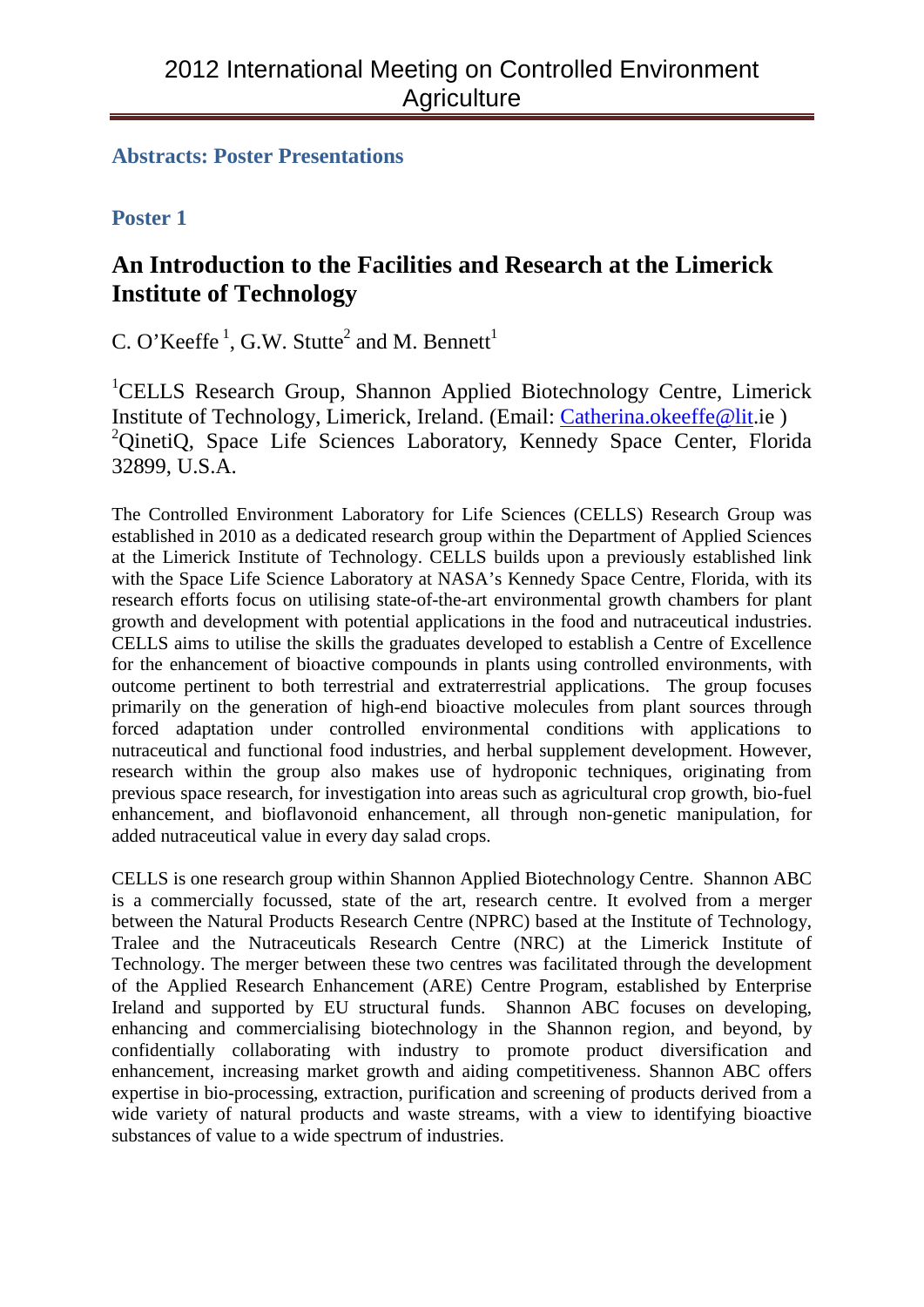# **Design, Development and Management of a Large Scale Controlled Environmental Plant Production Facility at: Tamagawa University.**

## **E. Ono, H. Usami, K' Ohashi-Kaneko' M' Fuse' and H' Watanabe\***

Biosystems & Biofunctions Research center, Tamagawa University Research Institute,6-1-lTamagawaGakuen,Machida,Tokyo,Japan194-8610 \*Department of Life science, Faculty of Agriculture' Tamagawa University' 6-1-1 Tamagawa Gakuen' Machid'a' Tokyo' Japan 194-8610 (Email: eiichi@lab.tamagawa.ac.jp)

A large scale controlled environmental plant production research centre is under operation at Tamagawa University in Tokyo, Japan. The full research facility, named Future Sci Tech(FST) Lab,has been in operation since May 2010. The main focus of this facility is to explore the possibility of an enclosed

Artificial lighting type plant production facility.The total construction area of the research centre is 801 m2, which includes 115'6m2 for the main cultivation room, the nursery room, the air shower booth, the genetic transformation laboratory with bio safety level2 (P2) the plant photophysiology laboratory, the cold storage room, and the Space agriculture laboratory, which equips a hypobaric chamber and a clinostat. The facility utilizes multiple lighting sources, such as water-cooled high power Chip on Board (COB) Light-emitting Diodes (LEDs),Hybrid Electrode Fluorescent Lamps (HEFLs), and HF fluorescent lamps for plant production

In this facility, leafy vegetables such as lettuce. Herbs (rocket, Japanese basil) were successfully produced. In addition to the variety of leafy vegetables and herbs, medicinal plants such as periwinkie were cultivated. Further, fruit vegetables such as strawberries and potatoes weresuccessfully produced using LED lighting system. Studies on utilization of lnformation and Communication Technology (ICT)for the controlled environmental plant production facility are also being conducted.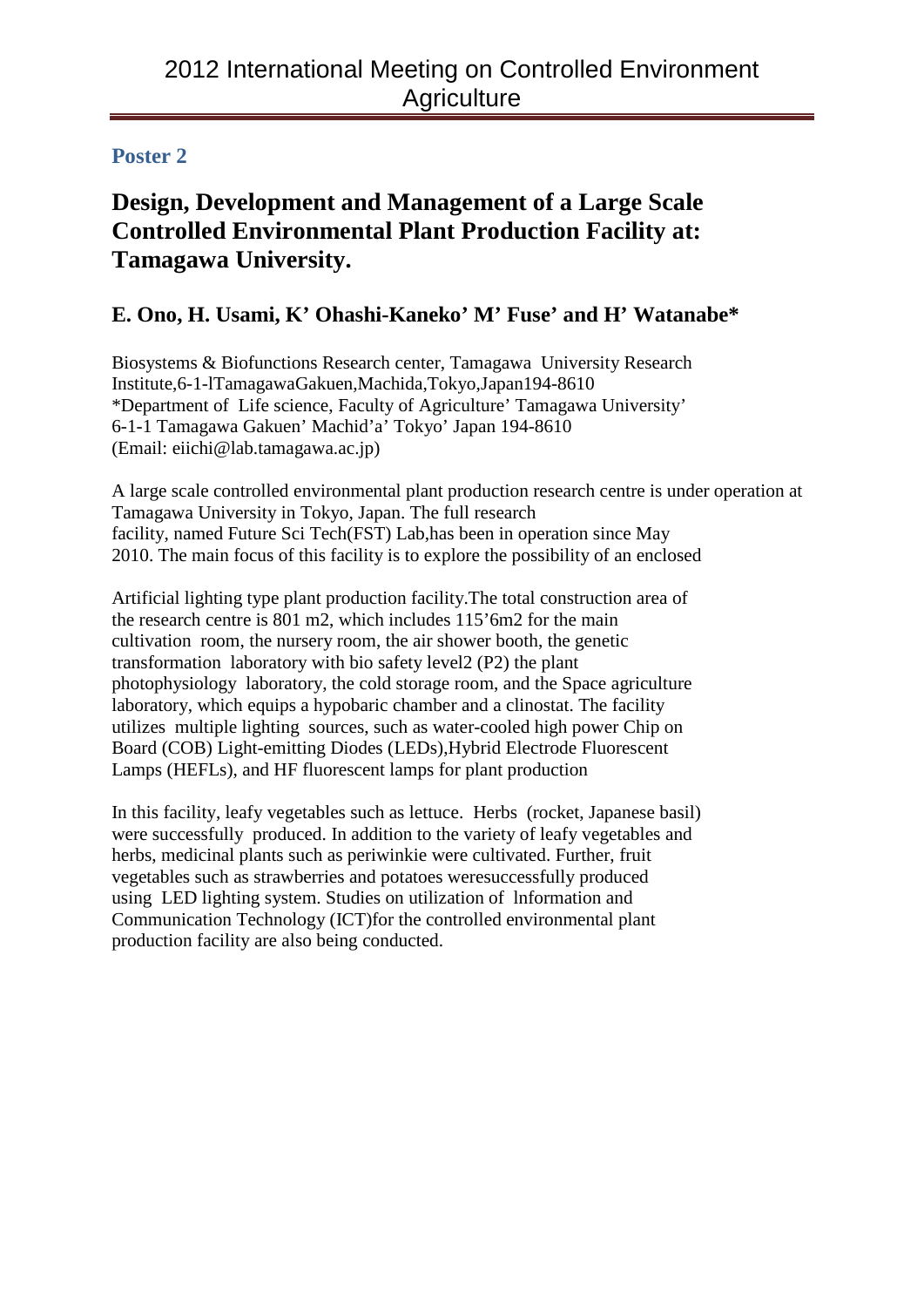# **Variation in Responses of Arabidopsis Thaliana Accessions to Low Proportions of Far Red in LED Emitted Light**

## **G. Bochenek, T. Pocock**

Heliospectra AB, Frans Perssons väg 6, Delsjömotet, Göteborg 412 76 Sweden (Email: [tessa@heliospectra.com\)](mailto:tessa@heliospectra.com)

In most cases laboratory plants are grown under fluorescent or mixture of fluorescent and incandescent light. In some cases metal halide or HPS lamps are also employed. Recently, the increasing number of researchers uses LEDs as a light source. The main advantage of LED lamps is efficiency of energy conversion, low temperature of light beam and plasticity allowing selecting specific wavelengths and easily modifying a light regime for a targeted plant response.

The effect of different red to far-red ratios (R/FR) on Arabidopsis morphology is well described in the literature, and includes flowering time, number of rosette leaves and development of axillary buds. Yet the optimal level of FR for vegetative growth is not known. Additionally, it has to be taken into account that responses to R/FR ratio are ecotype dependent. Photomorphological responses depend on the photoequilibrium of Pr and Pfr forms of phytochrome, which is defined not only by R/FR but by the whole spectral composition of incident light. Phytochrome signalling is also linked with activity of other photoreceptors.

The purpose of our study was to characterise growth of the most popular background accessions (wild types) of Arabidopsis thaliana under LED light regimes with decreasing R/FR ratio, and to compare it with plant performance under traditional light sources. The original Landsberg ecotype (La-0), Landsbeg erecta (Ler-1), Columbia (Col -1) and Wassilewskija (Ws-0) were grown under HPS, fluorescent light and three LED light regimes: the Helio basic LED regime (BR) which provides a PAR spectrum minus FR, and BR altered by adjusting the amount of far-red light to achieve 8:1 and 3.5:1 R/FR ratios. Seedlings with two first true leaves were placed in growth units in a temperature-controlled room. They were grown in in long day photoperiod in 25/15**°**C and 120μE PAR. We recorded the date of flowering start, number of primary and secondary rosette lives and the number of secondary rosettes. We also measured chlorophyll content and chlorophyll fluorescence.

Shade avoidance responses seam to be proportional to FR level, however might be accelerated by high proportion of green and/or long blue in a spectrum. The FR level had little effect on flowering time particularly in Landsberg erecta ecotype. In the LED regime without FR, plants had almost all rosette buds activated, producing multiple secondary rosettes and flowering stems. The total number of leaves, particularly in the Col accessions was similar to those reported in the literature for plants grown in short day photoperiod. In result, the plants had large vegetative growth as well as high reproductive output.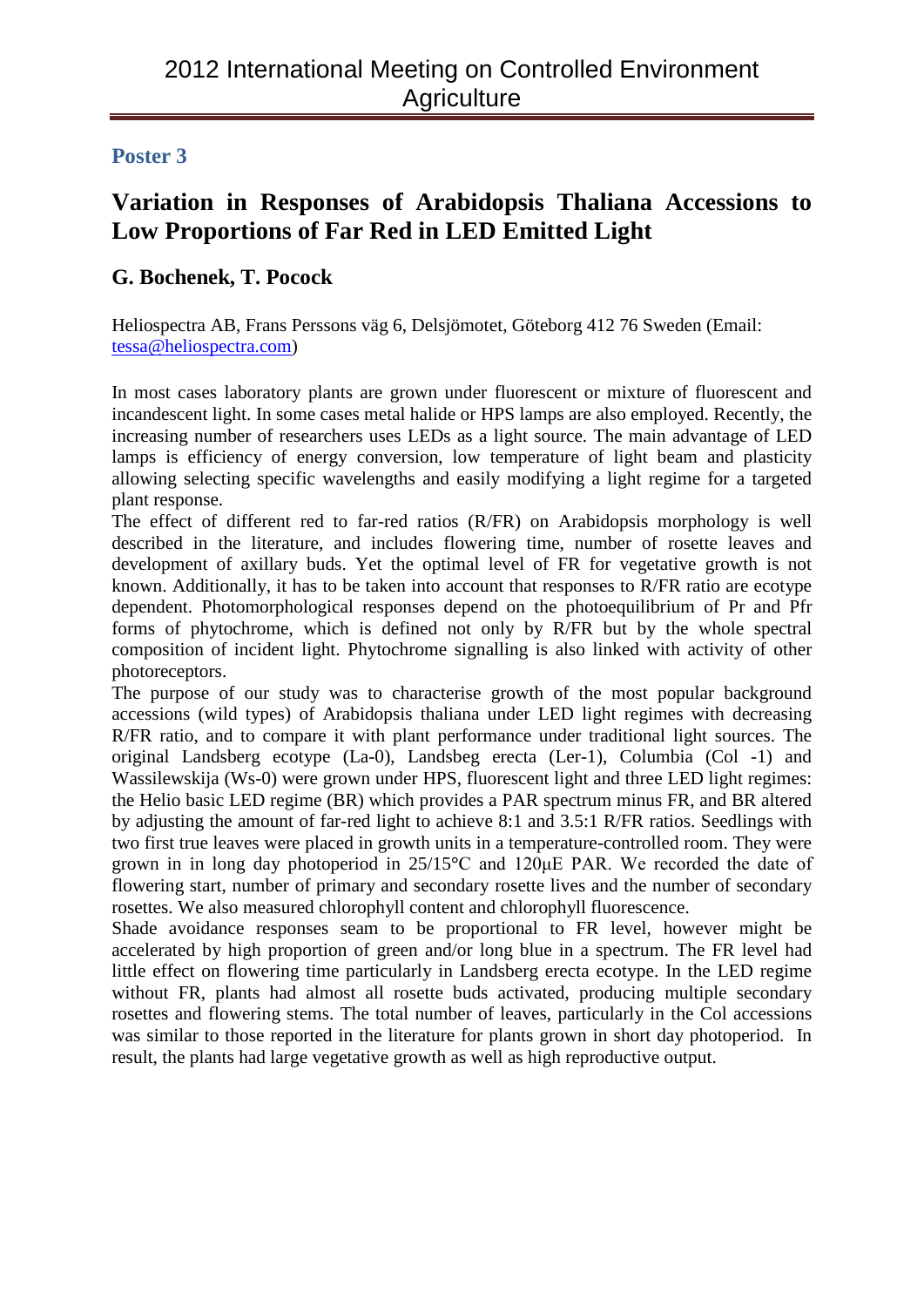## **Short-Duration Blue Light from Light-Emitting Diodes Impacts Important Glucosinolates and Mineral Elements in Sprouting Broccoli (Brassica oleracea L.) Carl E. Sams\* and Dean A. Kopsell**

Plant Sciences Department, The University of Tennessee, Knoxville, TN 37996 USA Microgreens are a specialty leafy green harvested shortly after the first true leaves have emerged. They are harvested just above the roots and consumed fresh as salad greens. Microgreens have a quick production cycle (two to three weeks) and occupy very little space in controlled environment production. Broccoli (Brassica oleacea L.) microgreens can accumulate significant concentrations on cancer-fighting glucosinolates. Light-emitting diodes (LEDs) offer the ability to measure impacts of specific wavelengths of light on seedling physiology. The objective of this study was to measure the impact of short-duration blue light on the nutritional quality of broccoli microgreens. Broccoli microgreens were grown in a modified environment under LEDs using Sure to Growads. Seeds were cultured under a 24 h photoperiod under red (627 nm)/blue (470 nm) LEDs (350  $\mu$ mol $\mu$ n $2\leq$ ec1) at 23 °C. Upon emergence of the first true leaf, a nutrient solution of 42 mg nitrogen per L was used to submerge the growing pads. At 13 days after sowing, broccoli microgreens were grown under either: 1) red/blue LEDs (350  $\mu$ molm2 $\sqrt{\sec 1}$ ); or 2) blue LEDs only (41  $\mu$ m $\sigma$ T<sub>m2</sub> $\Gamma$ <sub>ke</sub> c1). Microgreens were harvested after 5 days of the LED treatments. Shoot tissues were freeze dried and measured for glucosinolates and mineral elements. The pre-harvest blue LED treatment significantly increased shoot tissue glucoraphanin (P = 0.03); aliphatic glucosinolates (P = 0.04); essential micronutrients of B, Cu, Fe, Mn, Zn ( $P \Box$  0.01), and the essential macronutrients of Ca, P, K, Mg, S ( $P \Box$ 0.001). Management of LED lighting technology in controlled environments may be a way to increase the nutritional value of broccoli microgreens.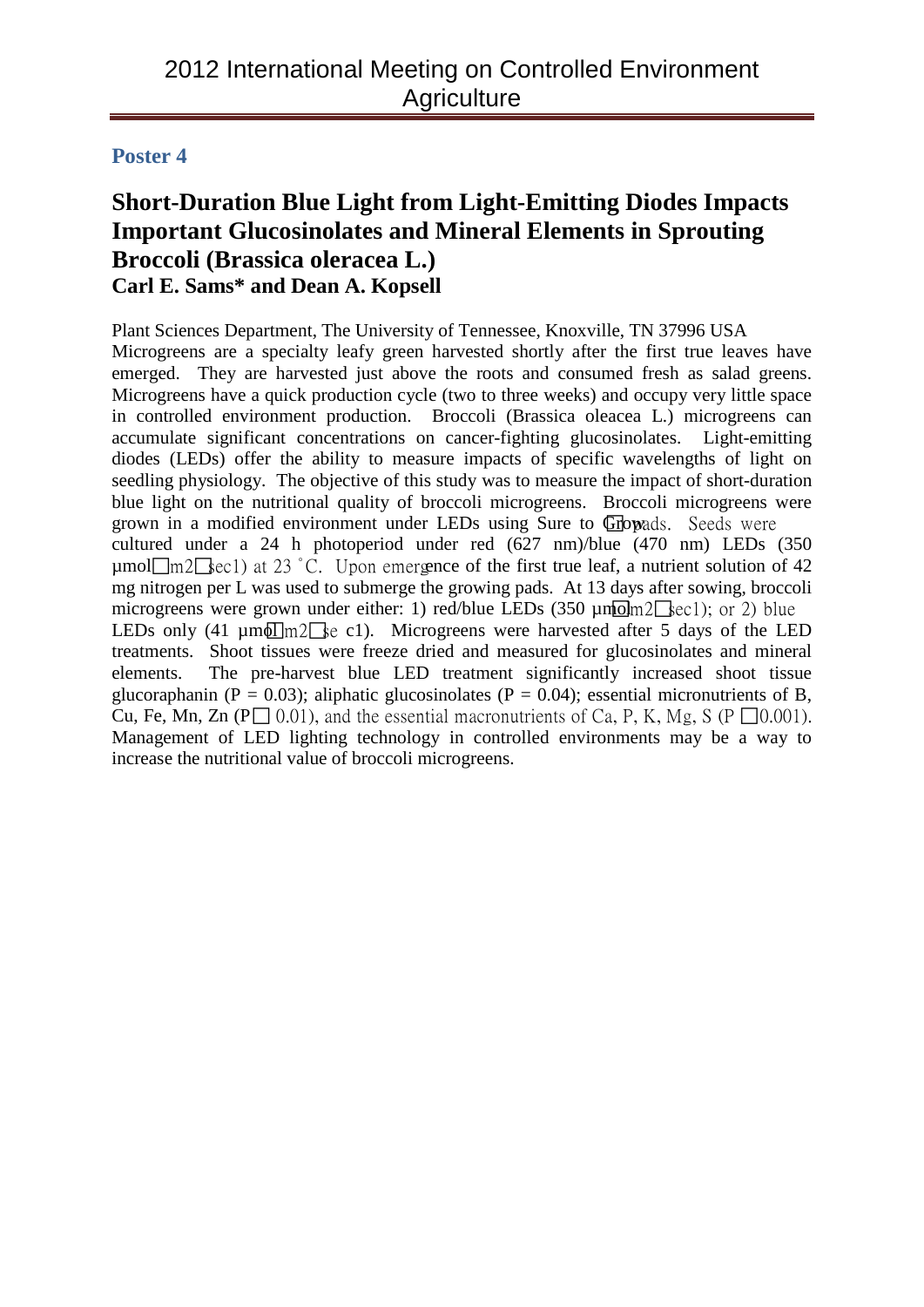# **Nutritionally Important Pigments in Sprouting Broccoli (Brassica oleracea L.) Respond to Short-Duration Blue Light from Light-Emitting Diodes**

## **Dean A. Kopsell\* and Carl E. Sams**

Plant Sciences Department, The University of Tennessee, Knoxville, TN 37996 Microgreens are specialty leafy crops harvested just above the roots after the first true leaves have emerged and consumed fresh. Broccoli (Brassica oleacea L.) microgreens can be a rich source of anti-oxidant phytochemicals, such as carotenoids. Carotenoid pigment concentrations will respond to changes in the light environment, and zeaxanthin carotenoids are hypothesized to be blue-light receptors in plant physiology. Light-emitting diodes (LEDs) now provide the ability to measure impacts of specific wavelengths of light on seedling morphology and physiology. The objective of this study was to measure the impact of short-duration blue light on nutritionally important pigments in sprouting broccoli microgreens. Broccoli microgreens were grown in a modified environment under LEDs using Sure to Grow pads. Seeds were cultured on the pads and grown under a 24 h photoperiod under red (627 nm)/blue (470 nm) LEDs (350  $\mu$ mo $\sqrt{m}$ 2 $\sqrt{sec}$ ) at 23 °C. Upon emergence of the first true leaf, a nutrient solution of 42 mg nitrogen per L (20% Hoagland's #2 solution) was used to submerge the growing pads. At 13 days after sowing, broccoli plantlets were grown under either: 1) red/blue LEDs (350  $\mu$ mol $\Box$ m2 $\Box$ sec1); or 2) blue LEDs only (41  $\mu$ mol $\mu$ n $2\text{Kecl}$ ). Microgreens were harvested after 5 days of the LED treatments. Shoot tissues were freeze dried and measured for chlorophyll and carotenoid pigments. Comparison of the two LED light treatments revealed the pre-harvest blue LED treatment significantly increased shoot tissue β-carotene ( $P = 0.04$ ); violaxanthin ( $P = 0.006$ ); and total xanthophyll cycle pigments ( $P = 0.03$ ). However, shoot tissue chlorophyll b was higher under red/blue LED light  $(P=0.04)$ . Results demonstrate management of LED lighting technologies through pre-harvest, short-duration blue light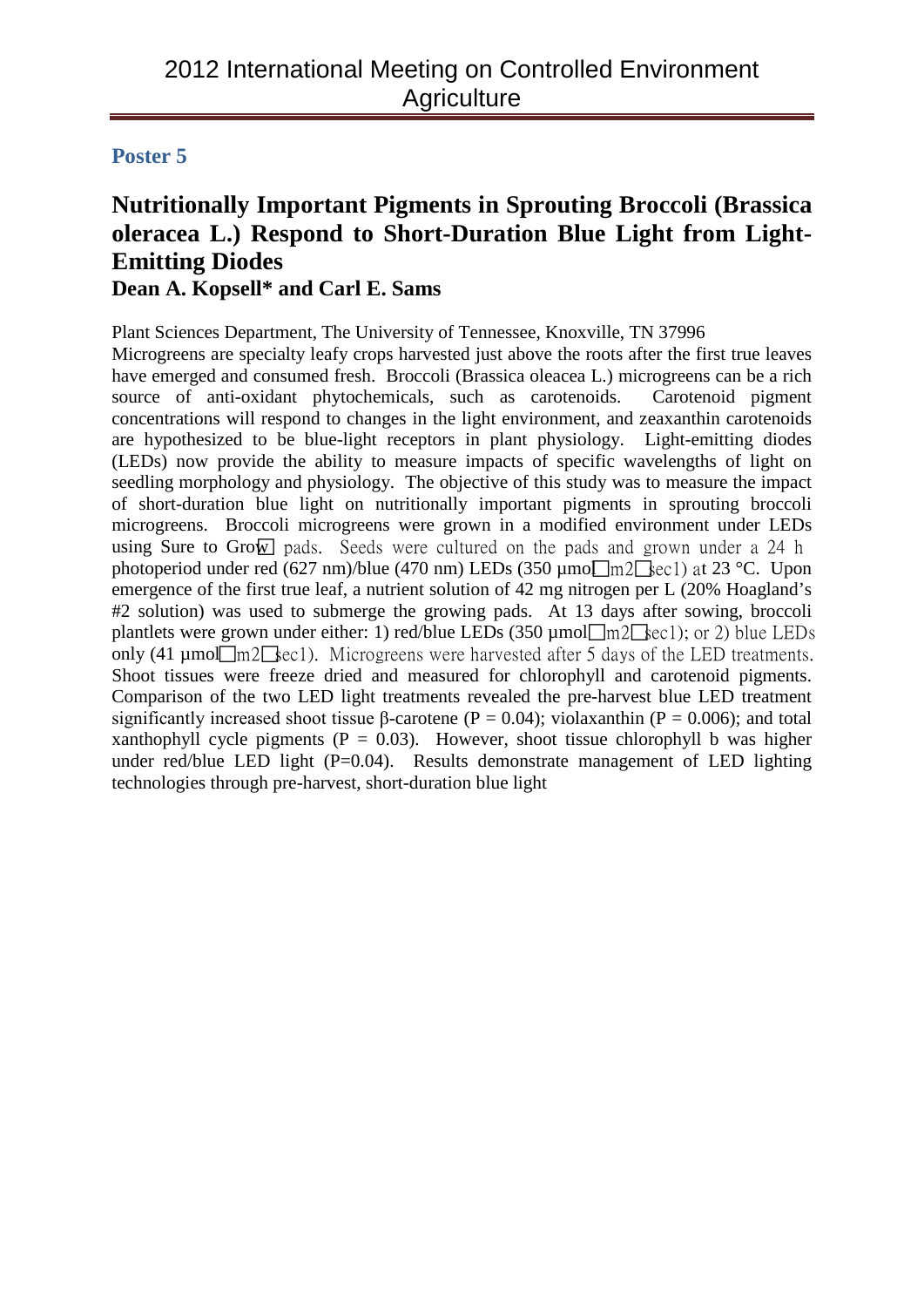# **Spectral Characteristics of Lamp Types for Plant Biology**

Bruce Bugbee Crop Physiology Laboratory Utah State University

The study of the effects of light on biological organisms became a highly respected science in 1903 when Niels Ryberg Fisen was awarded the Nobel prize in Physiology and Medicine for his pioneering contributions to the therapeutic use of light. His work led to the widespread belief that significant exposure to sunlight was an essential component of health and wellbeing. Plant photobiologists have worked to elucidate the complex interactions of radiation quality on plant growth and development since Emerson and Arnold first developed an action spectra for photosynthesis in the 1930's.

 Two recent developments warrant a comprehensive characterization of the radiation from electric lamps:

1) Spectroradiometers capable of accurately measuring radiation below 300 nm are now more widely available.

2) Advances in technology have provided an increased range of options for plant lighting.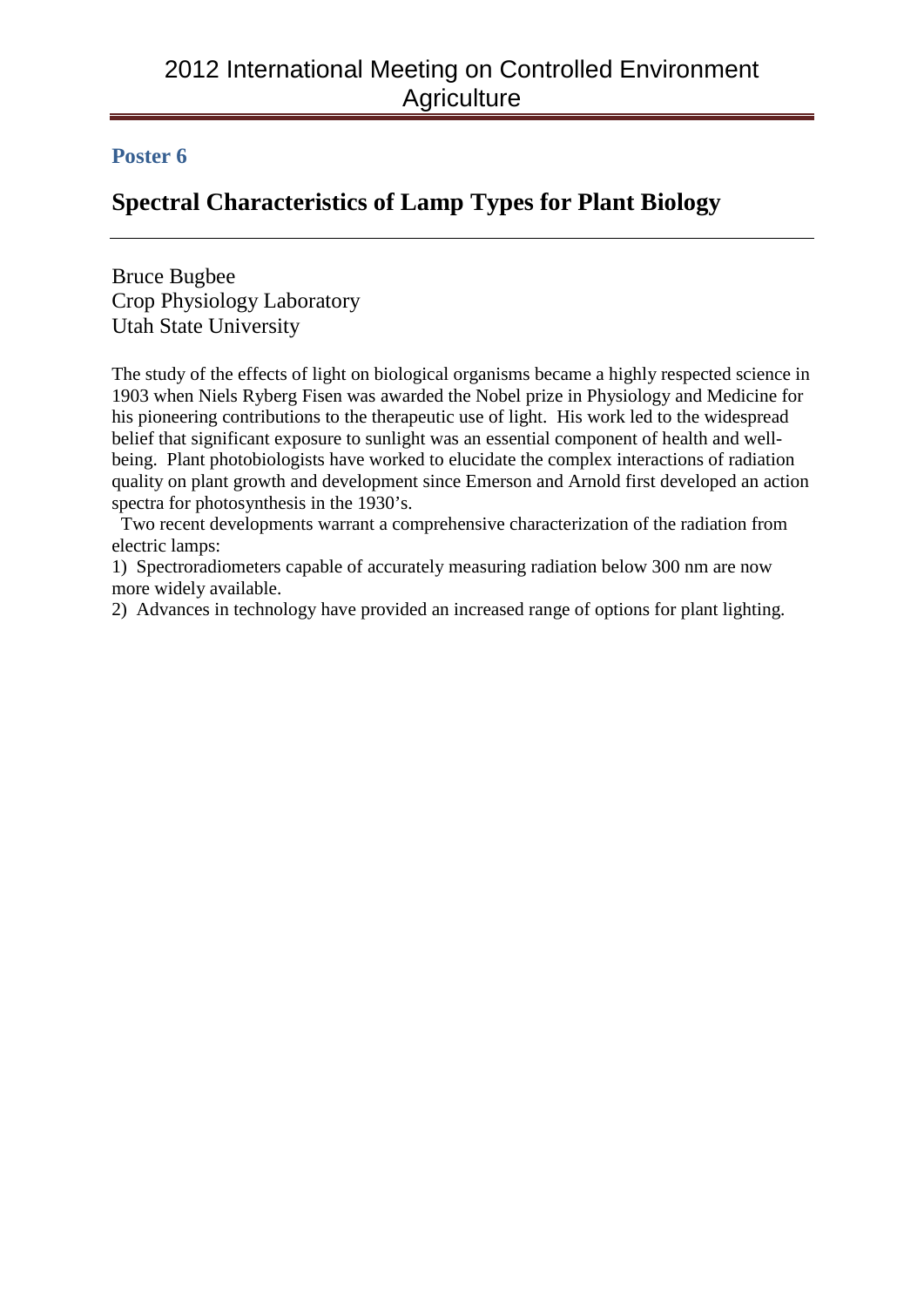## **A Method for Estimating Somatal Conductance with Combination of Temperature Measurements on Intact and Imitation Leaves**

## **Yoshiaki KITAYA, Kazuha KAYANO, Noboru IKEDA, Toshio SHIBUYA and Ryosuke ENDO**

Graduate Graduate School of Life and Environmental Sciences, Osaka Prefecture University Sakai, Osaka 599-8531, Japan

#### **1. Introduction**

Stomatal aperture of leaves is lowered and transpiration and photosynthesis are suppressed, when plants suffer from water stress. Monitoring of stomatal behavior, therefore, is important to control plant growth. In this study, a method for simply monitoring stomatal aperture in plant production sites was developed, which is based on the heat balance method.

#### **2. Materials and methods**

An index of stomatal aperture (SAI, hereafter) was derived from heat balance equations on intact, wet reference and dry reference leaves as followings; The heat balance of the leaf is generally shown by the following equation.

$$
R - H - \lambda E = R - c_p g_{Ha} (T_L - T_a) - \lambda g_{vL} (e_s (T_L) - e_a) / p_a = 0
$$
 (1)

Temperatures of intact (TL), wet reference (TW) and dry reference (TD) leaves are obtained from equation (1) as shown bellow.

$$
T_{_L}=T_{_a}+\frac{R-\lambda g_{_V L}\ \frac{e_s(T_{_L})-e_a}{p_a}}{c_{_p}\cdot g_{_{Ha}}}\quad \ \ (2),\qquad T_{_W}=T_{_a}+\frac{R-\lambda g_{_V W}\ \frac{e_s(T_{_W})-e_a}{p_a}}{c_{_p}\cdot g_{_{Ha}}}\quad \ \ (3),\qquad T_{_D}=T_{_a}+\frac{R}{c_{_p}\cdot g_{_{Ha}}}\quad \ \ (4)
$$

Then, following equations are derived.

$$
\frac{T_D - T_L}{T_D - T_w} = \frac{g_{vL}}{g_{vW}} \times \frac{e_s(T_L) - e_a}{e_s(T_W) - e_a} \quad (5), \quad \frac{e_s(T_w) - e_a}{e_s(T_L) - e_a} = \frac{T_w - T_x}{T_L - T_x} \quad (6), \quad \frac{T_D - T_L}{T_D - T_w} \times \frac{T_w - T_x}{T_L - T_x} = \frac{g_{vL}}{g_{vW}} = \text{SAI} \quad (7)
$$

The method for getting SAI was verified experimentally with tomato plants grown hydroponically in a greenhouse. The wet reference leaf made of a paper sheet and the dry reference leaf made of an aluminum plate were placed near a intact tomato leaf. Leaf temperatures were measured with thermocouples. The experiment was conducted at air temperatures of 22-45°C and water vapor pressure deficits of 5-60 hPa on fine and cloudy days.

#### **3. Results and discussion**

The SAI estimated in this method was consistent with the leaf conductance measured with the porometer method that is a standard method for evaluating the leaf conductance that mainly consists of the stomatal conductance.

This method can be used for continuously monitoring stomatal behavior of plants in greenhouses and fields. The monitored data will be useful not only for studies on interactions between plants and environment but also for management of watering.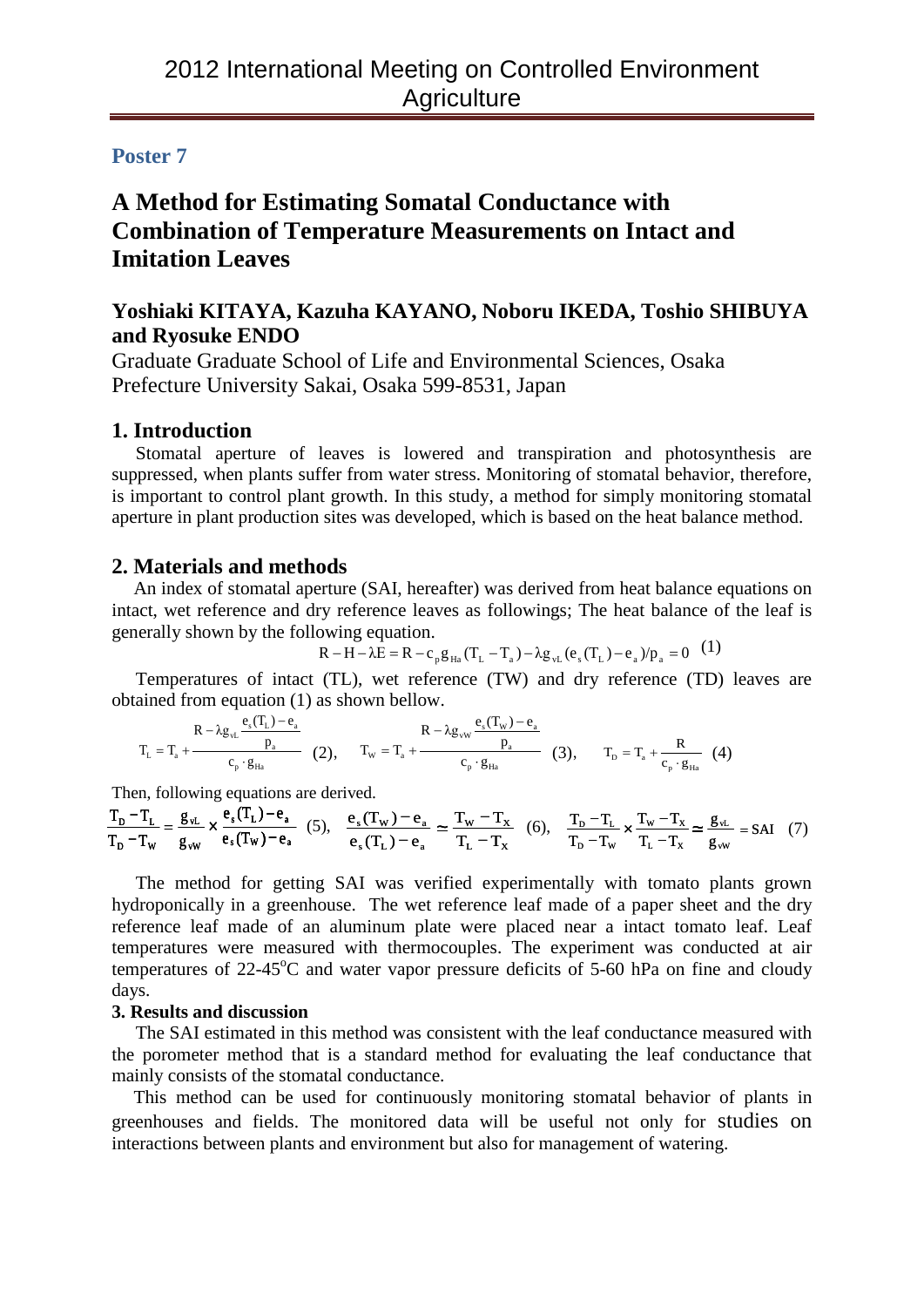**At 50 the Canberra Phytotron joins the digital age! Tony Agostino CSIRO Division of Plant Industry Black Mountain Laboratories PO Box 1600 Canberra, Australian Capital Territory, 2601 Australia (**[tony.agostino@csiro.au](mailto:tony.agostino@csiro.au)**)**

In September 2012, the Canberra Phytotron celebrates its 50 anniversary. On of the worlds first large scale phytotrons it features an impressive collection of refrigerated glasshouses, artificially-lit controlled environment cabinets, photo-period cabinets and support laboratories.

Over five decades the Phytotron has been host to successive waves of plant research activity ranging from plant physiology, agronomy, ecology, plant breeding, molecular biology and genomics, and more recently plant phenomics.

With each wave of new activity, the facility has adapted to incorporate new technologies, work practices and an ever changing regulatory compliance environment.

Whilst the Phytotron has undergone a number of building modernisation programs to maintain its integrity and capabilities, these have been particularly significant in the last 5 years. Notably, these include the re-development of the lower level of the building into the *High Resolution Plant Phenomics Centre* and the current upgrade of main controlled environment facilities that will see the installation of 70 new growth cabinets and a full refurbishment of laboratories and support facilities.

This poster provides an overview of the Canberra Phytotron's journey over the last 50 years and outlines some of the current upgrades that place it at the forefront of the new digital phenomics revolution*.*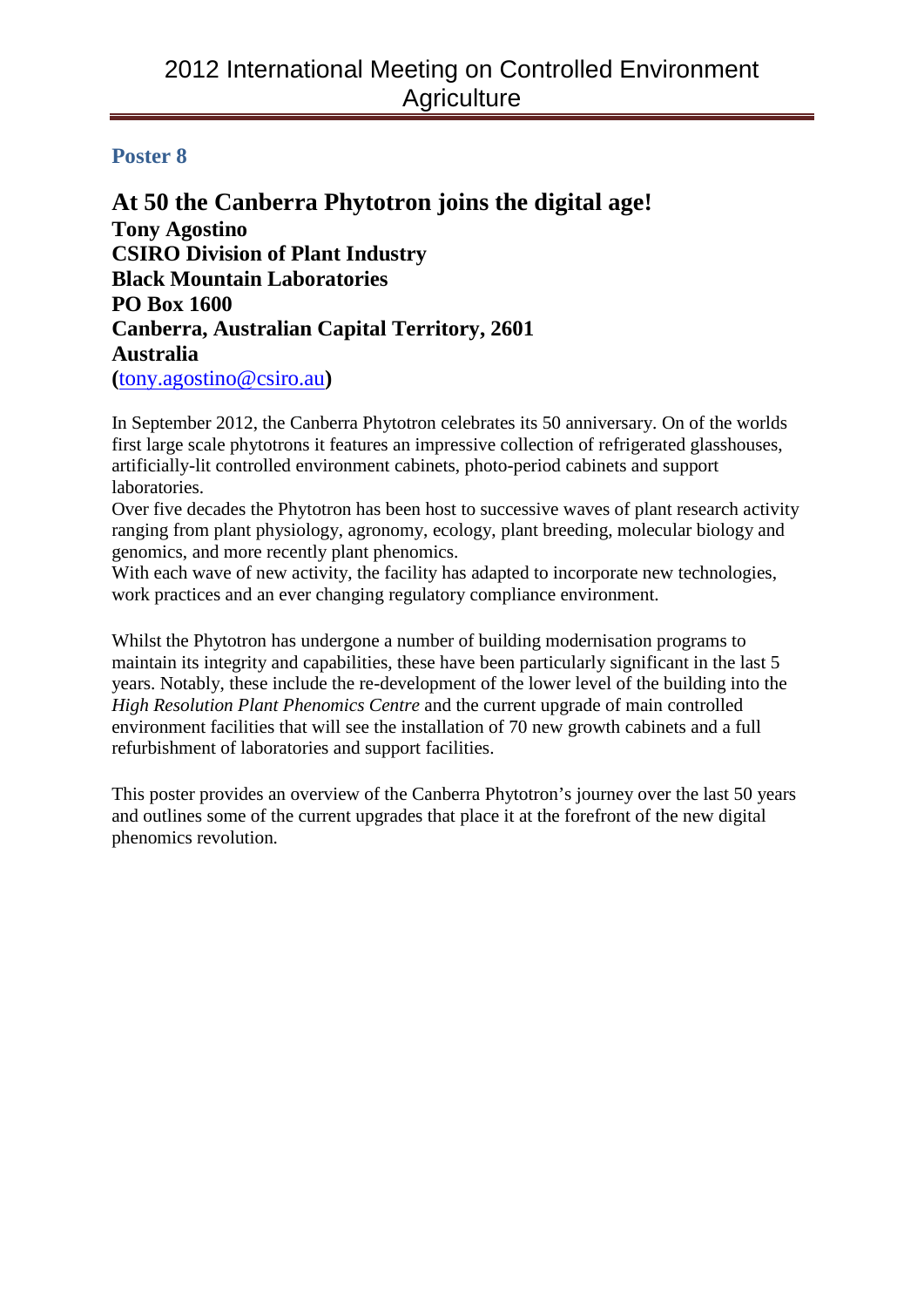# **Spectral Errors from Three Commercial Quantum Sensors Under LEDs and Other Electric Lights**

## **J. Mark Blonquist Jr.<sup>1</sup> , B. Bugbee2**

<sup>1</sup>Apogee Instruments, Inc., Logan, Utah [\(mark.blonquist@apogeeinstruments.com\)](mailto:mark.blonquist@apogeeinstruments.com) <sup>2</sup>Dept. of Plants, Soils, and Climate, Utah State University, Logan, Utah [\(bruce.bugbee@usu.edu\)](mailto:bruce.bugbee@usu.edu)

Light emitting diode (LED) technology has advanced rapidly in recent years and LEDs are increasingly being used in plant growth chambers. Measurement of photosynthetic photon flux (PPF;  $\Box$ mol m<sup>2</sup> s<sup>-1</sup>) using quantum sensors can be associated with significant errors because of the unique spectral output of LEDs (e.g. narrowband output). A spectroradiometer with accurate cosine correction is the preferred instrument to measure PPF of electric lights, particularly LEDs. Although the cost and ease of use of spectroradiometers has improved significantly over the past decade, they are still an order of magnitude more expensive than quantum sensors. As a result, quantum sensors and/or meters are often used to measure PPF from LEDs. However, use of quantum sensors introduces spectral error because no commercially available quantum sensors perfectly match the defined plant quantum response for PPF measurement: equal weighting of all wavelengths between 400 and 700 nm. Spectral errors for three commercially available quantum sensors (LI-COR, Kipp & Zonen, and Apogee) were determined for eight common narrowband (specific color), broadband (white), and mixed color LEDs, as well as other common electric lights used in growth chambers (cool white fluorescent, metal halide, high pressure sodium). Under LEDs, spectral errors were less than 3 % for Kipp & Zonen sensors (new PQS 1 model), less than 7 % for LI-COR sensors (LI-190 model), and less than 11 % for Apogee sensors (SQ-120 model). Spectral errors are dependent on the spectral response of the specific quantum sensor and were typically smaller for the broadband LEDs than for the narrowband LEDs. Under the other electric lights, spectral errors were less than 4 % for all quantum sensor models. Quantum sensors can be a practical means of measuring PPF from electric lights, including LEDs, but spectral error should be considered when making measurements.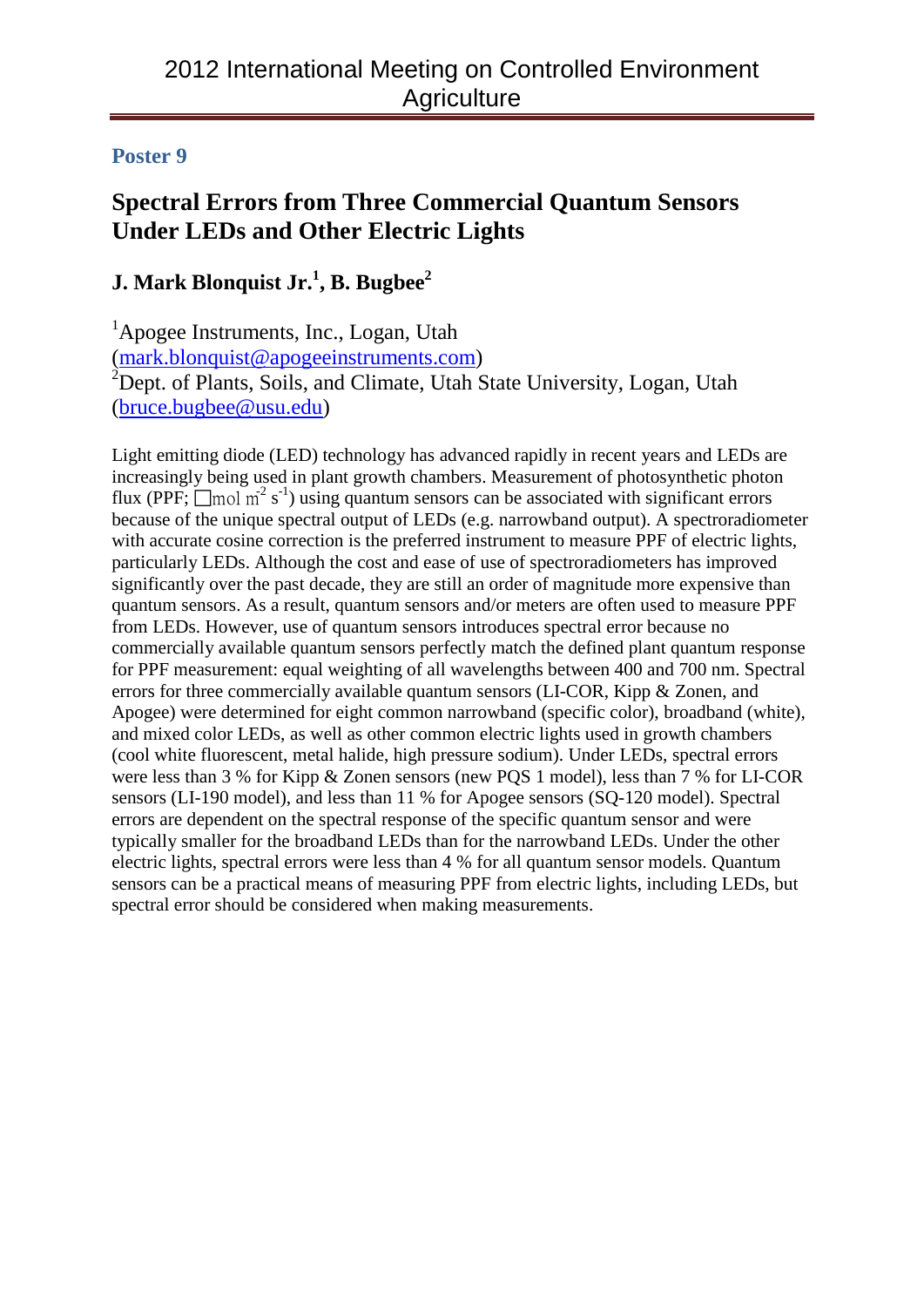# **Mini-Lysimeters to Monitor Transpiration and Conductance and to Control Drought Stress**

## $\mathbf{J.}$  Chard<sup>1</sup>, M. van Iersel<sup>2,\*</sup>, and B. Bugbee<sup>1</sup>

<sup>1</sup> Department of Plants, Soils and Climate, Utah State University, Logan, Utah, 84322, USA

 $2$  Department of Horticulture, University of Georgia, Athens, Georgia 30602, USA (Email: mvanier@uga.edu)

Methods for the precise control of drought stress have been a holy grail of plant biology research. We have developed a mini-lysimeter system, using balances or load cells to monitor and control the mass of a soil/plant system. Data collection and control functions are fully automated using a datalogger. These mini-lysimeter systems are easily scalable to different applications. Because short-term weight changes are normally small compared to the overall mass of the plant/pot, averaging of multiple measurements is needed to remove excessive noise in the data.

The system can be programmed to maintain a steady-state reduction in transpiration compared to well-watered control plants, and can continuously monitor whole-plant stomatal conductance. Conversely, the system can be used to monitor transpiration and conductance as drought becomes gradually more severe. Mini-lysimeters are also useful for quantifying water use efficiency, whole-plant stomatal oscillations, and plant-available water in the rootzone.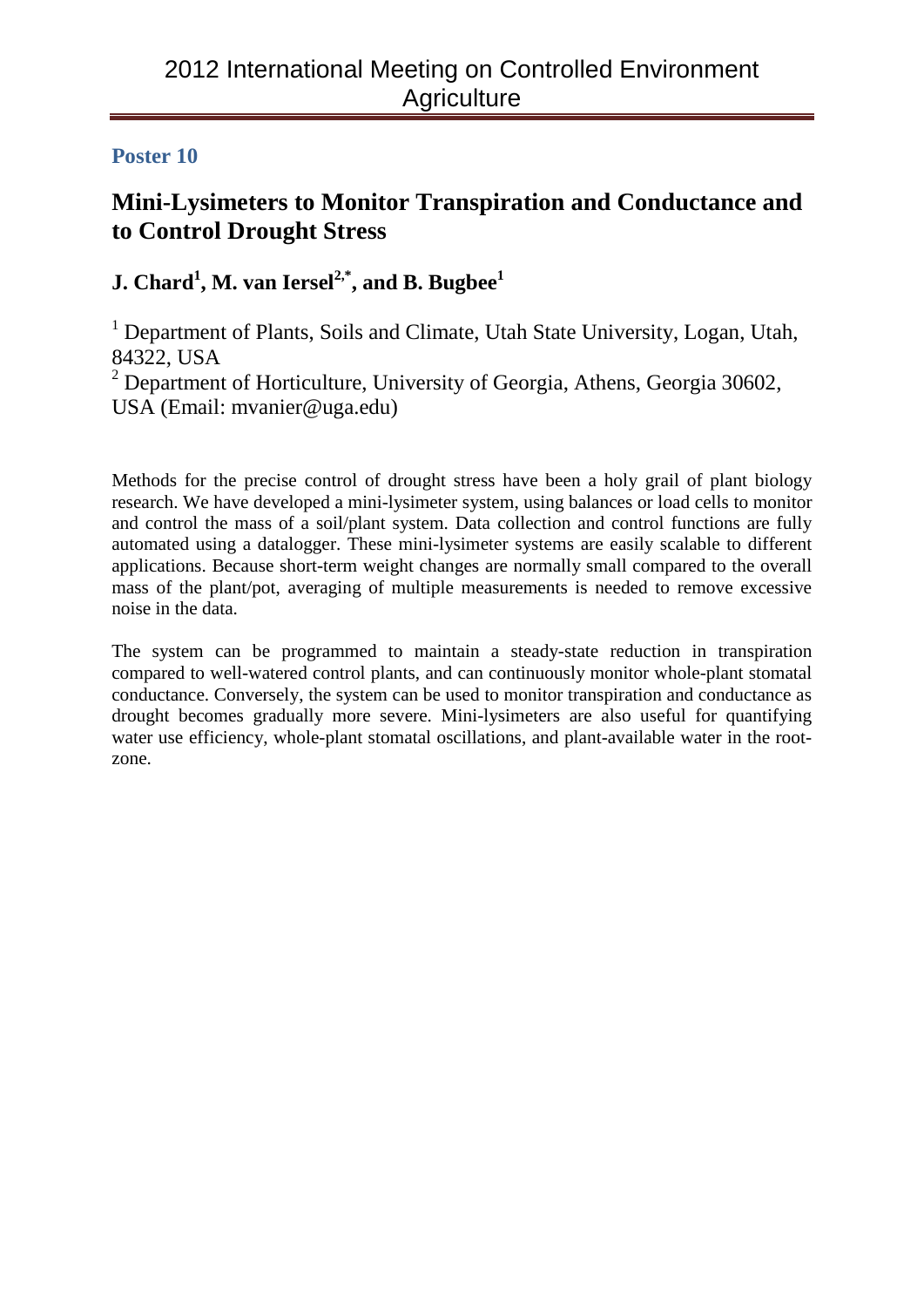# **Spectral Characteristics Of Lamp Types Of Plant Biology**

## **Bruce Bugbee**

## **Utah State University**

The study of the effects of light on biological organisms became a highly respected science in 1903 when Niels Ryberg Fisen was awarded the Nobel Prize in Physiology and Medicine for his pioneering contributions to the therapeutic use of light. His work led to the widespread belief that significant exposure to sunlight was an essential component of health and wellbeing. Plant photobiologists have worked to elucidate the complex interactions of radiation quality on plant growth and development since Emerson and Arnold first developed an action spectra for photosynthesis in the 1930's. Compared to sunlight, all lamps are deficient in UV radiation. Measurement of the weighted UV is recommended to quantify the UV effects. Blue light is generally deficient in electric lamps, and most new lamps have a lower fraction of blue light then the lamps they are replacing. Most new lamps also have significantly less UV than older lamps. The ratio of YPF to PPF ranges from 0.89 to 0.91 for sunlight and for most of the lamps in this study. Higher values for this ratio (0.95; HPS lamps) indicate that plant growth might be slightly better than the PPF as measured by a standard quantum sensor. The red/far-red ratio varies widely because there are only trace amounts of far-red radiation from many lamps. The measurement of Phytochrome Photoequlibria (PPE) may provide a more comprehensive measurement of the effects of phytochrome on plant development, but PPE still underestimates blue light effects. According to the PPE, the radiation from all common lamps would be perceived as bright sunlight, since the PPE is greater than 0.72.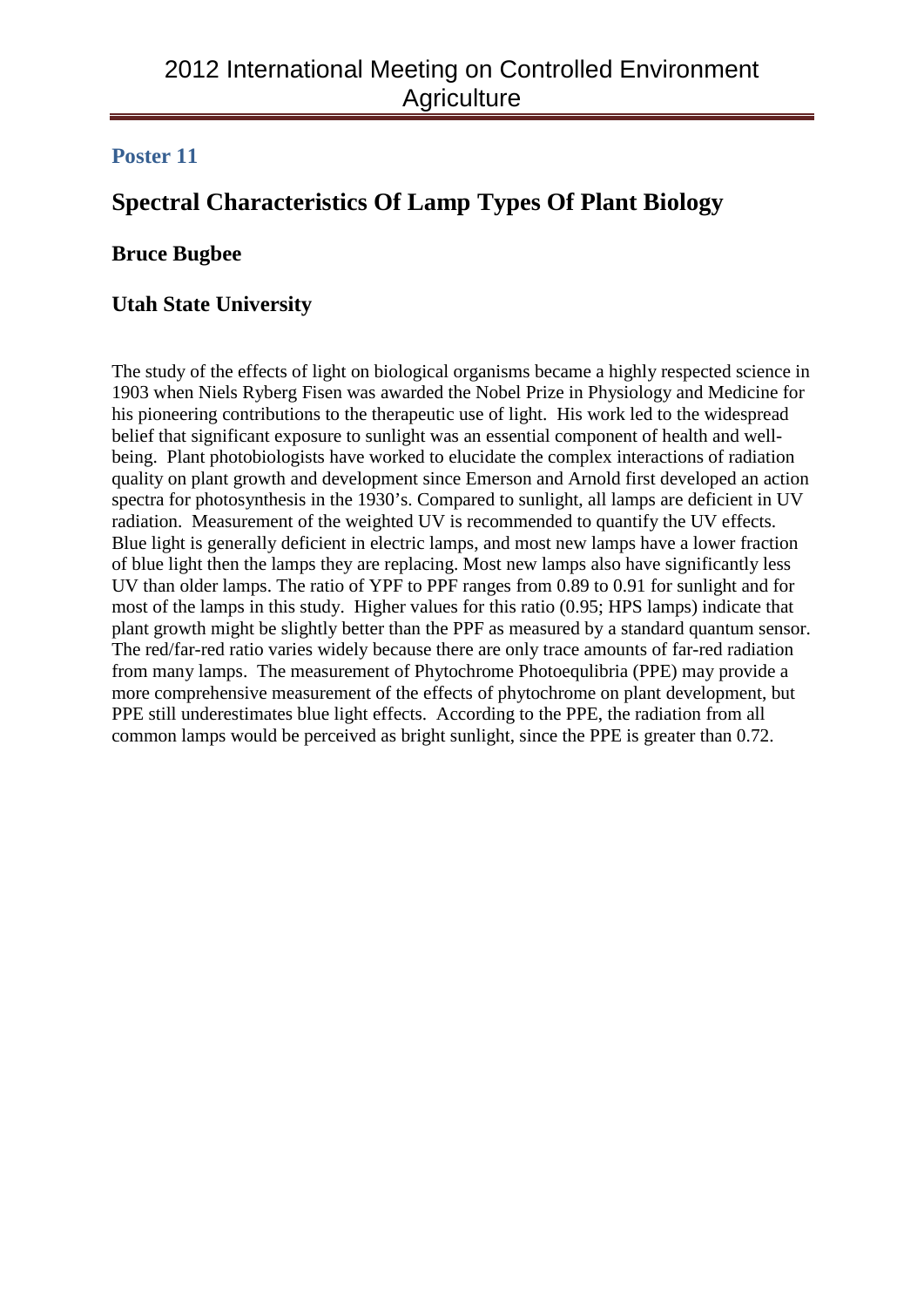## **Short-Duration Blue Light from Light-Emitting Diodes Impacts Important Glucosinolates and Mineral Elements in Sprouting Broccoli (Brassica oleracea L.)**

## **Carl E. Sams\* and Dean A. Kopsell**

Plant Sciences Department, The University of Tennessee, Knoxville, TN 37996 USA

Microgreens are a specialty leafy green harvested shortly after the first true leaves have emerged. They are harvested just above the roots and consumed fresh as salad greens. Microgreens have a quick production cycle (two to three weeks) and occupy very little space in controlled environment production. Broccoli (Brassica oleacea L.) microgreens can accumulate significant concentrations on cancer-fighting glucosinolates. Light-emitting diodes (LEDs) offer the ability to measure impacts of specific wavelengths of light on seedling physiology. The objective of this study was to measure the impact of short-duration blue light on the nutritional quality of broccoli microgreens. Broccoli microgreens were grown in a modified environment under LEDs using Sure to Grow? pads. Seeds were cultured under a 24 h photoperiod under red (627 nm)/blue (470 nm) LEDs (350  $\mu$ mol?m2?sec1) at 23 °C. Upon emergence of the first true leaf, a nutrient solution of 42 mg nitrogen per L was used to submerge the growing pads. At 13 days after sowing, broccoli microgreens were grown under either: 1) red/blue LEDs (350 umol?m2?sec1); or 2) blue LEDs only (41 µmol?m2?sec1). Microgreens were harvested after 5 days of the LED treatments. Shoot tissues were freeze dried and measured for glucosinolates and mineral elements. The pre-harvest blue LED treatment significantly increased shoot tissue glucoraphanin (P = 0.03); aliphatic glucosinolates (P = 0.04); essential micronutrients of B, Cu, Fe, Mn, Zn (P ? 0.01), and the essential macronutrients of Ca, P, K, Mg, S (P ? 0.001). Management of LED lighting technology in controlled environments may be a way to increase the nutritional value of broccoli microgreens.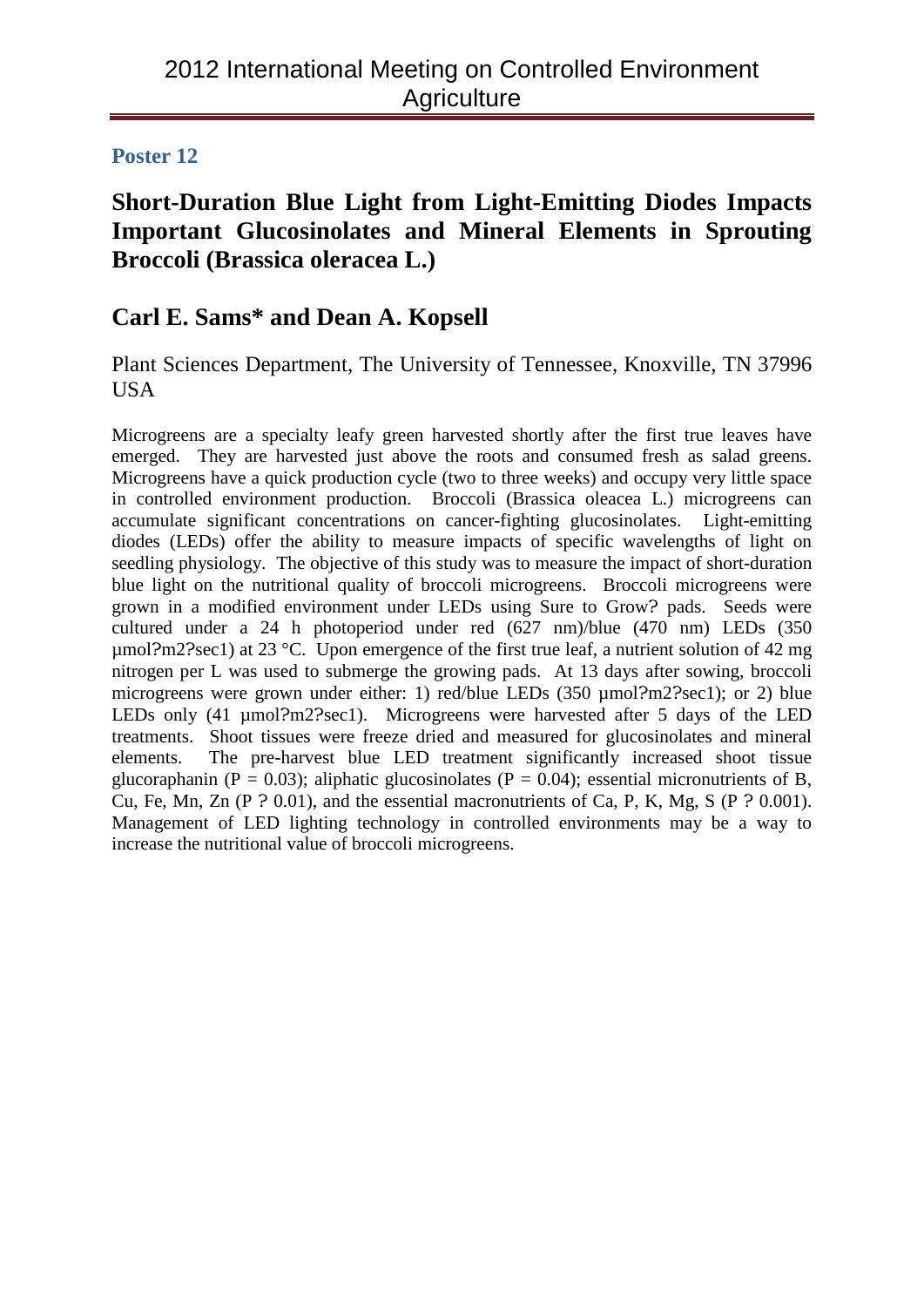



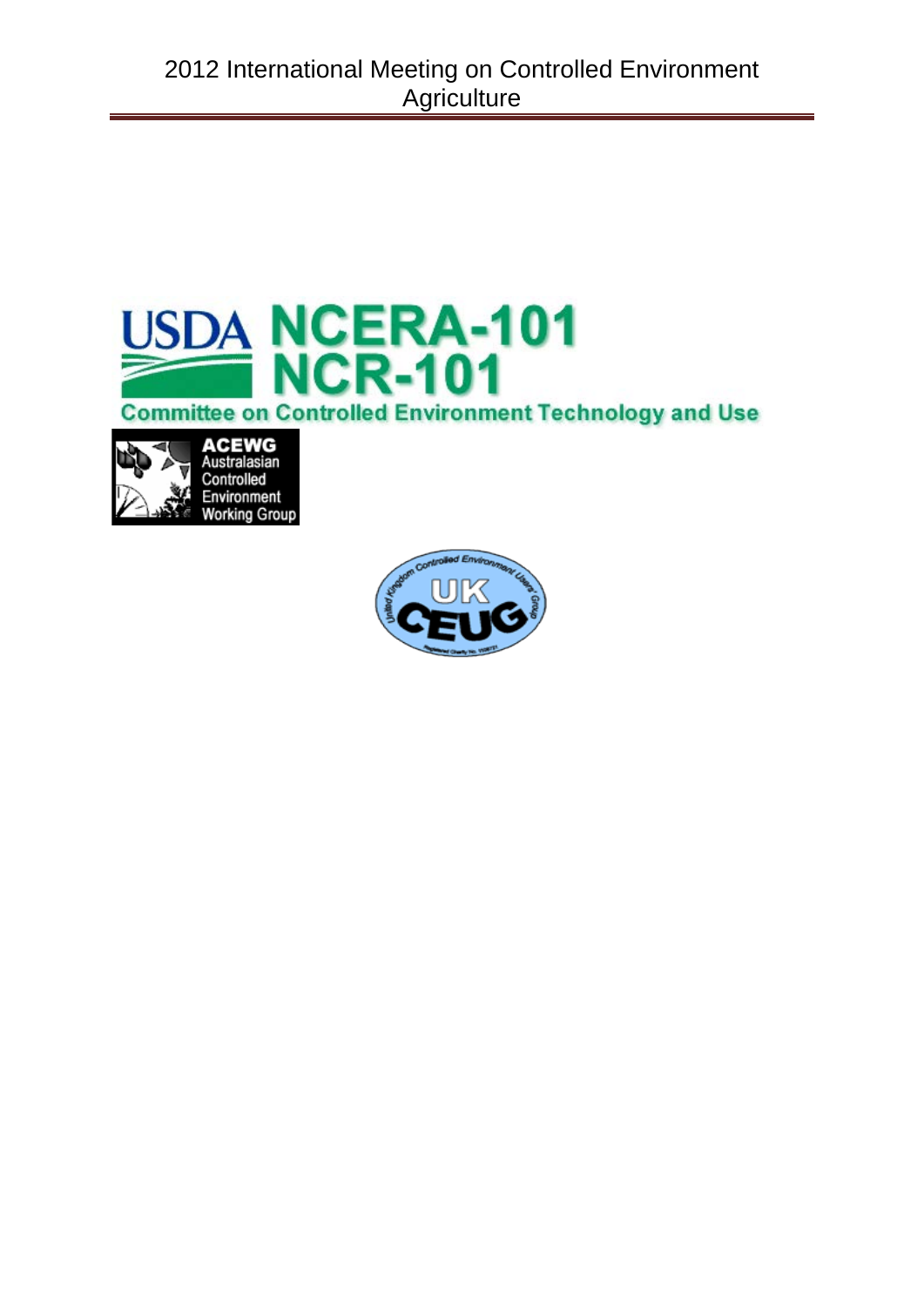# **Attendees**

# **Trade Stands**

Apogee Instruments Inc. {Apogeeinstruments.Com} Argus Control Systems {Arguscontrols.Com} Biochambers Inc. {Biochambers.Com} Bridge Greenhouses Ltd {Bridgegreenhouses.Co.Uk} Cambridge Hok Glasshouse Co {Cambridgehok.Co.Uk} Clf Plantclimatics {Plantclimatics.De} Conviron {Conviron.Com} Cycloptics Technologies Llc {Cycloptics.Com} Gavita As {Gavita.Com} Illumitex {Illumitex.Com} Lemnatec Gmbh {Lemnatec.Com} Li-Cor Biosciences {Licor.Com} Percival Scientific {Percival-Scientific.Com} Philips Lighting {Philips.Com} Rotronic Instruments Ltd {Rotronic.Co.Uk} Skye Instruments {Skyeinstruments.Com} Unigro {Unigro.Co.Uk} Vaisala {Vaisala.Com} Weiss-Gallenkamp {weiss-gallenkamp.com}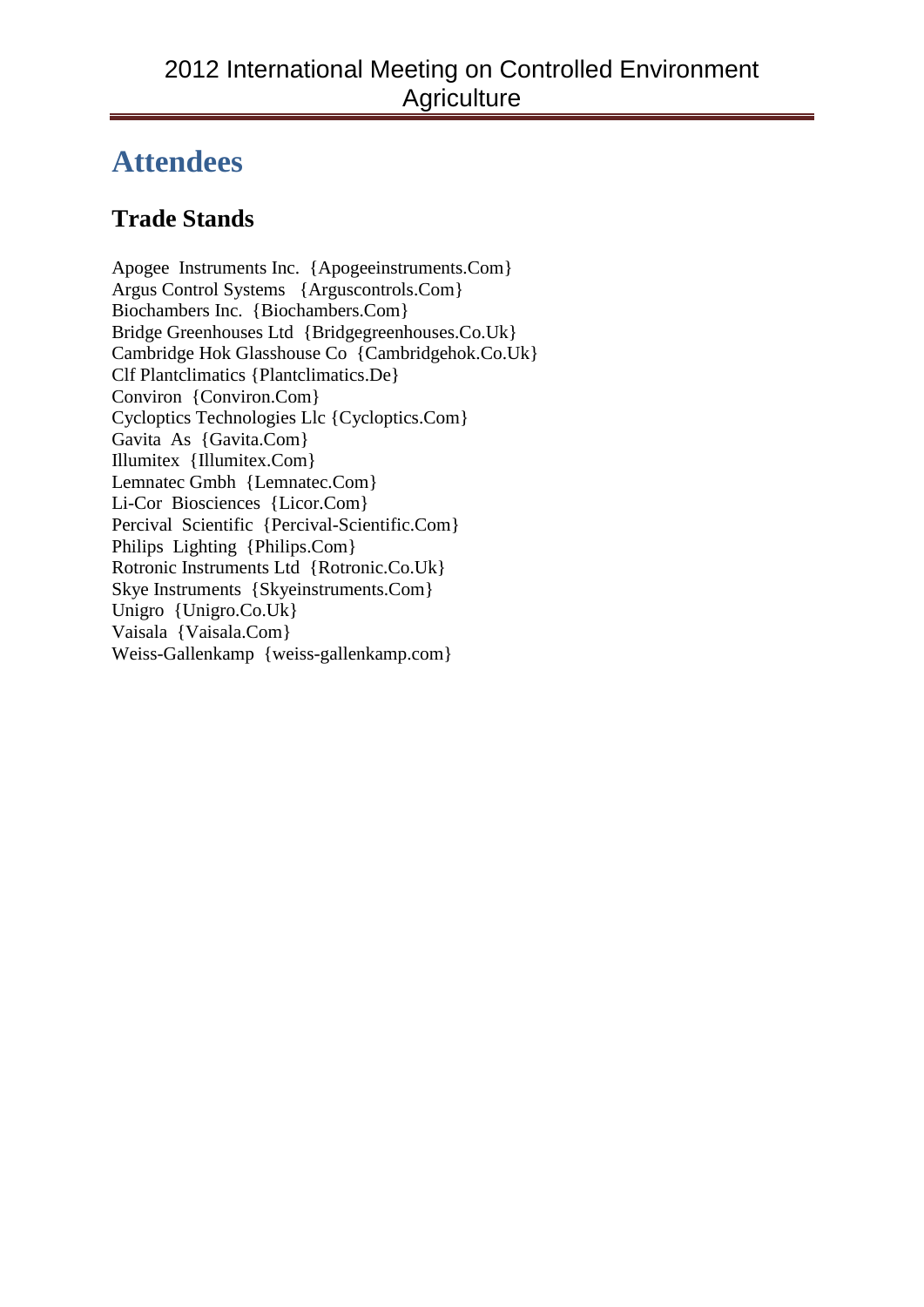## **Attendees**

| <b>NAME</b>               | <b>COMPANY</b>                        | <b>COUNTRY</b> |
|---------------------------|---------------------------------------|----------------|
| <b>Adamson George</b>     | <b>Ontario Scientific</b>             | Canada         |
| <b>Agostino Tony</b>      | <b>CSIRO</b>                          | Australia      |
| Albright Lou              | <b>Cornell University</b>             | <b>USA</b>     |
| <b>Alger Damian</b>       | <b>John Innes Centre</b>              | <b>UK</b>      |
| <b>Alexander Paul</b>     | <b>Royal Horticultural Society</b>    | UK             |
| Allen John                | University of St Andrews              | UK             |
| Andrews Stephen           | Sainsbury Lab Cambridge               | <b>UK</b>      |
| <b>Barauskas Rimantas</b> | Syngenta                              | <b>UK</b>      |
| Benjamin Laurence         | Rothamsted research                   | <b>UK</b>      |
| Bijl John                 | Vitroplus                             | Netherland     |
| <b>Blonquist Mark</b>     | Apogee Instruments                    | <b>UK</b>      |
| <b>Bochenek Grazyna</b>   | HelioSpectra                          | Sweden         |
| <b>Booth Liz</b>          | Weiss-Gallenkamp                      | <b>UK</b>      |
| Both A.J.                 | <b>Rutgers University</b>             | <b>USA</b>     |
| <b>Bouchard Keri</b>      | Conviron                              | Canada         |
| <b>Buchhoiz Martin</b>    | <b>Watergy GmbH</b>                   | Germany        |
| <b>Bragg Neil</b>         | <b>HDC</b>                            | <b>UK</b>      |
| <b>Brault David</b>       | Quebec                                | Canada         |
| <b>Brett Rob</b>          | Sainsbury Lab Cambridge               | <b>UK</b>      |
| <b>Bugbee Bruce</b>       | <b>Utah State University</b>          | <b>USA</b>     |
| Butsele Jan Van           | <b>Bayer Crop Science</b>             | Belgium        |
| Cabrera-Poch Hector L.    | <b>HSE</b>                            | UK             |
| <b>Cleland Tracey</b>     | Vaisala, Birmingham                   | <b>UK</b>      |
| Connole Lisa              | Limerick Institute of Technology      | Ireland        |
| Cookson Alan              | <b>IBERS</b> , Aberystwyth University | <b>UK</b>      |
| Cordy Rebecca             | John Innes Centre                     | UK             |
| Creasy Robert             | University of Western Australia       | Australia      |
| <b>Cromphout Peter</b>    | <b>Bayer Crop Science</b>             | Belgium        |
| Daff Jason                | Syngenta                              | <b>UK</b>      |
| Darby Robert              | Aberystwyth University                | UK             |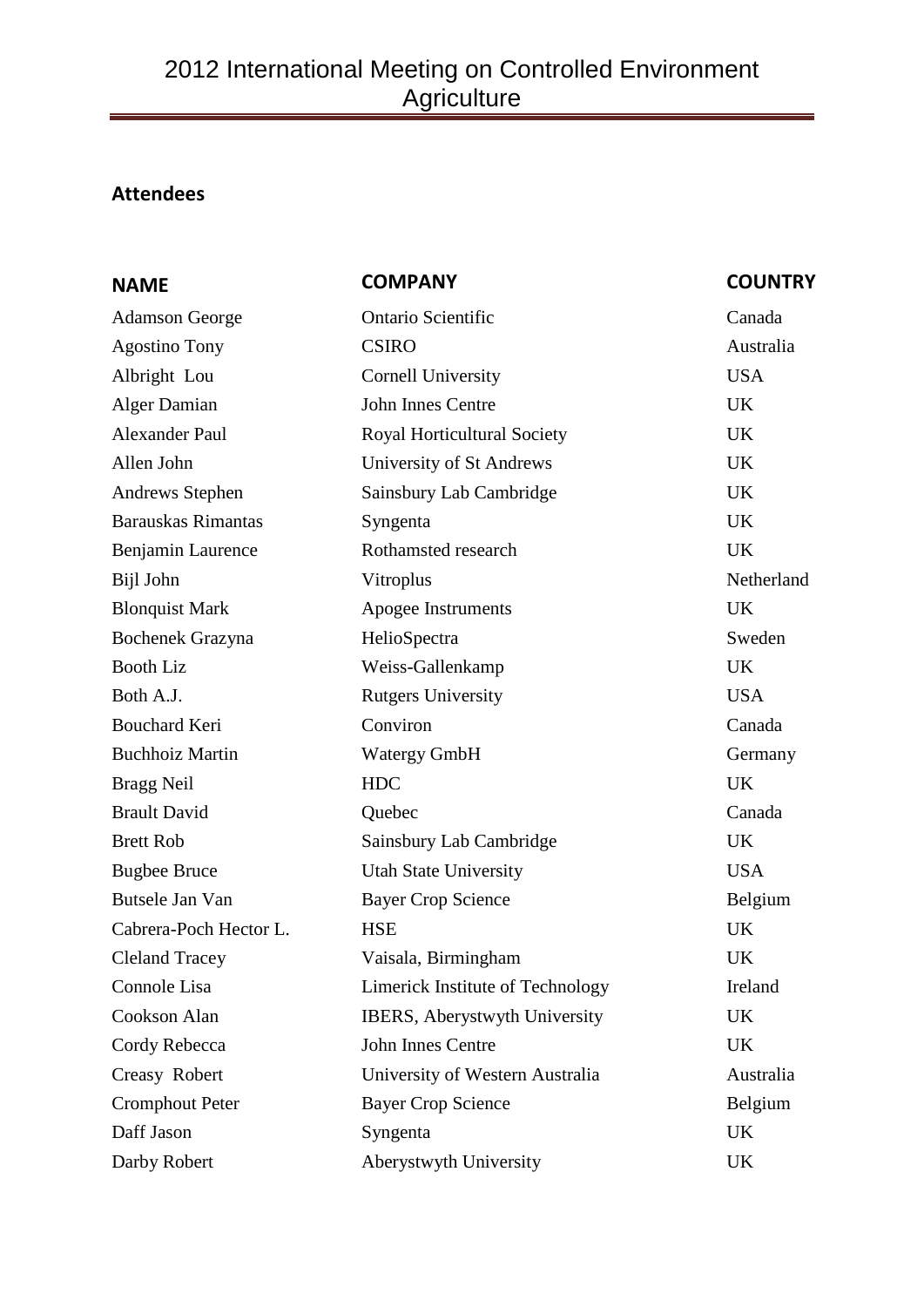| Denston Colin                    | University of Cambridge                 | <b>UK</b>  |
|----------------------------------|-----------------------------------------|------------|
| <b>Elliott-Kingston Caroline</b> | University College, Dublin              | Ireland    |
| <b>Fatten Jason</b>              | Ball Horticultural Co.                  | <b>USA</b> |
| Ferguson Marc                    | Illumitex Inc.                          | <b>USA</b> |
| Fox Chris                        | Rotronic                                | <b>UK</b>  |
| Franklin Julian                  | Rothamsted research                     | UK         |
| Fryars Christopher               | <b>CLF Plant Climatics GmbH</b>         | Germany    |
| Fryars Eva                       | <b>CLF Plant Climatics GmbH</b>         | Germany    |
| <b>Fuller Mick</b>               | <b>Plymouth University</b>              | <b>UK</b>  |
| Gardner Gary                     | University of Minnesota                 | <b>USA</b> |
| Giacomelli Gene                  | University of Arizona                   | <b>USA</b> |
| Gill Peter                       | <b>Scottish Crop Research (Retired)</b> | UK         |
| <b>Gilroy Matthew</b>            | Conviron Europe Ltd.                    | <b>UK</b>  |
| Gilzean Fiona                    | <b>Rothamsted Research</b>              | UK         |
| Goodhew Steve                    | <b>Plymouth University</b>              | <b>UK</b>  |
| <b>Glanfield Peter</b>           | <b>Jealott's International Research</b> | <b>UK</b>  |
| <b>Gray Paul</b>                 | Illumitex Inc.                          | <b>USA</b> |
| <b>Greer Dennis</b>              | <b>Charles Sturt University, NSW</b>    | Australia  |
| <b>Griffin Anthony</b>           | <b>Rothamsted Research</b>              | <b>UK</b>  |
| <b>Guy Steven</b>                | Norwich Bioscience Inst.                | <b>UK</b>  |
| <b>Hansen Laurence</b>           | University of Reading                   | <b>UK</b>  |
| <b>Hart Simon</b>                | <b>Writtle College</b>                  | <b>UK</b>  |
| <b>Haupt Sophie</b>              | University of Edinburgh                 | UK         |
| Healy William                    | Ball Horticultural Co.                  | <b>USA</b> |
| Herrick Xander                   | <b>Stanford University</b>              | <b>USA</b> |
| Hillberg Staffan                 | HelioSpectra                            | Sweden     |
| Holmes-Henderson Guy             | Syngenta                                | UK         |
| <b>Holroyd Geoff</b>             | <b>Lancaster University</b>             | UK         |
| Hughes Martin                    | Weiss-Gallenkamp                        | <b>UK</b>  |
| Hummel Lynn                      | University of Wisconsin                 | <b>USA</b> |
| <b>Humphreys Colin</b>           | University of Cambridge                 | UK         |
| Imberti Henry                    | Percival Scientific Inc.                | <b>USA</b> |
| <b>Incoll David</b>              | Guest                                   | <b>UK</b>  |
| Jansen Erik                      | Philips Lighting                        | Netherland |
| Kanwar Rameshwar                 | <b>Iowa State University</b>            | <b>USA</b> |
| Karlsson Bjorn                   | University of Wisconsin                 | <b>USA</b> |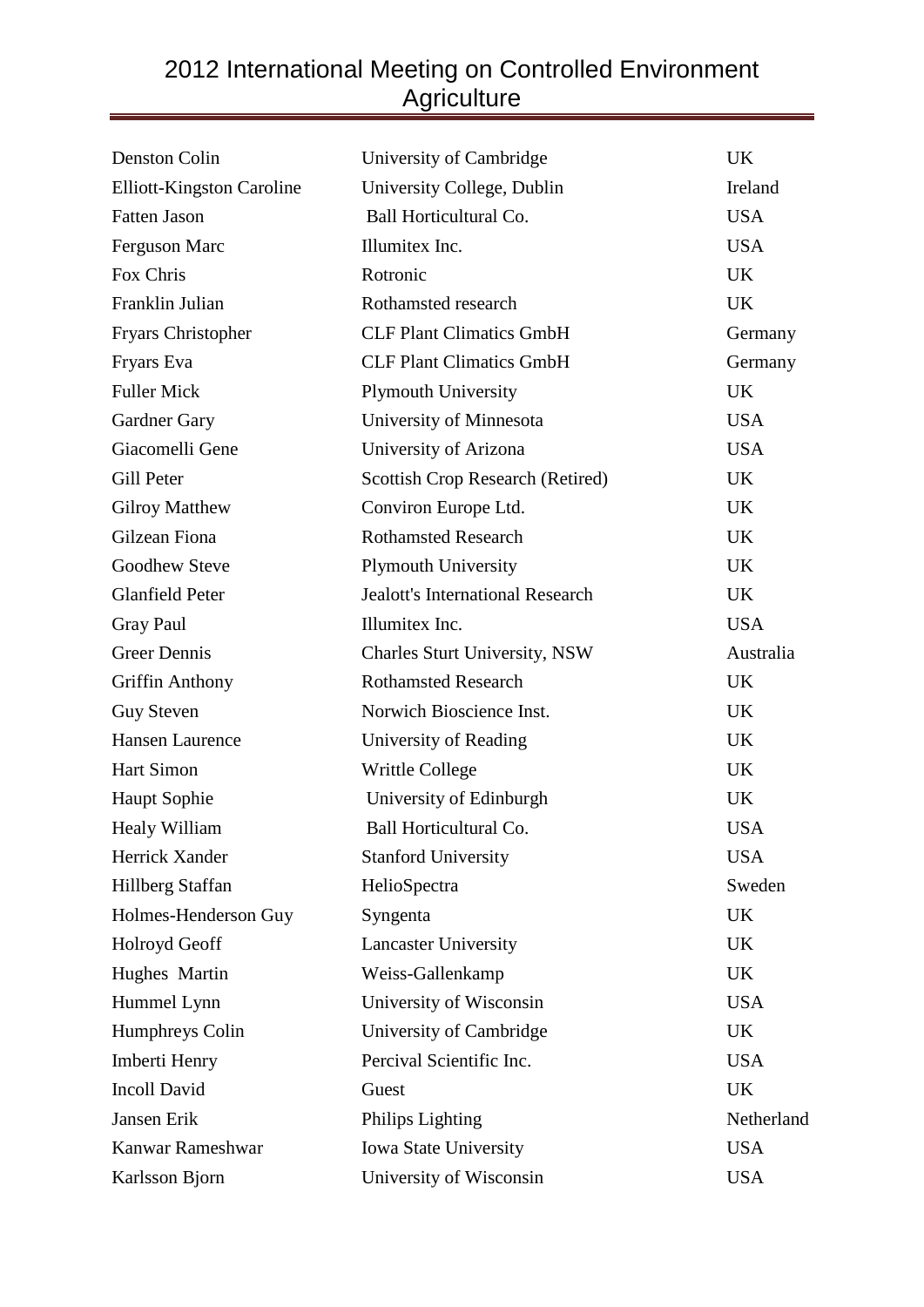| Kerslake Janeane         | <b>Kerslake Associates</b>        | Australia   |
|--------------------------|-----------------------------------|-------------|
| Kerslake Rob             | <b>Kerslake Associates</b>        | Australia   |
| <b>Kettner Bruce</b>     | <b>Biochambers</b>                | <b>USA</b>  |
| Kitaya Yoshiak           | Osaka University                  | Japan       |
| <b>Klaver Monique</b>    | <b>Spectra Partners</b>           | Belgium     |
| <b>Kroft Steve</b>       | Conviron                          | Canada      |
| <b>Langley Paul</b>      | University of Cambridge           | <b>UK</b>   |
| Lefsrud Mark             | McGill University                 | Canada      |
| Ling Peter               | <b>Ohio State University</b>      | <b>USA</b>  |
| Mackenzie Alec           | <b>Argus Controls</b>             | Canada      |
| Mackenzie Marlene        | <b>Argus Controls</b>             | Canada      |
| Marcelis Leo             | <b>Wageningen University</b>      | Netherlands |
| Massa Gioia              | <b>NASA -Kennedy Space Centre</b> | <b>USA</b>  |
| Mc Donnell Geoffrey      | University of NSW                 | Australia   |
| Milcu Alex               | <b>CNRS</b> Ecotron               | France      |
| Mitchell Cary            | <b>Purdue University</b>          | <b>USA</b>  |
| Mitchell Letty           | <b>Purdue University</b>          | <b>USA</b>  |
| Morgan Alan              |                                   | <b>UK</b>   |
| Mukanik Bill             | Conviron                          | Canada      |
| Mulder Jan               | Gavita                            | Netherland  |
| Natt Richard             | <b>FERA</b>                       | <b>UK</b>   |
| Newman Lisa              | Pioneer                           | <b>USA</b>  |
| O Keeffe Catherine       | Limerick Institute of Technology  | Ireland     |
| Ono Eiichi               | Tamagawa University               | Japan       |
| Oosterhuis Derrick       | University of Arkansas            | <b>USA</b>  |
| Overly Devin             | Apogee Instruments                | UK          |
| Padfield Angus           | Unigro Ltd.                       | <b>UK</b>   |
| Paul Alexander           | RHS-Wisley                        | <b>UK</b>   |
| Peekstock Thijs          | Monsanto                          | Holland     |
| <b>Pelletier Nicolas</b> | Quebec                            | Canada      |
| Penketh Lance            | University of Leeds               | UK          |
| Perkins Lionel           | John Innes Centre                 | <b>UK</b>   |
| Pitkin Graham            | <b>James Hutton Institute</b>     | UK          |
| Pocock Tessa             | HelioSpectra                      | Sweden      |
| Procter Chris            | <b>ADAS UK Ltd</b>                | UK          |
| Quiring Reg              | Conviron                          | Canada      |